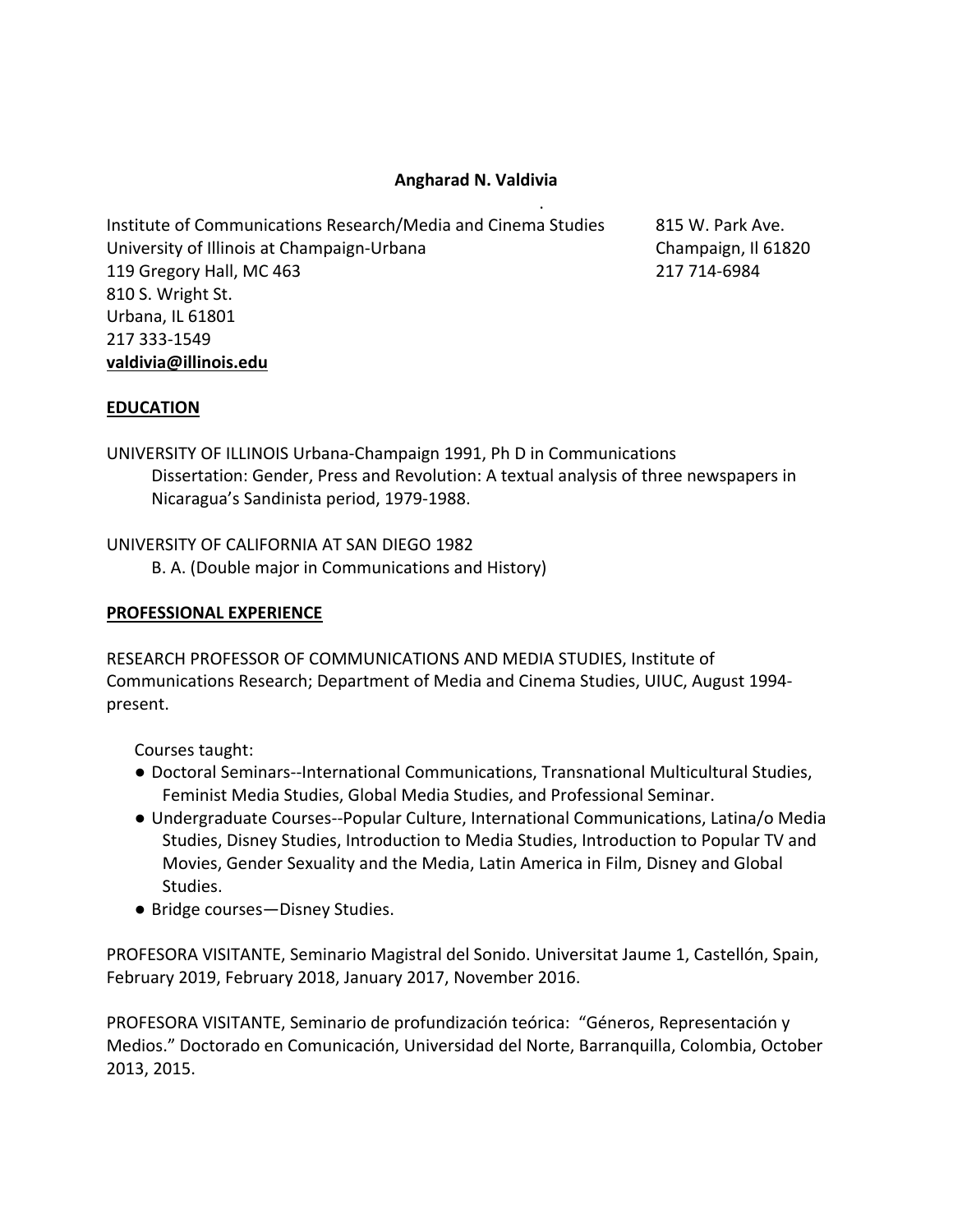VISITING PROFESSOR, Department of Communication, Northwestern University, Spring 2015 (taught Doctoral Seminar on International Communications).

PROFESORA VISITANTE, Departamento CAVP 1, Facultad Ciencias de la Información, Universidad Complutense de Madrid, Spain. August-December, 2014.

SENIOR FULBRIGHT SPECIALIST, 2012-2017.

PROFESORA VISITANTE DISTINGUIDA, Grupo Santander, Universidad Complutense, Madrid, Spain, Summer 2012.

INAUGURAL HEAD, Department of Media and Cinema Studies, August 2009-July 2014.

- Steered the most gender- and racially diverse department in the College.
- Supervised merger of Unit of Cinema Studies (in College of Liberal Arts & Sciences) and Media Studies (in College of Media).
- Worked with two Associate Heads to accomplish merger; administrative layer reduced to one associate head within a year.
- Differentiated four levels of undergraduate instruction.
- Maintained a thoroughly intersectional curriculum.
- Worked within the budget determined by the College—never exceeding the budget and always ending with a small surplus that was invested into faculty development.
- Created large scale "Introduction to Popular Television and Movies" course that supports the department and college and enables faculty in department to teach a range of differently sized courses and regular doctoral seminars.
- Streamlined "Introduction to the Media" course, developed e-text for level appropriate instruction and manageable labor for teaching assistants.
- Built a department committed to diversity in curriculum, faculty and student body.
- Finalized exchange agreement with ICEI, at Universidad de Chile.
- Signed MOU with U Jaume I in Castellon, Spain.
- Supervised curricular revision after graduating all students who grandfathered the new curricular structure.
- Hired faculty through a range of creative approaches and carried out third-year reviews.
- Promoted faculty through the tenure and promotion process.
- Addressed inequities in faculty salary.
- Successfully engaged in retention of faculty.

INTERIM DIRECTOR, Institute of Communications Research, August 2009-August 2014.

- Steered the Doctoral Program through economic crisis.
- Stewarded a globally and ethnically diverse student body.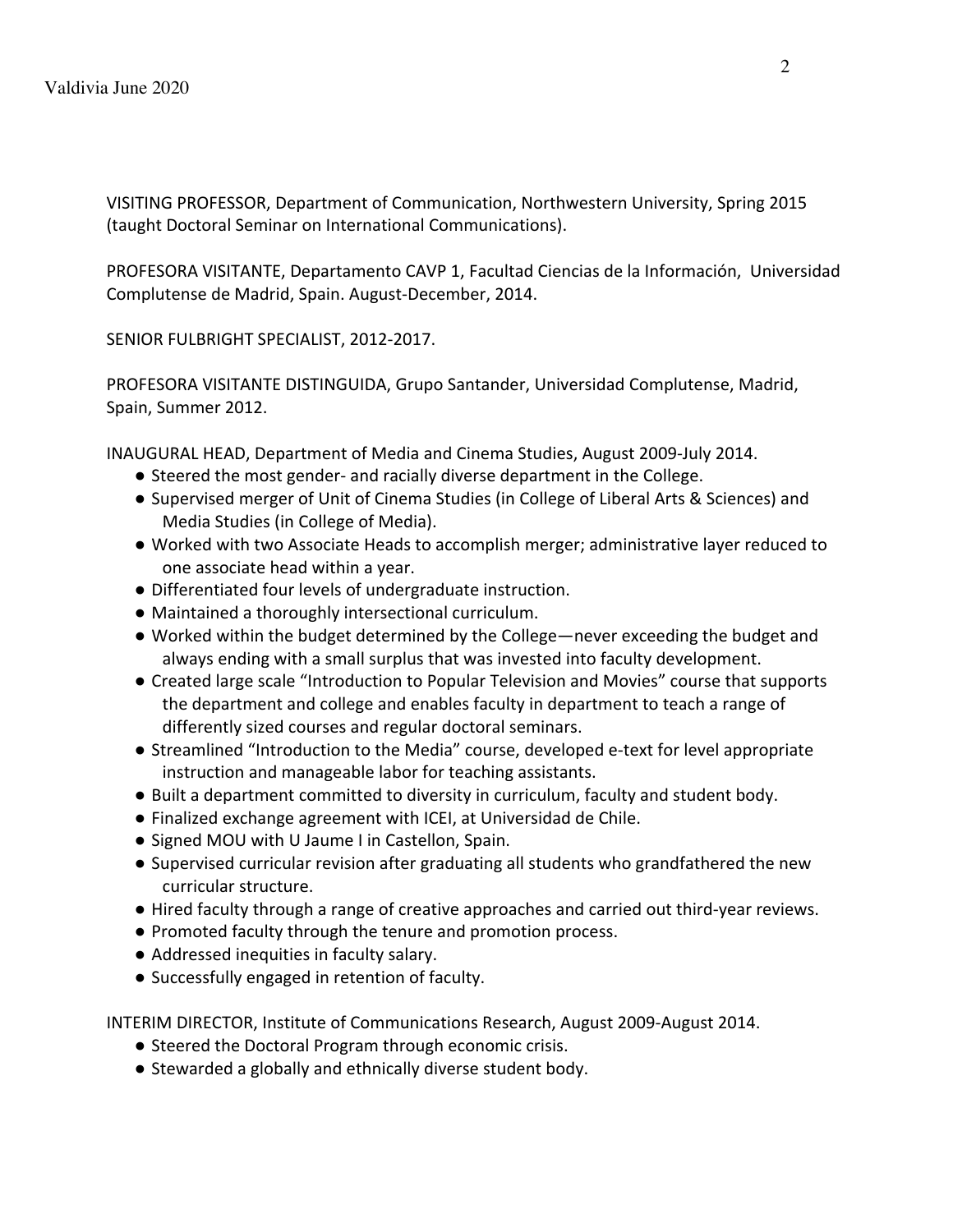- Regularized funding processes to provide maximum transparency to students and faculty.
- Turned \$21,000 block grant into Summer Fellowship program that reduced time to completion for doctoral students.
- Created weekly newsletter to inform students and faculty of any lectures, funding opportunities, job prospects, etc.
- Provided the continuity and peaceful climate in the doctoral program that allowed students to thrive and finish their studies—over 15 students completed their PhD during my last administrative year.
- Transitioned from a full 50%, 5-year funding model (of teaching and research assistants) to a diversified budget model for many students with external or university level funding and fellowships.
- Reduced the economic footprint of the program by over 50% while keeping the stellar character of incoming classes intact.
- Institutionalized biannual conference/alum reunion, funded by grant applications.
- Regularized Visiting Scholar process, increasing network and funding opportunities for doctoral students via research projects of visiting faculty.
- Worked with the Graduate Dean to implement new policies on year end reviews, placement tracking, and completion rates.

VISITING PROFESSOR, St. Louis University at Madrid, Spain, 2007-2008. Course taught: Popular Culture.

RESEARCH ASSOCIATE PROFESSOR, UIUC, Institute of Communications Research and Media Studies Program; Gender and Women's Studies, Latina/Latino Studies, Center for Latin American and Caribbean Studies, Women and Gender in Global Perspectives, and Unit for Interpretive Criticism, Fall 1998-Spring 2004.

VISITING SCHOLAR, Centre of Latin American Studies and Lucy Cavendish College, University of Cambridge, England, Fall 2000-Summer 2001.

RESEARCH ASSISTANT PROFESSOR, Institute of Communications Research and Media Studies Program, UIUC, Fall 1994-Spring 1998.

DISTINGUISHED VISITING PROFESSOR, Faculty of Education, York University, Toronto, Canada, Summer 1996.

Course taught: Media, Culture, and Pedagogy.

VISITING SUMMER SCHOLAR, UC San Diego, La Jolla, California, Summer 1994.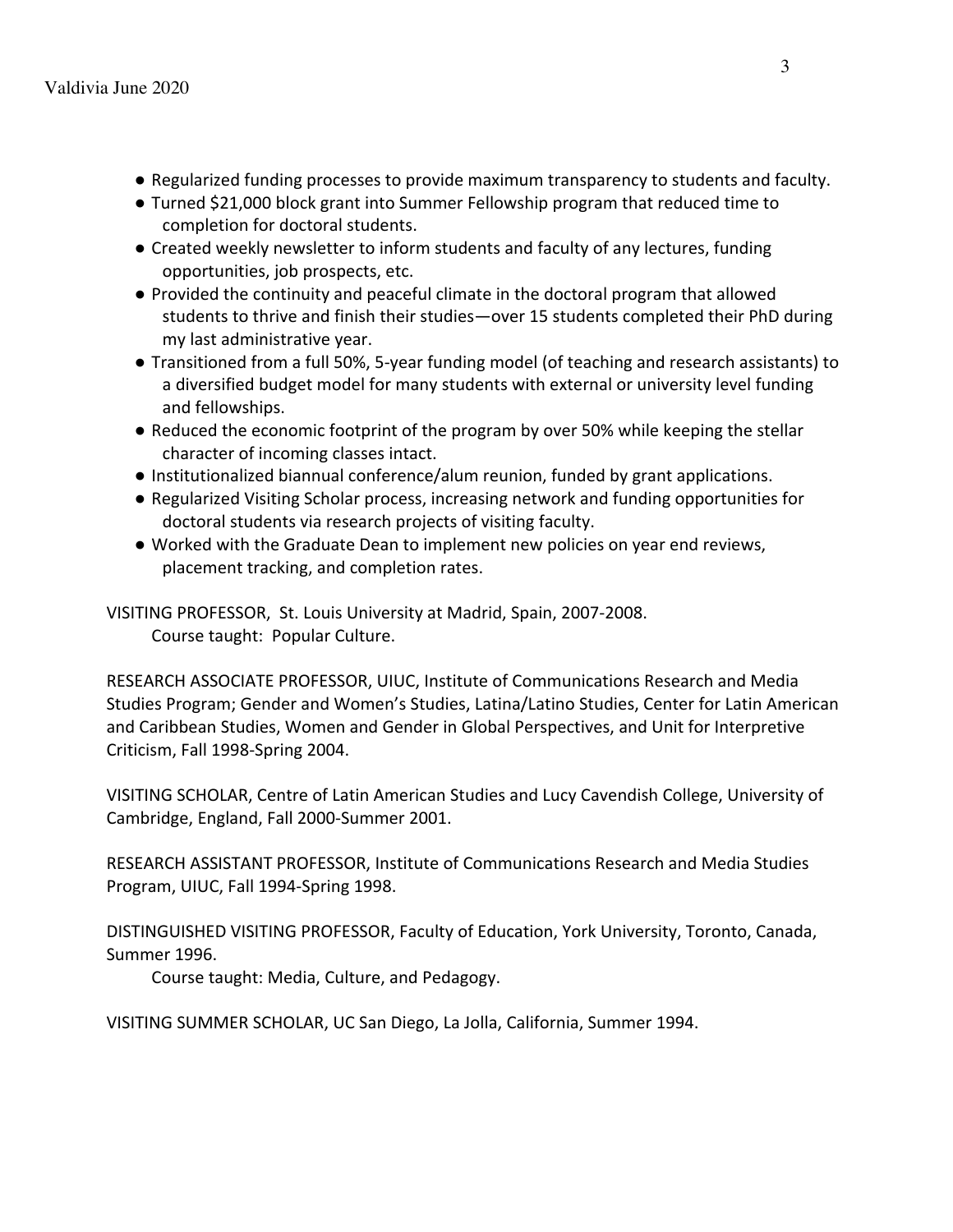ASSISTANT PROFESSOR, The Pennsylvania State University, University Park, PA, Spring 1991- Spring 1994.

Courses taught: International Communications (upper division); International Issues (graduate seminar); Comparative Media Systems; Women, Minorities and the Media; Mass Media and the Public; History of Broadcasting and Cable.

DIVERSITY CONSULTANT, *Highlights* Magazine, Spring 1991-Spring 1993.

INSTRUCTOR, The Pennsylvania State University, University Park, Spring 1989-Fall 1990.

TEACHING ASSISTANT, UIUC, Fall 1986-Spring 1988. Courses taught: American Broadcasting and Telecommunications, Women and the Media, Principles of Rhetoric and Composition.

- RETENTION COUNSELOR, Educational Opportunities Program, UIUC, 1986-1988. Maintained a caseload of minority students, assisting them in all aspects of university life- including academic, financial, and personal counseling, time budgeting, etc.
- ORIENTATION COUNSELOR, Office of Minority Students Affairs, UIUC, Summer 1987. Advised incoming first-year minority students on strategies for their first year of university classes.

RESEARCH ASSISTANT to Ellen Wartella, Thomas Guback, Eleanor Blum, and Willard Rowland, UIUC, 1983-1989.

## **LANGUAGES**

English and Spanish, native fluency. French, some reading and speaking.

### **HONORS, AWARDS, GRANTS**

**Fellow** (2020), International Communication Association

\$2000 for Institute of Communications Research Alumni Speaker Series [from ICR]—Fall 2019

\$4000 [shared] College of Media ICR Speaker Series-2019-2020

Regularly granted, twice yearly, travel awards since 1994-2017 (\$500-\$5000 depending on destination)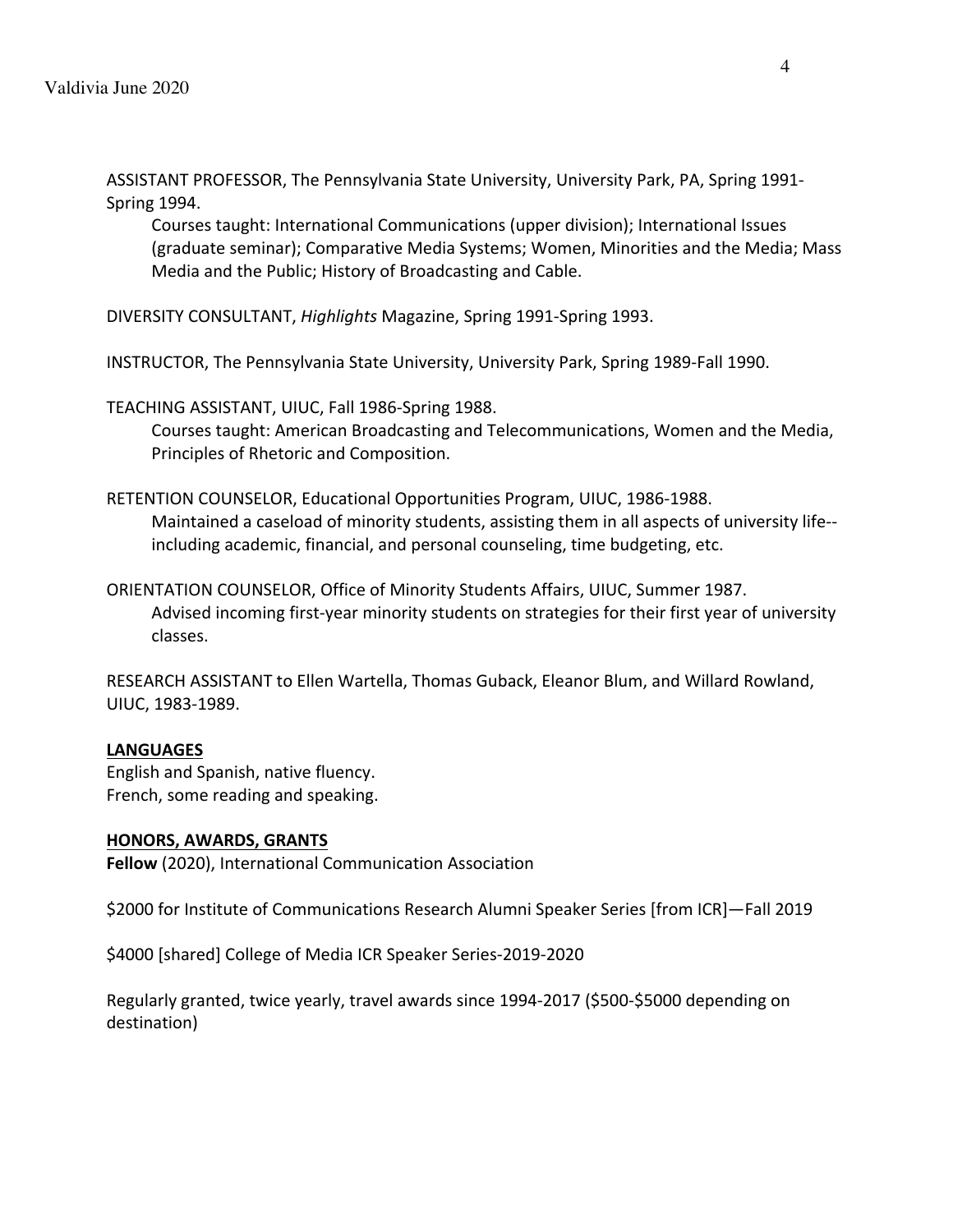Programas de Visitantes Distinguidos—Grupo Santander. Fellowship granted for Summer 2012 at the Facultad Ciencias de Informacion, Universidad Computense de Madrid. (5000 €)

Teresa Feminist Scholarship Award, International Communication Association Feminist Studies Division, 2011.

Research Board Grant, UIUC, 2008-2009. (\$12,000)

Hewlett Grant for International Studies Conference, "Global Girls Studies" (co-ordinated with Ruth Nicole Brown, EPS/GWS) held May 26, 2009 (\$10,000)

Research Board grant, UIUC, 2004-5 (\$10,000)

Invited senior faculty participant to the 2004 NATIONAL COMMUNICATION ASSOCIATION (National Communication Association) Doctoral Honors Summer Seminar. University of New Mexico, July 2004.

Participant on PBS special Women's History Month Panel entitled "Women, Sex, and the Media" in conjunction with Gloria Steinem visit to the Kinsey Institute at Indiana University, February 6, 2003.

"Spotlight on a Scholar" for the Latino Studies Division of the National Communication Association, November 2002.

Office of the Provost and Vice Chancellor for Academic Affairs course development grant for "Latinas in Film, Television, and Music" in 2000 to be offered cross-listed with Women's Studies and Latina/o Studies beginning Spring 2002. (\$5000)

Research Associate and Co-Coordinator of "Territories and Boundaries: Interdisciplinary Research and Curriculum in Latina/Latino Studies", Center for Advanced Study, Spring 1999 (\$30,000 approx.—included course release, funds for national conference, funds for two doctoral fellowships)

Fellow, Illinois Program for Research in the Humanities, 1998-1999

Invited Participant in the Hewlett Year 2000 Seminar: "Making Ethical Judgments when Cultural Viewpoints Conflict", Fall 1997-Spring 1998.

Office of the Provost and Vice Chancellor for Academic Affairs course development grant for "History and Development of Latino Media in the U.S.", with William Berry (\$5000)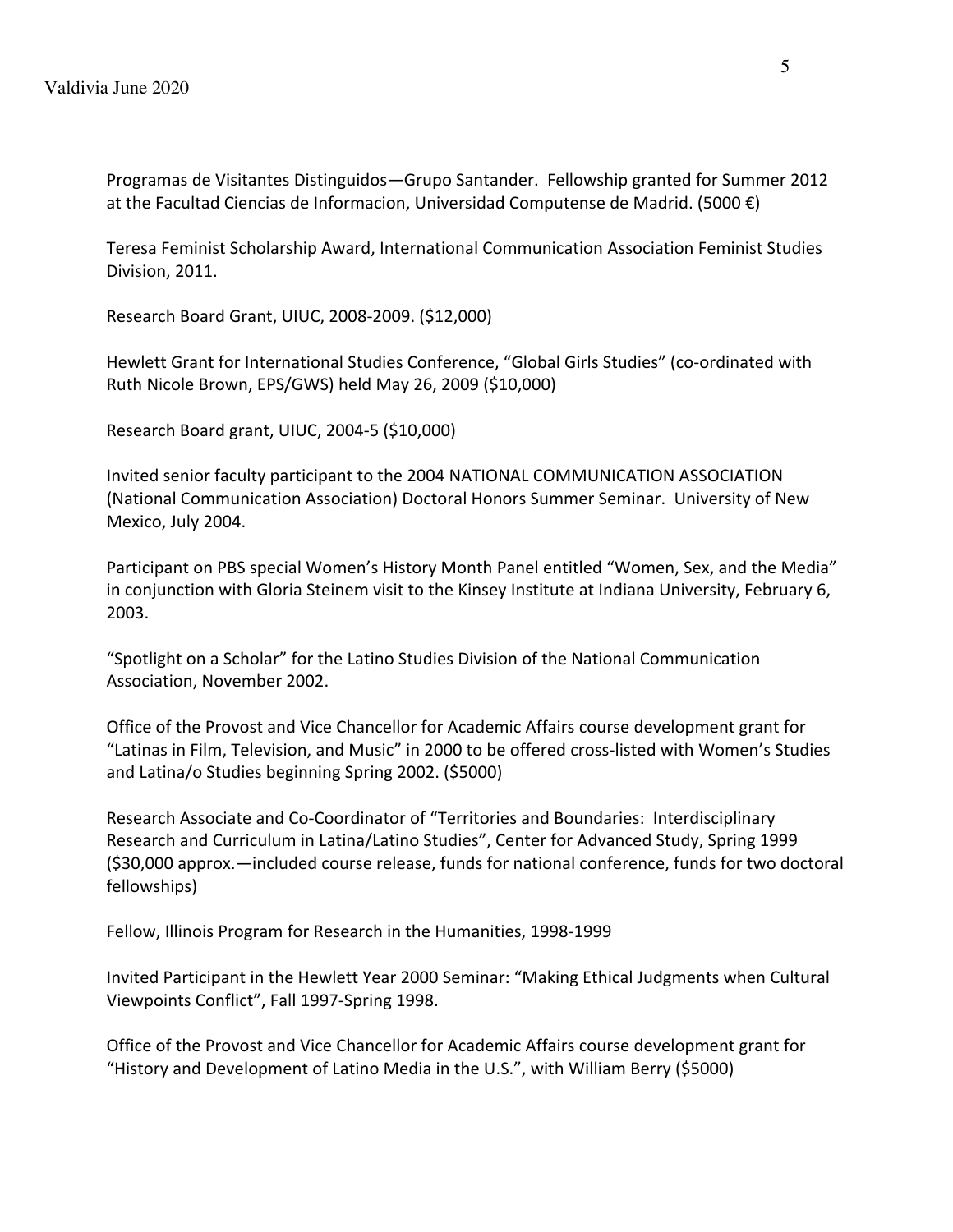MUCIA grant from International Studies at Penn State to begin talks about exchange program with the University of Costa Rica, 1993 (\$3000)

Carnegie Foundation Grant to study media and adolescents, 1992-1994 (part of larger \$25,000 group grant)

Pennsylvania Council for the Humanities Speaker, 1992-1994

Faculty Marshall at the School of Communications, The Pennsylvania State University commencement ceremonies, May 1991.

AEJMC, Theory and Methodology division, minority fellowship, 1988

Graduate College Dissertation Research Award (UICU), Fall 1987 and Spring 1988 (\$5000)

Latin American and Caribbean Studies Summer 1988, Research Grant (\$2500)

First place, Women in International Development (AWID) Paper Competition, 1987

University of Illinois Fellow, 1985-1986, 1986-1987

NCR, Inc. Oellman Scholarship, 1985-1986

Tinker Foundation Fellow for Latin American and Caribbean Studies, Summer 1985.

Ivie Wickam Scholar (UCSD), 1977-1982

### **PUBLICATIONS**

### **Books**

*Rebooting Whiteness: The Racial Politics of Contemporary Televisual Nostalgia* (with Isabel Molina-Guzman), in proposal stage to NYU Press.

*The Gender of Latinidad: Uses and Abuses of Hybridity*. Malden, MA: Blackwell/Wiley, 2020.

*Introduction to Media Studies*. CITES: University of Illinois, 2013. **E-text** developed for use in undergraduate class, with multimedia elements and built-in teaching assessments and outcomes.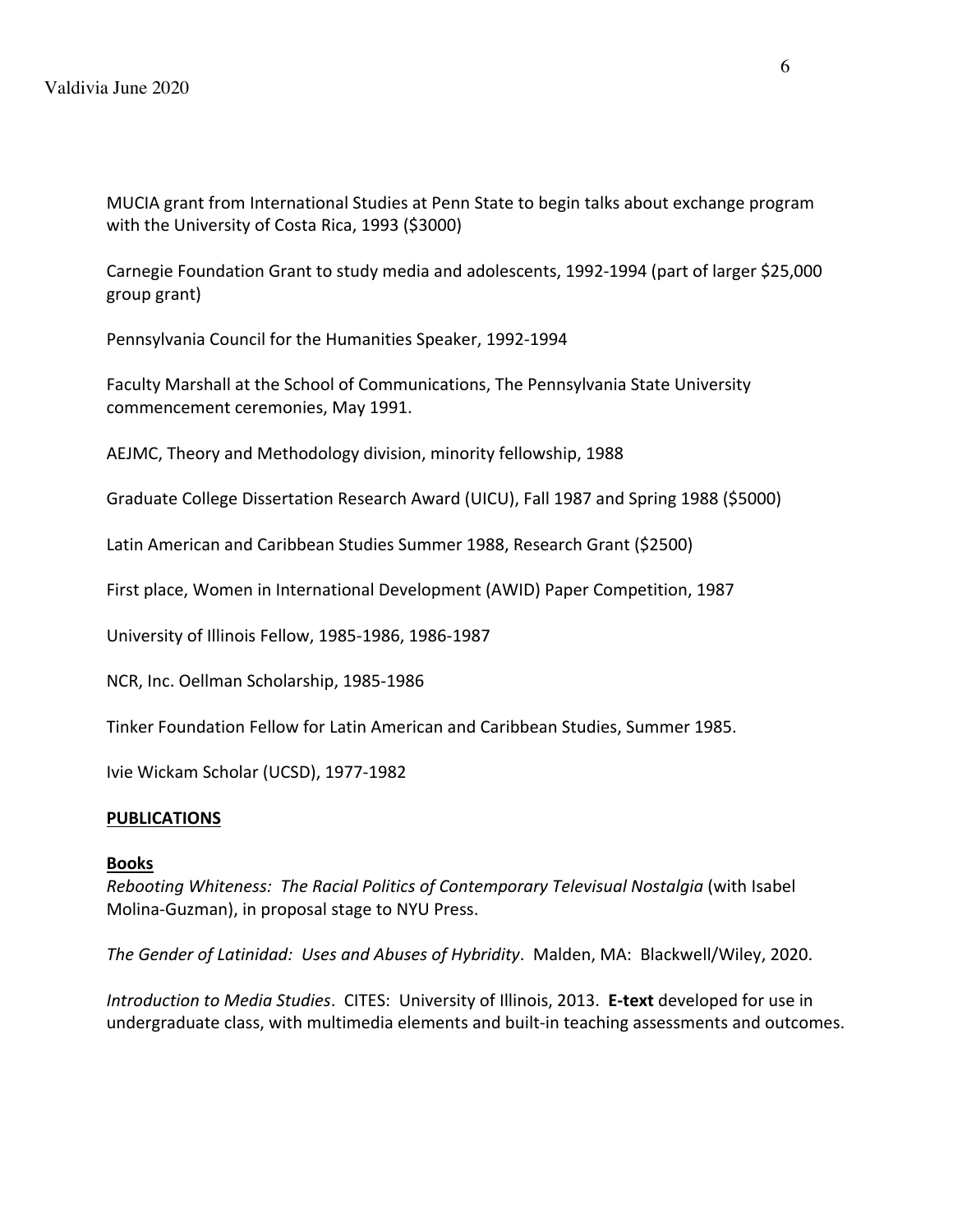*The International Encyclopedia of Media Studies* (ed.). Oxford: Wiley-Blackwell, 2012-2013. (7 volumes, each with 25-30 original essays).

*Mapping Latina/o Studies: An Interdisciplinary Reader* (co-ed. with Matt Garcia). New York: Peter Lang, 2012.

*Latina/os and the Media*. Cambridge, U.K.: Polity Press, 2010.

*Latina/o Communication Studies Today* (ed.). New York: Peter Lang, 2008.

*A Companion to Media Studies* (ed.). Oxford: Blackwell, 2003, re-issued in electronic form in 2005; re-issued in paperback 2006; distributed in Chinese 2008.

Communications and Culture, section of the Routledge International Encyclopedia of Women. New York: Routledge, 2000.

*A Latina in the Land of Hollywood and Other Essays on Media Culture.* Tucson: University of Arizona Press, 2000.

*Feminism, Multiculturalism and the Media: Global Diversities* (ed.). Newbury Park: Sage, 1995.

## **Journal Editorships**

Editor-in-Chief, *Communication Theory,* July 2008-2011.

Guest Editor, *The Communication* Review (7:2, 2004), Special Theme: Latina/o Studies.

- Guest Co-editor, *Comunicar* (Spain) (22: 43, 2nd Semestre, 2014) with Maria Carmen Garcia Galera, Special Theme: Prosumidores/Prosumers.
- Guest Editor, *The International Journal of Hispanic Media* (Spring 2017), Special Theme: Spanish Media Studies.

## **Journal Articles**

With D. Leon-Boys (2020) The location of US Latinidad: *Stuck in the Middle*, Disney, and the in between ethnicity, *Journal of Children and Media*. [15 pp.].

"#IntersectionalActivism: Tales of Origin and Intersectional Negotiations." (2020). *Interactions: Studies in Communication and Culture*. 10:3, 159-168.

"Girls Hold up Half the Sky: Global Narratives of Gender Equity meet Neoliberal Philanthropy." (2019). *Girlhood Studies*. 11:3, 84-100.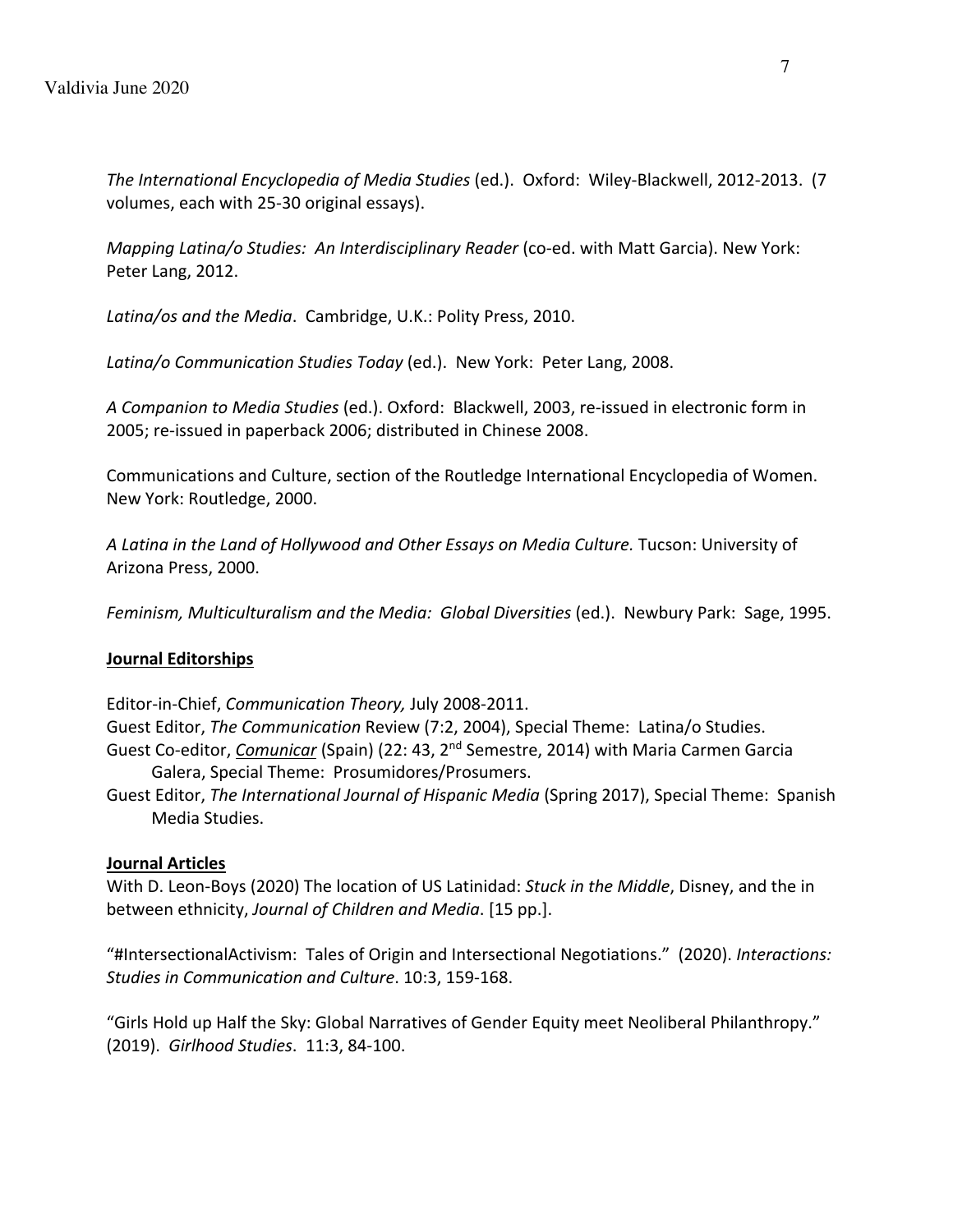"Latina Media Studies." (2018). *Feminist Media Histories*. 4:2, 101-106.

"Contemporary Mainstream Latinidad: Disney Tales and Spitfire Endurance." (2017). *Límite. Revista Interdisciplinaria de Filosofía y Psicología* de la Universidad de Tarapacá, Arica-Chile.

""La crisis" and Contemporary Spanish Media Studies." (2017). *The International Journal of Hispanic Media*. Volume 9, August.

"(Dis)locating Nations in the World Cup: Football Fandom and the Global Geopolitics of Affect" (2016) (co-authored with M. Stanfill). *Social Identities*, DOI: 10.1080/13504630.2016.1157466.

"Latina/os and the media: A national category with transnational implications"/ "Latina/os e a mídia: Uma categoria nacional com implicações transnacionais" (2014). *MeEL: Mestrado em estudos de limguagen*.

"Prosumidores mediáticos. Cultura participativa de las audiencias y responsabilidad de los medios." (2014) (co-authored with G. Galera and M. del Carmen). *Comunicar*, 22:43, 10-13.

"Les Latinos et les medias: Tendances Durables et Évolutions Potentielles." (2013). *Politique Americaine*. Paris. 21, 91-116.

"Amnesia and the Myth of Discovery: Lessons from Transnational and Women of Color Communication Scholars." (2013). *Communication and Critical/Cultural Studies*. 10:2, 329-333.

"Activating the "I" and Ramifications for International Communication Association Journals and Members." (2011). *Communication Theory*, 21: 4, Pages 317–322, https://doiorg.proxy2.library.illinois.edu/10.1111/j.1468-2885.2011.01388.x

"Building a Feminist Trajectory." (2011). *Communication, Culture & Critique*. 4:4, 355-360.

"Academic Labor and Administration in Communication Studies." (2011). *International Journal of Communication*.

"Feminist Scholarship in the New Decade: Three Challenges to Steer Us through Turbulent Times" (2010). *Women & Language*. 33:1, 109-112.

"Living in a hybrid material world: Girls, ethnicity and doll products." (2009). *Girlhood Studies: An Interdisciplinary Journal*. 1:3, 173-193.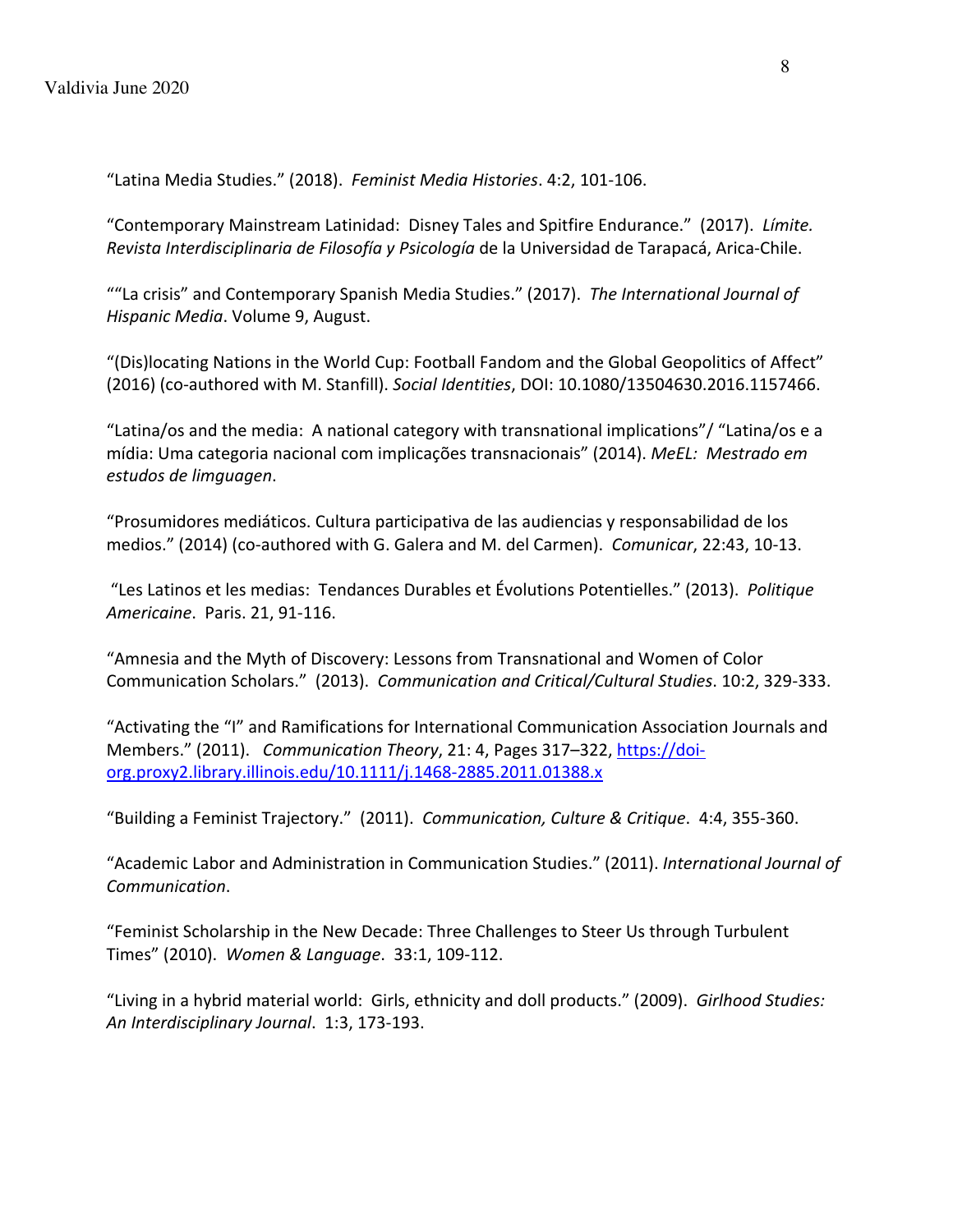"Girls and Global Television: Notes on a Collaborative Effort." (2008). *Journal of Children and Media*. 2:2, 175-180.

"Latina Girls and Communication Studies" (2008). *Journal of Children and Media*. 2:1, 86-87.

"Long Live Jim Carey!" (2007). *Popular Communication*. 5:1, 13-15.

"The Location of the Spanish in Latinidad: Examples from Contemporary U.S. Popular Culture" (2005). *Letras Femeninas*, 31:2, 60-78.

"Latinas as Radical Hybrid: Transnationally Gendered Traces in Mainstream Media" (2004). *Global Media Journal*, 3:4. (http://lass.calumet.purdue.edu/cca/gmj/refereed.htm)

"Latina/o Communication and Media Studies Today." (2004). *Communication Review*, 7:2, 107- 112.

"Brain, Brow or Bootie: Iconic Latinas in Contemporary Popular Culture." (2004) (co-authored with I. Molina Guzman). *Communication Review*, 7:2, 205-221.

- Reprint in R. Weitz (2010). The Politics of Women's Bodies: Sexuality, Appearance, and Behavior. New York: Oxford, pp. 155-162.
- Reprint in M.C. Kearney (2012). The Gender and Media Reader. New York: Routledge, pp. 307-318.

"What is Over? Ruminations from One who has Already Lived through Another September 11." (2002). *Critical Studies, Cultural Methodologies*, 2:3, 354-358.

"bell hooks: Ethics from the Margins" (2002). *Qualitative Inquiry*, 8:4, 429-447.

"Rhythm is gonna get you! Teaching Evaluations and the Feminist Multicultural Classroom" (2001). *Feminist Media Studies*, 1:3, 387-389.

"Teaching, Mentoring, and Research into a More Progressive Era: The Legacy of Herb Schiller." (2001). *Television and New Media*, 2:1, 65-68.

"La Vida es Loca Latina/o." (1999). *Critical Studies in Mass Communication*, 16(4), 482-484.

"Clueless in Hollywood: Single Moms in Contemporary Family Movies." (1998). *Journal of Communication Inquiry*, 22:3, 272-292.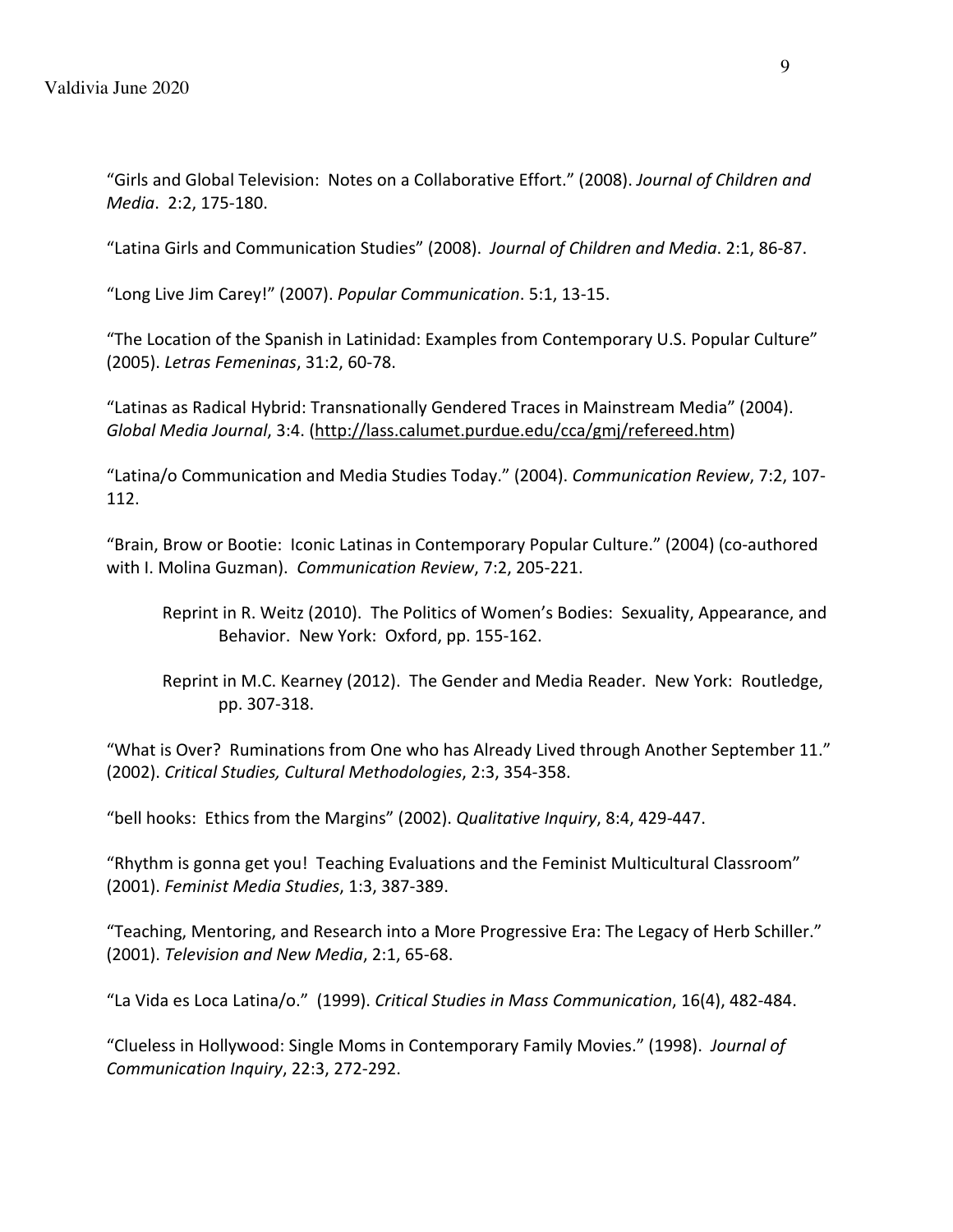"Stereotype or Transgression? Rosie Perez in Hollywood Film." (1998). *The Sociological Quarterly*, 39(3), 393-408.

"Xuxa at the Borders of Global Television." (1998) (co-authored with R. Curry). *Camera Obscura*, 38:1, 32-61.

"New Technologies, Old Issues." (October, 1997). *Razon y Palabra*, Mexico City: Mexico, http://www.cem.itesm.mx/dacs/publicaciones/logos/.

"The Uses of Culture: Canon Formation, Postcolonial Literature and the Multicultural Project," (1997) (co-authored with C. McCarthy and N. Dolby). *The International Journal of Inclusive Education*, 1:1, 89-100.

"Measuring the Moment in A Time to Kill: Using the Contemporary South as a Pedagogical Strategy for the Study of Race, Class, and Gender." (1998) (co-authored with C. McCarthy). *Review of Education, Pedagogy, and Cultural Studies*, 19:3, 1-10.

"Is Modern to Male as Traditional is to Female? Re-visioning Lerner and Schramm's Gender Construction in International Communications." (1996)*. Journal of International Communications*, 3:1, 5-25.

"Rosie Goes to Hollywood: The Politics of Representation." (1996). Review of *Education, Pedagogy, and Cultural Studies*, 18: 2, 122-141.

"Feminist Currents in Global Studies: A Review Essay." (1995). *Journal of Communications*, 45:2, 194-203.

"Images of women in the Nicaraguan Revolution," *Chasqui*, (1990).no. 34, Apr-June.

"Women-centered Media Communications within Nicaragua," (1990). *Women and Language*, XIII:1: 59-63.

"Theoretical problems in studying women in the Third World (1988)." *Women and Language*, XI: 2: 44-45.

## **Book Chapters**

"Mujeres Latinas en USA." (2021). In *Reader de las Mujeres de la Comunicación*. O. Rincón and C. Rodríguez (Eds.). FESCOMUNICACIÓN Web Press.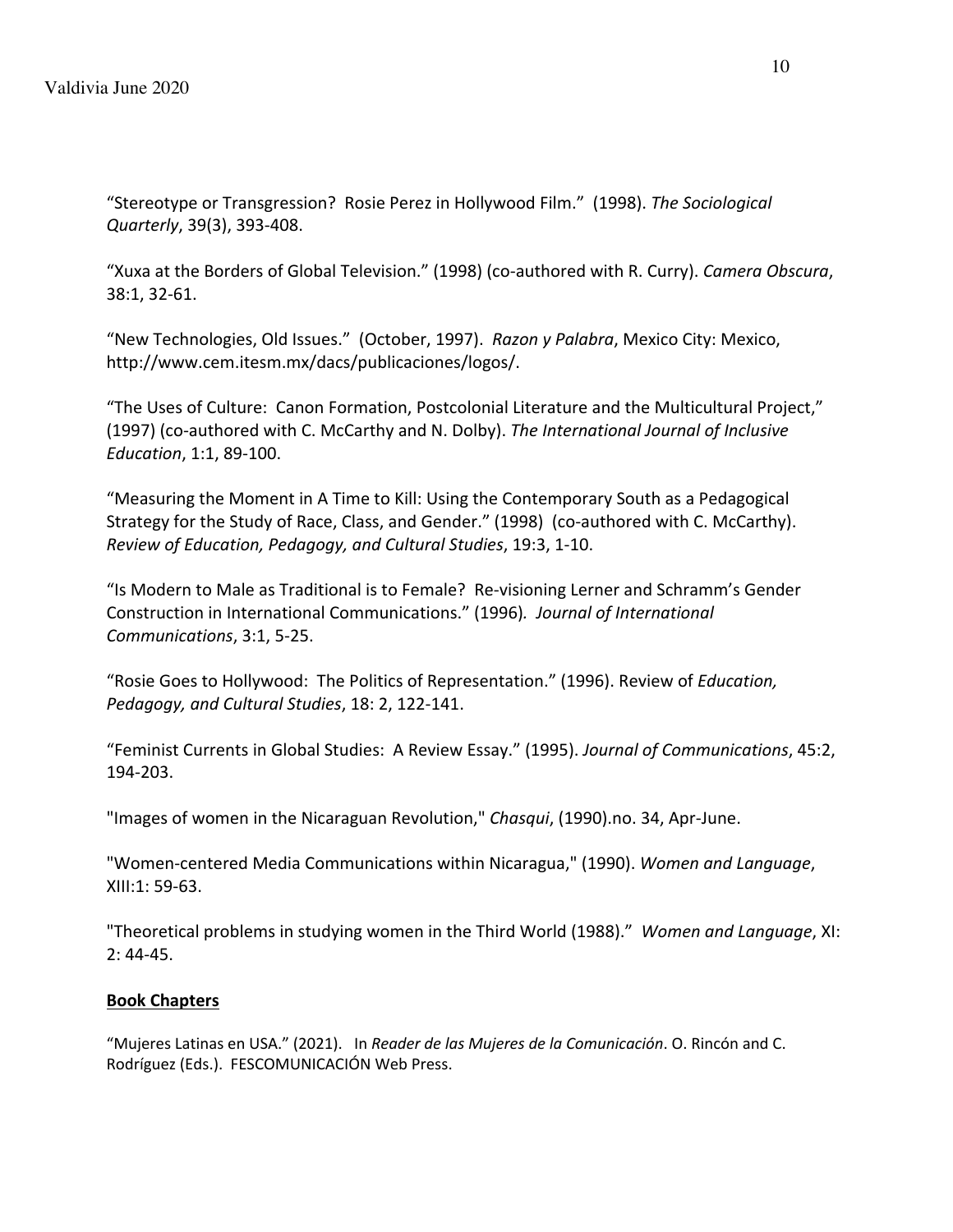"Media and Minority Children" (2021). In *Routledge Handbook of Children and Media*. D. Lemish (Ed.). New York: Routledge.

Intersectional History of ICA Feminism. (2021). In S. Eckert and I. Bachmann (Eds.). *Feminist Communication Scholarship: Theory, Method, Impact*. New York: Routledge.

"Citification, Mediatization, Theme Park-ification of the contemporary US Midwest University." (2020). In *Spaces of New Colonialism: Reading Schools, Museums and Cities in the Tumult of Globalization*. C. McCarthy et. al. (Eds.). New York: Peter Lang.

"What Can We Get Away With? The Ethics of Art and Entertainment in a Neoliberal World." (2020). In *The Handbook of Media Ethics*. 2nd Edition. L. Wilkins and C. Christians (Eds.). New York: Routledge.

"Digital Utopias, Latina/o Mediated Realities." (2020). In *Latin American Digital Studies*. J. C. Rodriguez and H. D. Fernandez L'Hoeste (Eds.). Gainesville, FL: University of Florida Press.

"The Futures of Latina/o/x Communication Studies: A Platica with Senior Scholars." (2019). In *Latina/o Communication Studies: Theories, Methods, and Practice*. L. Hinojosa Hernandez, S. De Los Santos Upton, D. I. Bowen, and A. R. Martinez (Eds.). New York: Lexington Books.

"Borders." (2018). *Interventions: Communication Theory and Practice*. In D. T. Scott and A. Shaw (Eds.). New York: Peter Lang.

"Implicit Utopias and Ambiguous Ethnics: Latinidad and the Representational Promised Land." (2017). In *The Routledge Companion to Latina/o Media Studies*. I. Casillas and M. E. Cepeda (Eds.). New York: Routledge.

"Latina/os, Media Studies, and Interdisciplinary Implications." (2015). In *Silent discourses and contents in the Spanish teacher education*. F. Zolin-Vesz and L. Mendonça de Lima (Eds.). Editorial Universidade Federal de Goiás, Brazil.

"Latinas on television and film: exploring the limits and possibilities of inclusion." (2013). In *The Routledge Companion to Media and Gender*. C. Carter, L. Steiner, and L. McLaughlin (Eds.). Oxford: Routledge.

"Media and Minority Children." (2013) (co-authored with M. Rivera). In *The Routledge Handbook of Children, Adolescents and Media*. D. Lemish (Ed.). Oxford: Routledge.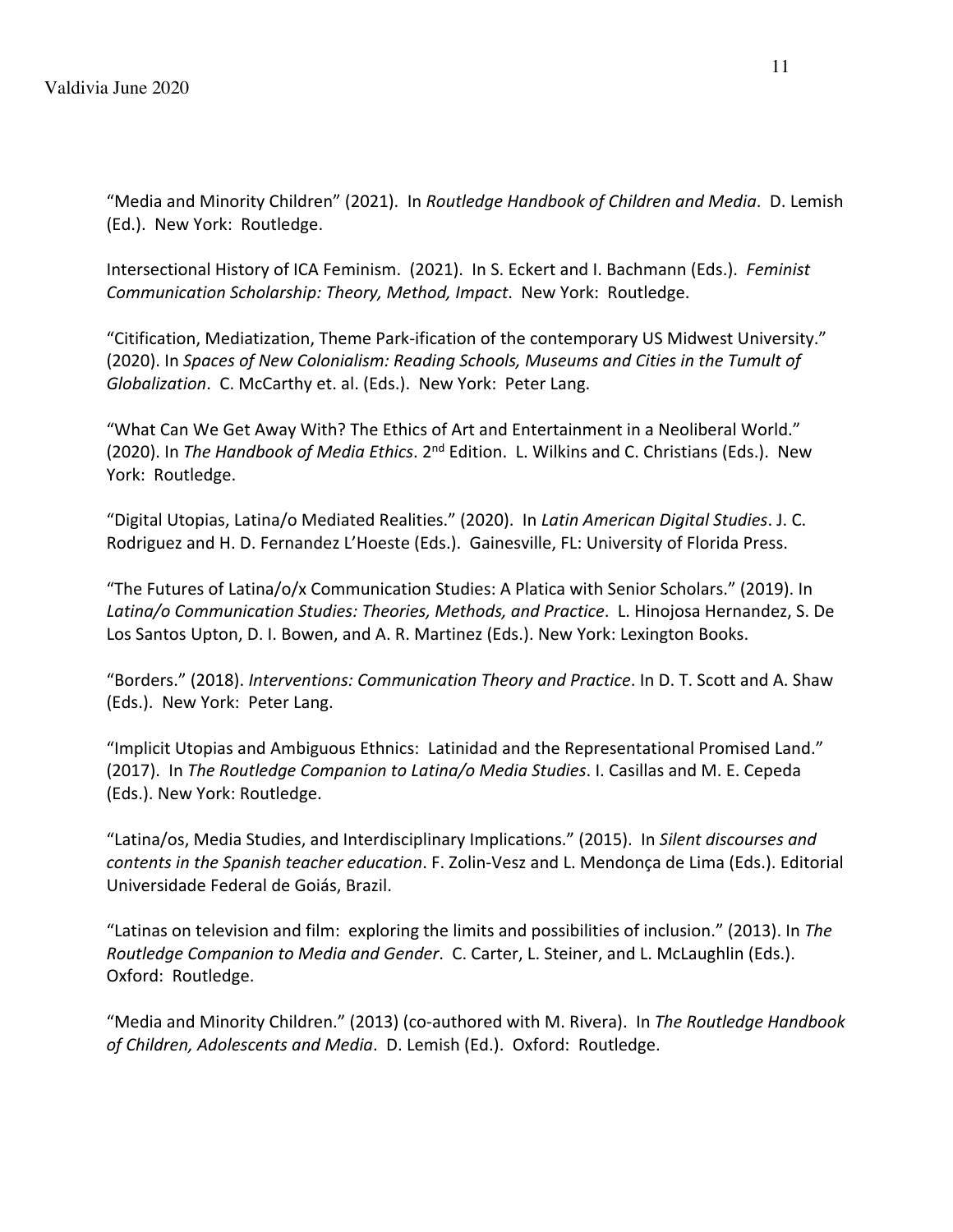"Media Studies: The Interdiscipline of the Present and the Future." (2012, revised May 2013 in conjunction with publication of the "Methodologies" volume). *The International Encyclopedia of Media Studies*. London: Wiley.

"Transnationalism, hybridity, and Latinidad: Gendered Discourses of Ethnicity." (2011). In *Circuits of Visibility: Gender and Transnational Media Cultures*. R. Hegde (Ed.). New York: NYU Press.

"This Tween Bridge over my Latina Girl Back: US Mainstream Negotiates Ethnicity." (2011). In *Mediated Girlhoods*. M. C. Kearney (Ed.). New York: Peter Lang.

Reprinted in *The Mediated Youth Reader.* (2016). S. R. Mazzarella (Ed.). New York: Peter Lang.

"Socio-Economic Features and Impact on Communications." (2010). In *The Maule (Chile) Earthquake of February 27, 2010: Consequence Assessment and Case Studies.* Mid America Earthquake Center, MAE, University of Illinois, College of Engineering.

"Space: The Possibilities and Limits of the Conversational Model." (2010). In *Key Concepts in Critical and Cultural Studies*. C. Christians and L. Steiner (Eds.). Champaign, IL: University of Illinois Press.

"Disciplining the Ethnic Body: Latinidad, Hybridized Bodies, and Transnational Identities." (2010) (co-authored with I. Molina Guzman). In *Governing the Female Body: Science, Media and the Production of Femininity*. L. Reed and P. Saukko (Eds.). Albany, New York: SUNY Press.

"Mixed race on Disney Channel: From *Johnnie Tsunami* to the *Cheetah Girls.*" (2009). In *Mixed Race Hollywood: Multiraciality in Film and Media Culture*. M. Beltrán and C. Fojas (Eds.). New York: NYU Press.

"What Can We Get Away With? The Ethics of Art and Entertainment in the Neoliberal World." (2008). In *Handbook of Mass Media Ethics*. C. Christians and L. Wilkins (Eds.). New York: Lawrence Erlbaum.

"Popular Culture and Recognition: Narratives of Youth and Latinidad." (2007). In *Youth Moves: Identities in Global Perspective*. N. Dolby and F. Rizvi (Eds.). New York: Routledge.

"Is Penélope to J-Lo as Culture is to Nature? Eurocentric Approaches to "Latin" Beauties." (2007). In *Bananas to Buttocks: The Latina Body in Popular Culture*. M. Mendible (Ed.). Austin: University of Texas Press.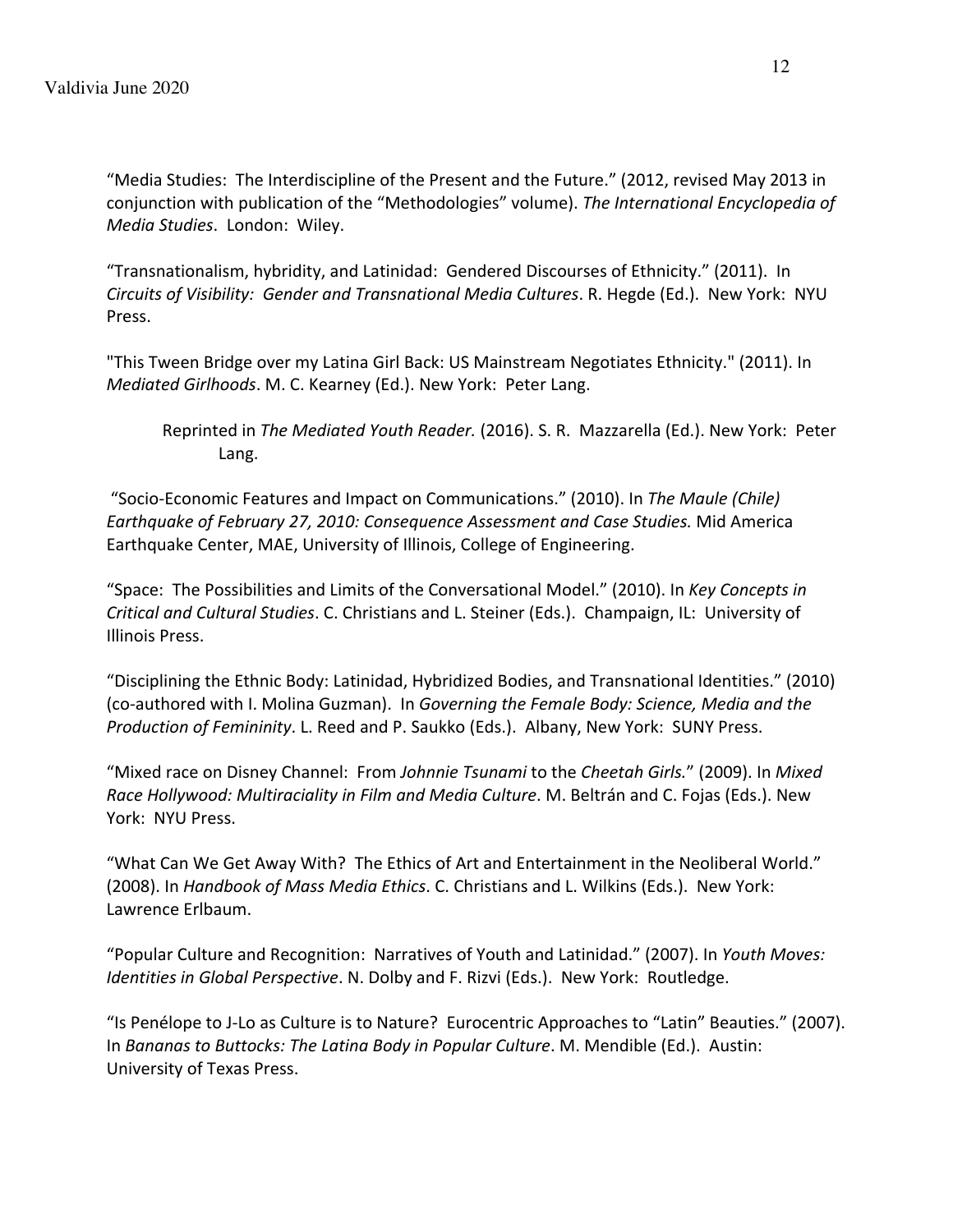"Feminism and the Media." (2006) (co-authored with S. Projansky). In *SAGE Handbook of Gender and Communication*. B. J. Dow and J.T. Wood (Eds.). Newbury Park, CA: Sage.

"Geographies of Latinidad: Constructing Identity in the Face of Radical Hybridity." (2005). In *Race, Identity, and Representation*. W. Critchlow, G. Dimitriadis, N. Dolby, and C. McCarthy (Eds.), . New York: Routledge.

"Exploring Dora: Re-embodied Latinidad on the Web." (2005) (co-authored with S. Harewood). In *Girl Wide Web: Girls, the Internet, and the Negotiation of Identity*. S. R. Mazzarella (Ed.). New York: Peter Lang.

"A Latina in the Land of Hollywood: Transgressive Possibilities." (2003). In *Women's Lives: Multicultural Perspectives*. G. Kirk and M. Okazawa-Rey (Eds.). Boston: McGraw Hill.

"Salsa as Popular culture: Ethnic Audiences Constructing an Identity." (2003). In *A Companion to Media Studies*. A. Valdivia (Ed.). Oxford: Blackwell.

"Targeting Minorities" (2003). In *Television Studies*. T. Miller (Ed.). London: BFI.

"What is Over? Ruminations from One Who Has Already Lived through Another September 11." (2003). In *9/11 in American Culture*. N. K. Denzin and Y S. Lincoln (Eds.) New York: Altamira Press.

"Radical Hybridity: Latina/os as the Paradigmatic Transnational Post-Subculture." (2003). In *The Post-Subcultures Reader*. D.Muggleton and R. Weinzierl (Eds.). London: Berg Publishers.

"bell hooks: Ethics from the Margins." (2002). In *Communicative Ethics in Media Contexts*. C. Christians and S. Bracci (Eds.). New York: Peter Lang.

"Community Building through Dance and Music: Salsa in the Midwest." (2001). In *Double Crossings: EntreCruzamientos*. M. Flores and C. von Son (Eds.). New Jersey: Ediciones Nuevo Espacio.

"Xuxa at the Borders of US TV: Negotiation over Gender, Race, and National Identity." (2000) (co-authored with R. Curry). In *Sex & Money: Feminism and Political Economy*. E. Riordan and E. R. Meehan (Eds.). Minneapolis, Minnesota: University of Minnesota Press.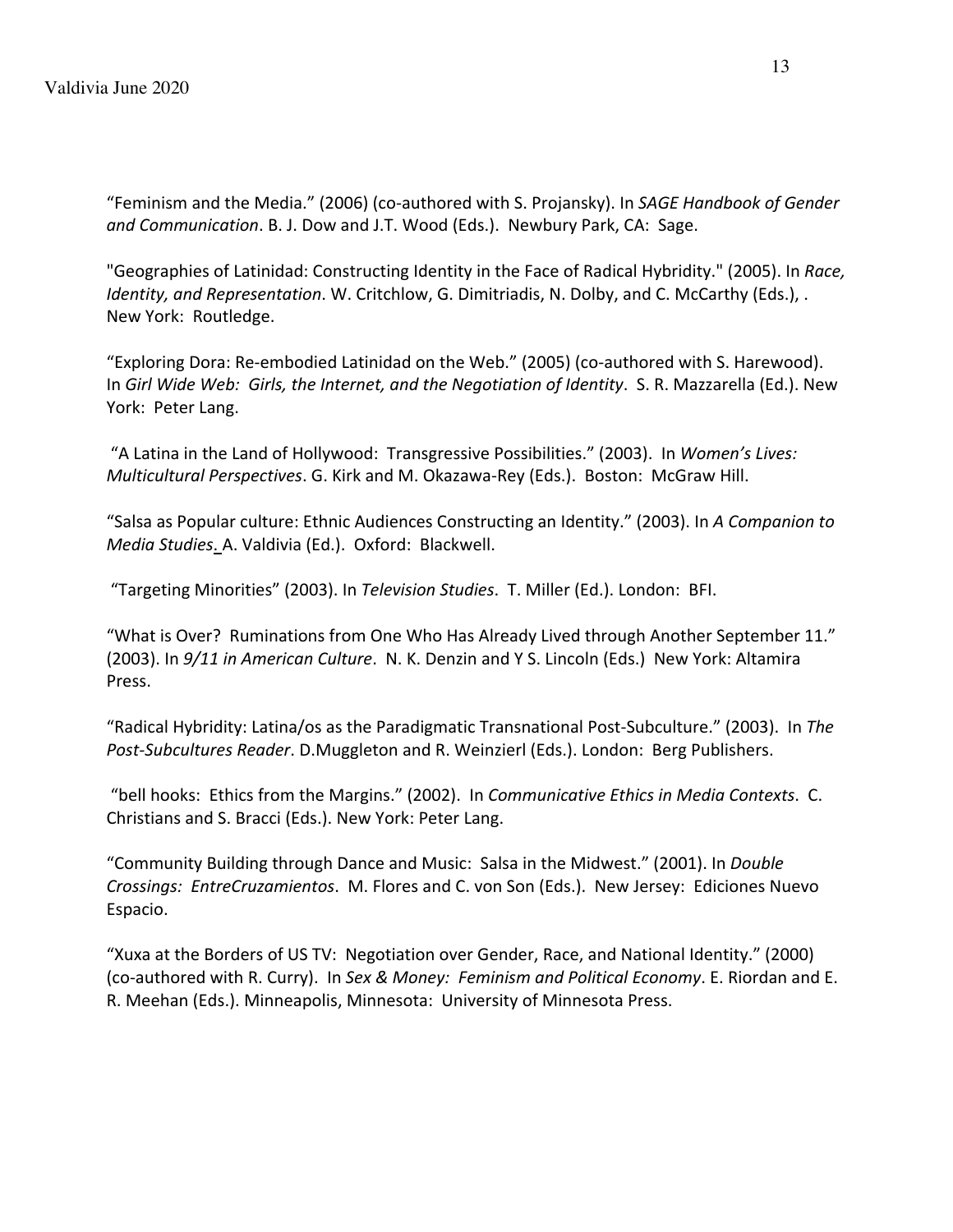"Repensando a Pedagogia Para o Século XXI: Garotas adolescentes, cultural popular e a política de indentidades juvenis." (1999). In *Século XXI: Qual conhecimento? Qual currículo*. Luiz Heron da Silva (Ed.). Petrópolis, Brasil: Editora Vozes.

"A Guided Tour Through the World of One Adolescent's Girl Culture." (1999) (co-authored with R. S. Bettivia. In *Growing Up Girls: Popular Culture in the Creation of Identities*. S. Mazzarella and N. Pecora (Eds.). New York: Peter Lang.

"Gender, Generation, Space, and Popular Music." (1999) (co-authored with R. S. Bettivia). *InSound Identities: Music and the Cultural Politics of Education.* C. McCarthy et al, (Eds.). New York: Peter Lang.

"The Uses of Culture: Canon Formation, Postcolonial Literature and the Multicultural Project." (1998) (co-authored with C. McCarthy and N. Dolby). In *The Uses of Culture: Education and the Limits of Ethnic Affiliation*. C. McCarthy (Ed.). New York: Routledge.

"The Uses of Culture: Canon Formation, Postcolonial Literature and the Multicultural Project." (1997) (co-authored with C. McCarthy and N. Dolby). *Cultural Studies: A Research Volume, Vol. 2*. N. Denzin (Ed.). Emerald.

"Big Hair and Bigger Hoops: Rosie Perez Goes to Hollywood." (1997). In *Readings in Cultural Contexts*. J. N. Martin, T. K. Nakayama, and L. A. Flores (eds.). New York: Mayfield.

"The Secret of my Desire: Gender, Class, and Sexuality in Lingerie Catalogs." (1997). In *Undressing the Ad: Reading Culture in Advertising.* K. T. Frith (Ed.). New York: Peter Lang.

"Feminist Media Studies in a Global Setting: Beyond Binary Contradictions and into Multicultural Spectrums." (1995). In *Feminism, Multiculturalism and Media Studies: Global Diversities*. A. N. Valdivia (Ed.). Newbury Park: Sage.

"Women's Revolutionary Place." (1992). *Making Meaning: The New Feminist Scholarship on Communication*. In L. F. Rakow (Ed.). New York: Routledge.

"U.S. Intervention in Nicaraguan and other Latin American Media." (1991). In *Nicaragua: Revolution and Counter-revolution, 1979-1990*. T. W. Walker (Ed.). Boulder: Westview Press.

## **Encyclopedia Entries**

"Othering" (2017). In *Keywords in Media Studies*. J. Gray and L. Ouelette (Eds.). New York: NYU Press.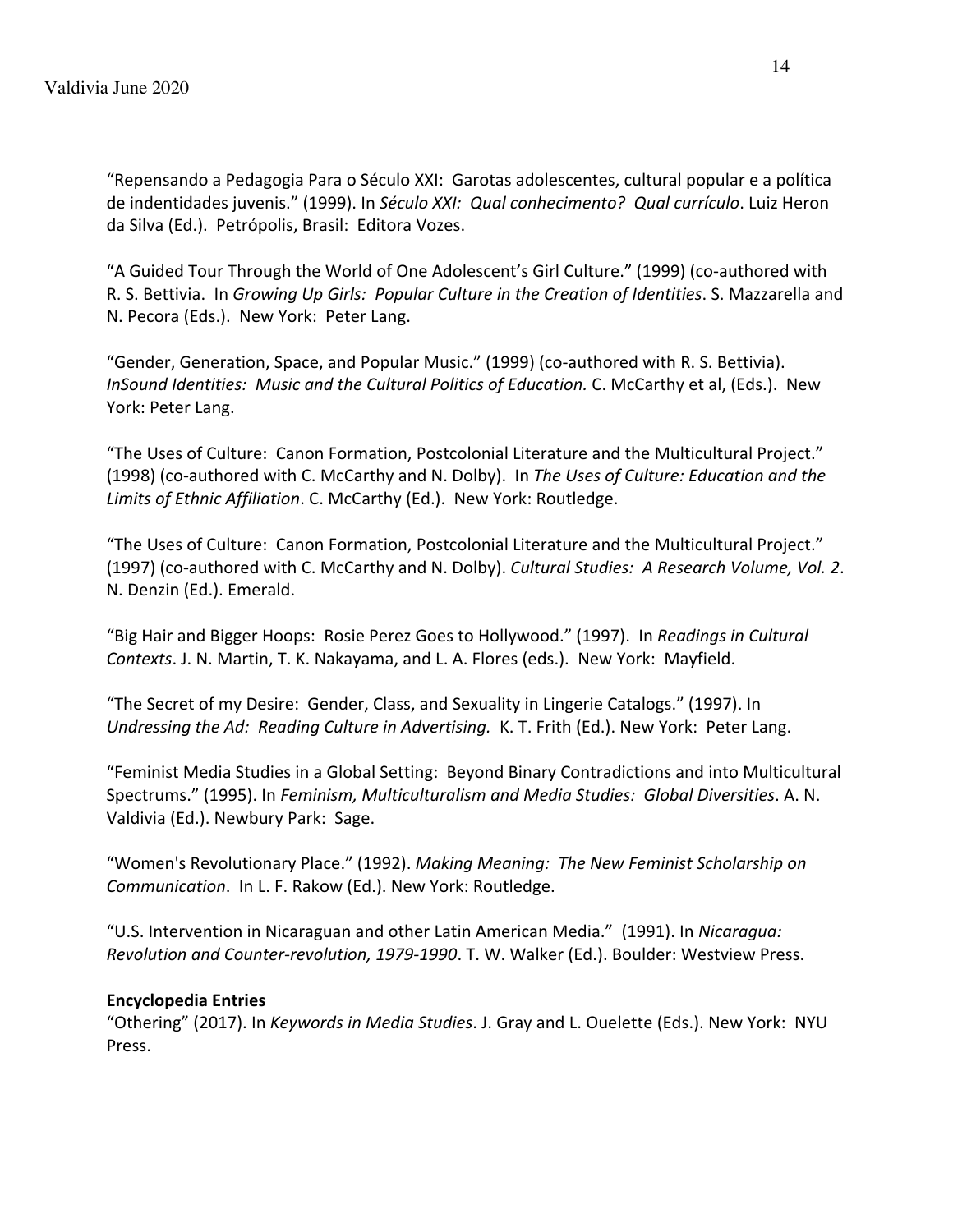"Cultural Imperialism Theories" (co-authored with Richard Potter). (2017). *The International Encyclopedia of Intercultural Communications*. Wiley.

"Ethnic Studies." (2017) (co-authored with Christina Ceisel). *International Encyclopedia of Communication Theory and Philosophy*. Wiley.

"Media Studies" (2010). R. Jackson (Ed.) *Encyclopedia of Identity*. Newbury Park: SAGE.

"Latina Feminist Media Studies" (2008, updated 2012). *The International Encyclopedia of Communication* (ed. E. Donsbach), Volume IV. Wiley-Blackwell (Oxford, UK and Malden, MA), 2008. 2663-2666.

"Dora the Explorer" (2007). In C. A. Mitchell and J. Reid-Walsh (Eds.) *Girl Culture (Two Volumes): An Encyclopedia*. Westport, CT: Greenwood Publishing Group.

"Latina Presence in Popular Culture" (2007). In C. A. Mitchell and J. Reid-Walsh (Eds.) *Girl Culture (Two Volumes): An Encyclopedia*. Westport, CT: Greenwood Publishing Group.

"Jennifer Lopez" (2006). *Hispanic American Biographies*. Oxford: Brown Publishing Group.

"Salma Hayek" (2006). *Hispanic American Biographies*. Oxford: Brown Publishing Group.

"Film Producers" (2005). S. Oboler and D. Gonzales (eds.) *Oxford Encyclopedia on U.S. Latinos*. New York: Oxford University Press.

"Popular Culture" (2003). R. Luthra (ed.) *Encyclopedia of Life Support Systems (EOLSS)*. Paris: UNESCO.

"Culture of Consumption" (2003). R. Luthra (ed.) *Encyclopedia of Life Support Systems (EOLSS)*. Paris: UNESCO.

"Media Studies Theory" (2000). *Global Women's Encyclopedia* (C. Kramerae and D. Spender, eds.) New York: Routledge.

"Images of Women" (2000). *Global Women's Encyclopedia* (C. Kramerae and D. Spender, eds.) New York: Routledge.

## **Book Reviews**

*Postracial Resistance: Black Women , Media, and the Uses of Strategic Ambiguity* by Ralina Joseph*.* (2018). *Women's Studies in Communication* (2020).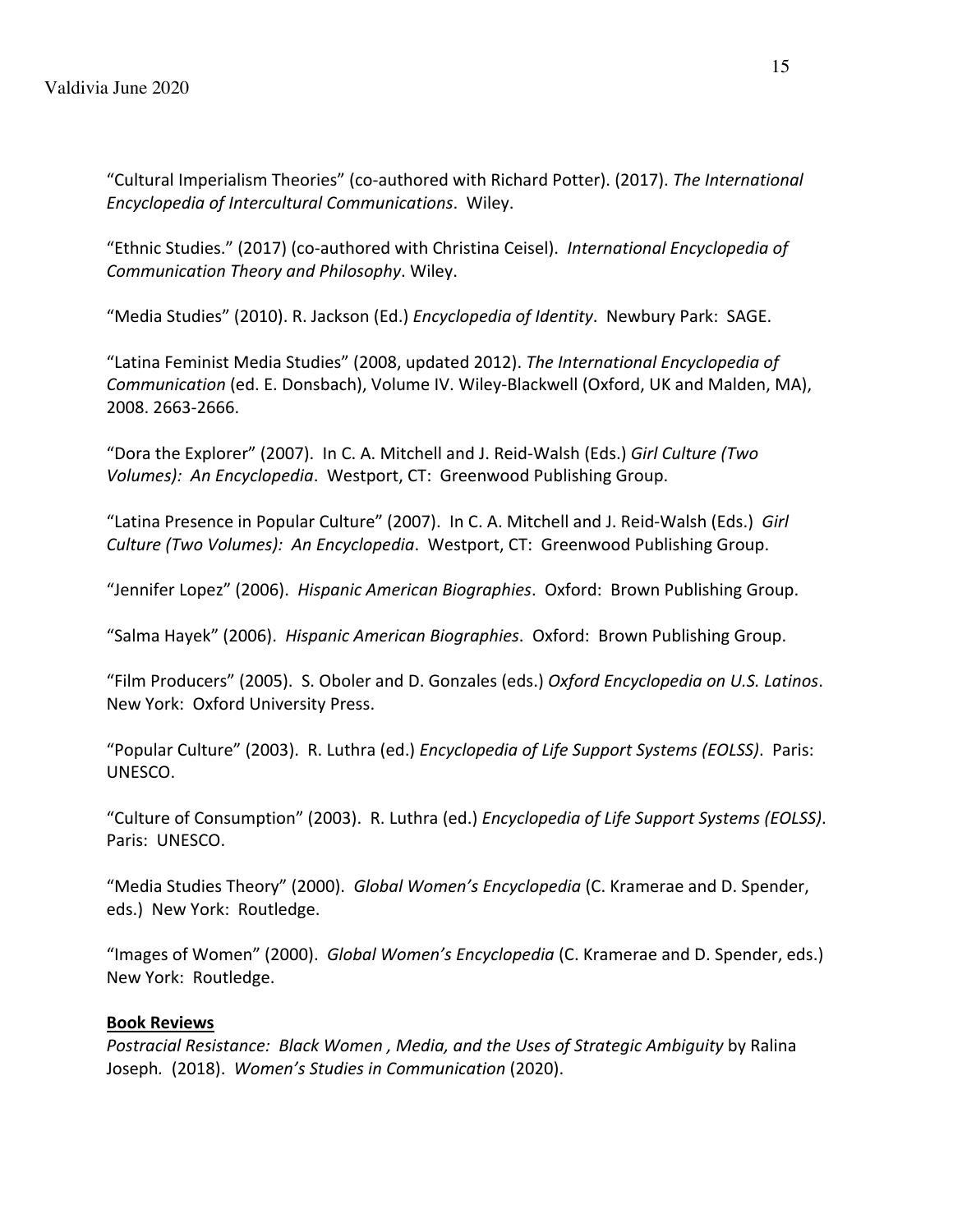*Algorithms of Oppression: How Search Engines Reinforce Racism* by Safiya U. Noble. (2018). *Feminist Formations: Women, Gender, and Sexuality Studies*. (2018).

*Brown Threat: Identification in the Security State* by Kumarini Silva. (2016). *Journal of Communication* (August, 2017).

CHOICE reviewer for Girl Studies, Gender Studies, and Latina/o Studies (2008-):

*Girls Gone Skank: The Sexualization of Girls in American Culture* (2008/2008) *The Lolita Effect: The media sexualization of girls and what we can do about it* (2008/2009) *Tomboy: A Literary and Cultural History* (2008/2009)

*Pleasures and Perils: Girls' Sexuality in a Caribbean Consumer Culture* (2009/2009)

Feminism, Inc.: Coming of Age in Girl Power Media Culture (2009/2010)

*Who Do They Think They Are? Teenage Girls & Their Avatars in Spaces of Social Online Communication* (2010/2010)

*Surfer Girls in the New World Order* (2010/2011)

*Disciplining Girls: Understanding the Origins of the Classic Orphan Girl Story* (2011/2012) *Single Women in Popular Culture: The Limits of Post-Feminism* (2012/2012)

*Latina/o Stars in Their Eyes: The Making and Meanings of Film and TV Stardom* (2009/2010)

*Latinas Committing Suicide: When Cultures, Families, and Daughters Collide*. (2011/2011) *Girlfriends and Postfeminist Sisterhood*. (2014), Alison Fynch

*Girls and their Comics: Finding a Female Voice in Comic Book Narrative.* (2013/2013). Danziger-Russell, Jacqueline. Scarecrow, 2013

*TV's Betty Goes Global: From Telenovela to International Brand*, ed. by Janet McCabe and Kim Akass. (2012/2013)

*Fan Girls and the Media: Creating Characters, Consuming Culture*, ed. by Adrienne Trier-Bieniek.

*Chica Lit (2015), Tace Hedrick*

*Reconsidering Laura Ingalls Wilder: Little House and Beyond.* (2019). M.A. Green-Barteet and A.K. Phillips (2018)

*Empowering women: global voices of rhetorical influence.* (*2019*)*,* J. A. Spiker

"¿Que Onda? Urban Youth Culture and Border Identity" (2008). *Chicana/Latina Studies: The Journal of Mujeres Activas en Letras y Cambio Social*.

"Latino/a Popular Culture" (2003). *Popular Communication*, 1:3.

"Crowding Out Latinos: Mexican Americans in the Public Consciousness" (2001). *Journal of Communication*. 51:1.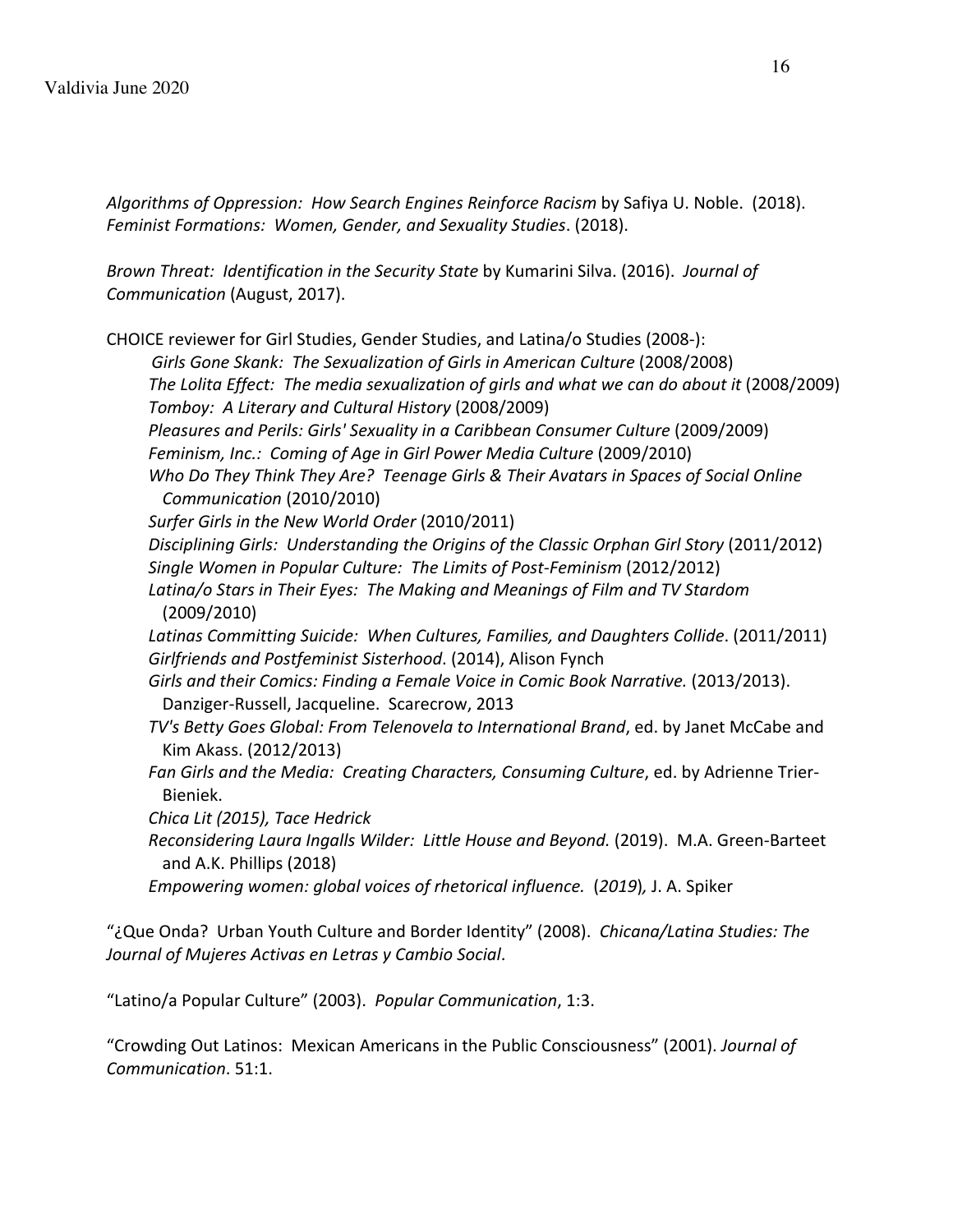"Talking Visions: Multicultural Feminism in a Transnational Age" (2000). *Journal of Communication*. 50:4.

### **Interviews and Online Resource Articles**

Featured expert interview for "How Sofia Vergara picked up Carmen Miranda's Legacy—and ran with it." (May 11, 2015). In *The Washington Post*, by Soraya Nadia McDonald, http://www.washingtonpost.com/blogs/style-blog/wp/2015/05/11/how-sofia-vergara-pickedup-carmen-mirandas-legacy-and-ran-with-it/

Interview in holacultura.com about Latina/o US Cotidiano exhibit in Washington, DC. (April 2013). (http://www.holacultura.com/2013/04/12/latino-cotidian/)

Featured commentary on "Latinos Beyond Reel: Challenging a media Stereotype." (2013). Media Education Foundation.

"Interview with Angharad N. Valdivia." (2010). In M. D. Souza and P. Cabello (Eds.) The Emerging Media Toddler. NORDICOM: The University of Gothenburg, Sweden.

"Interview with Angharad N. Valdivia about Girls and the mMedia." (March 1, 2009). Red Infancia y Comunicación. Santiago, Chile.

"Género y Consumismo en la Televisión Infantil Comercial Contemporánea" en Perspectivas. (April 1, 2008). Red Infancia y Comunicación. Santiago, Chile. http://www.comunicainfancia.cl/2008/04/01/genero-y-consumismo-en-la-television-infantilcomercial-contemporanea-por-angharad-valdivia/

### **CURRICULAR INNOVATIONS**

Hosted and organized a year-long, "ICR Distinguished Alum Series: 2019-2020." Singly brought four alums to campus, secured funding, and promoted their visits. The series highlights the intersectional and transnational accomplishments of our alums and celebrates their major book publication.

Myra Washington (September 2019) Jillian Báez (October 2019) Jungmin Kwon (November 2019)

Created a new course: Disney Global Media MACS 199, Spring 2018.

Supervising MACS 101, Spring 2018. Normalized all sections; redrafted syllabus; updated assignments; created new quiz structure; began to rubricize all assignments and final project.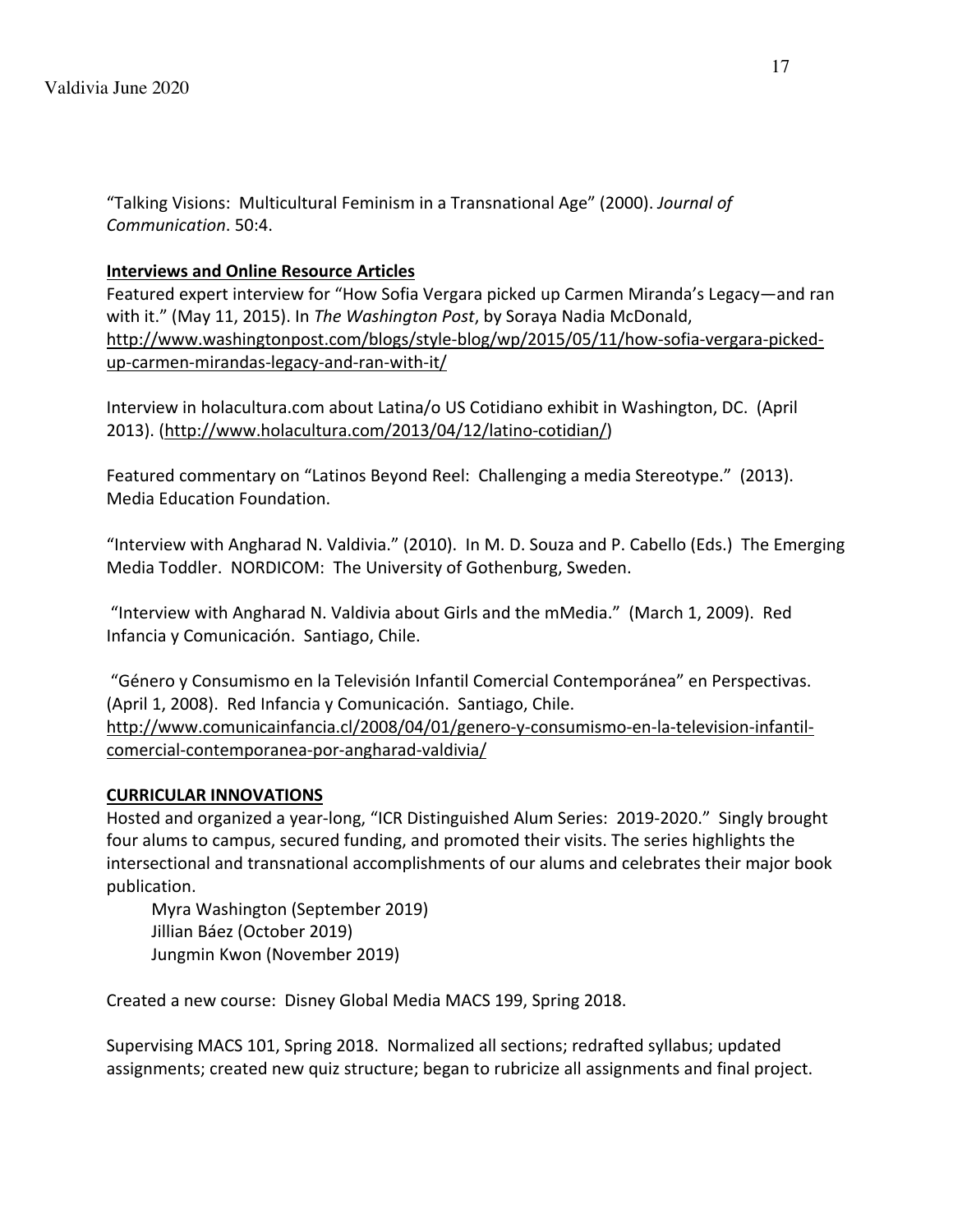Created a "Disney Across Media & Cinema" course—designed as a capstone for MACS major as well as a bridge course.

Designing Global Media Studies undergraduate and Masters-level Certificate, with projection toward an online Masters degree. January-February 2017; co-authored with Amanda Ciafone.

## **GRADUATE STUDENT ADVISING AND MENTORSHIP**

## **Doctoral Adviser—completed**

- Tiffany Bowden (2020). Beyond the Illusion of Inclusion: A New Vision for Cannabis Social Equity (National Diversity & Inclusion Cannabis Alliance)
- Diana Leon-Boys (2019). Bienvenida a Disney, Princess Elena: Exploring Race, Age, and Gender in Disney's *Elena of Avalor* (University of South Florida)
- Meghan Grosse (2018). Governing the Commercial Internet: Global Internet Governance in the Clinton Era" (Washington College, MD)
- Rico Chenyek (2018). Mediating Alterity: Transitive Indianness in U.S. Non-normative Medicine (Med Scholar, University of Illinois-Chicago)
- Stephanie Brown (2018). Open Mic? Gender, Authenticity and Gatekeeping in Stand-Up Comedy Aesthetics and Culture (Westchester University of PA)
- Arnau Roig-Mora (2016). Trans-sexuality and Contemporary Spanish Media (University of Barcelona)
- Alicia Kozma (2016). The Limits of Exceptional Women: The Cinema of Stephanie Rothman and the Trouble with Archives (Washington College, MD)
- Mei Bai (2014). Chinese Women's Bodies and Contemporary Popular Media: Tensions Arising from Post-Socialist and Market-Driven Forces (Sun Yat Sen University, China)
- Richard Potter (2014). Theories of Participatory Communication and the Venezuelan Example (AJU, Los Angeles)
- Koeli Goel (2014). Visualizing a New India (Independent Scholar, NEA Fellow)
- Michelle Rivera (2013). Hate It Or Love It: Global Crossover Of Reggaetón Music In The Digital Age (Field Museum Fellow, Chicago)
- Christina Ceisel (2012). Consuming the 'Authentic': Globalized Nostalgia and the Politics of Hybridity Through Culinary Tourism and Heritage Foodways. A Case Study of Galicia, Spain (Cal State Northridge)
- Dennis Redmond (2011). One Neoliberalism, Many Resistances: Videogame Culture and Postcolonial Media in the Era of Neoliberalism (Miami Dade College)
- Jillian Baez (2009). Latinas Talk Back: The Latina Body, Citizenship, and Popular Culture" (CUNY-Hunter College)
- Diem-My Bui (2008). Embodiments of Difference: Representations of Vietnamese Women in the U.S. Cultural Imaginary (UI-Chicago)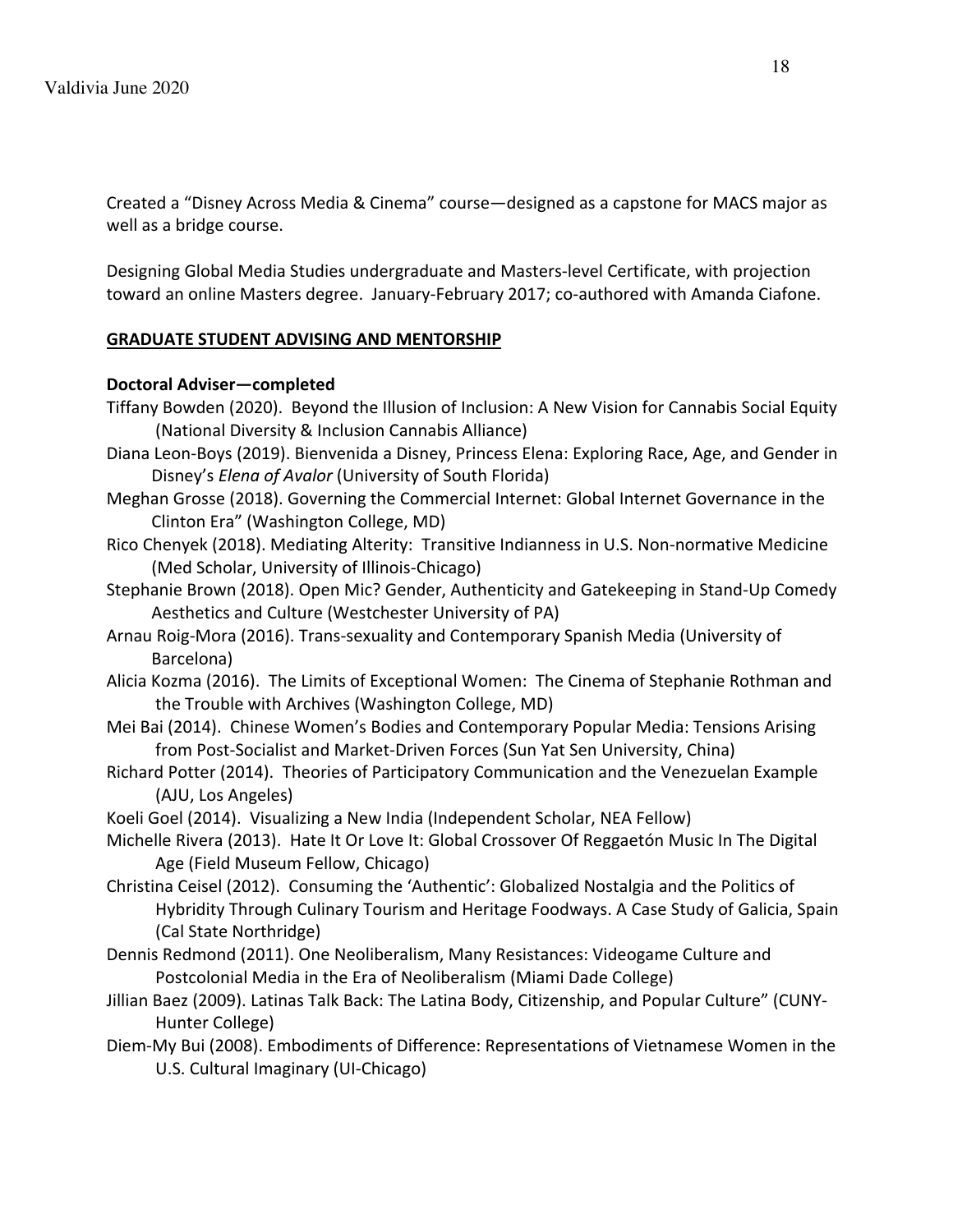- Kelly Allison Gates (2004). Our Biometric Future: The Social Construction of an Emerging Information Technology (UCSD)
- Akosua Boatema Boateng (2002). Culture in the Global Marketplace: A Study of Intellectual Property in Africa (UCSD)

Carrie A. Rentschler (2002). The Crime Victim Movement and U.S. Public Culture (McGill) Lori Kathleen Reed (2000). A Technological Dis-ease: Scientific Discourses, Mass Media, and the 'Truths' about 'Computer Addiction (formerly URI, SIU)

## **Current Advisees – in progress**

Prelims Passed: Morten Kristensen—Danish ethnic studies (prelims passed Fall 2019) Stephen Hocker (prelim defense passed 2014)-- Trans/Media: The Politics and Poetics of Gender non-conformity

Prelims scheduled:

elizaBeth Simpson (prelims to be taken Fall 2020)—Theater of the Oppressed and Collaborative Communication Praxis

## **Doctoral Committee Member**

### **In progress**

Catalina Uribe—Dissertation defense June 15, 2020 (Northwestern University) Kerry Wilson—defended prelims 2015 Ann Peng—scheduled prelims Fall 2020 Bryan Reckard—prelims passed Fall 2019; scheduled dissertation defense Fall 2020 Jingi Gu—scheduled prelims Fall 2020 Yiran Gao—scheduled prelims Fall 2020

## **Defended and Deposited**

Veronica Pomata (2020). Who is Popular in Popular Culture?: A Qualitative Study About Children, Television, and Race in Argentina (University of Texas, Austin)

Claudia Lagos Lira (2019). Investigative Journalism in Post-Authoritarian Neo-liberal Chile Maria Isabel Silva (2016). Free Trade Refugees: From Chiapas to the Prairie

- Melissa Nicholas (GSLIS, 2016). The Invisible Information Worker: Latina Information Workers and the AT&T- EEOC Consent Decree
- Martina Baldwin (2016). Buzz by Bravo: A Trendsetting Niche Network's Place In Contemporary **Television**
- Karla Palma (2015). Technologies of Mining Production: Space, Discourse, New Materialities, and Media
- Cristian Cabalin (EPOL, 2015). The Mediatization of Educational Policies in Chile: Discourses and Governance in a Neoliberal Educational Field.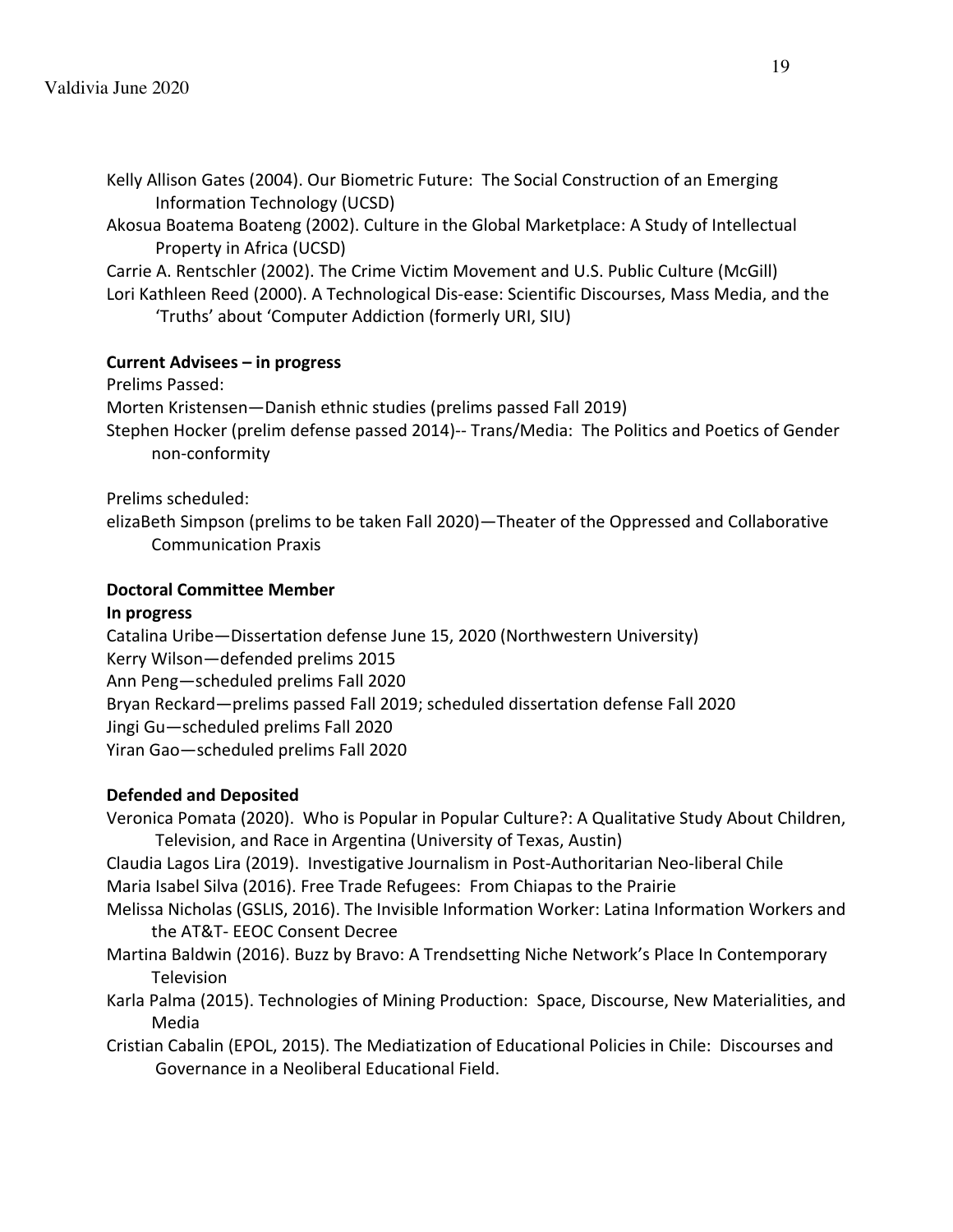Gerardo Villalobos (2015). Voices from the other side: Transnational discourses and the intersection of communication technology, media, and migration

Shantel Martinez (2015). Dis/locations: (Re)Imaging affective geographies of body and home

- Ian Davis (2014). Foreign Media Regulation in North America: Al Jazeera and China Central **Television**
- Ergin Bulut (2014). Creativity and Its Discontents: A Case Study of Precarious Playbor in the Gaming Industry
- Myra Susan Washington (2012). Branding Blasians: Mixed Race Black/Asian Americans in the Celebrity Industrial Complex
- Maritza Quiñones Rivera (2011). Mediating Blackness: Black Puerto Rican Woman and Popular Culture"
- David Monje (2007). Making Enemies: Articulations of the 'Enemy' in the War on Terror Susan Harewood (2006). Calypso, Masquerade Performance and Post National Identities Marie Leger (2004). Clinical Globalization: Pharmaceutical Research in the Developing World Angela Record (2003). Born to Shop: Teenage Women and the U.S. Marketplace in the 1950's Maria Victoria Ruiz (2003). Border Narrative, Latino Health, and US Media Representation: A Cultural Analysis
- Daniel McGee (2003). Millennium Bus and Weapons of Mass Fear: Dialogs Between Science and Popular Culture in the 1990's
- Janice Hua Xu (2002). Television and Women Audiences in China
- Gretchen Soderlund (2002). Sex Panics and City Papers: Mass Media and Public Controversy Over the Traffic in Women
- Lisa Michelle Sanmiguel (2000). From 'Career Woman's' Disease to 'An Epidemic Ignored': Endometriosis in U.S. Culture Since 1948

## **i. Masters Committees**

Jasmine Moultrie, Masters, Advertising, Spring 2019

## **Editorial Boards**

*Journalism and Media (2020-)*

*Journal of International and Intercultural Communication* (2019-2022)

*Cultural Studies—Critical Methodologies*, 2000-present

*Popular Communication*, 2002-present.

*Critical Studies in Media Communications*, 2004-present

*Communication and Critical/Cultural Studies*, 2005-present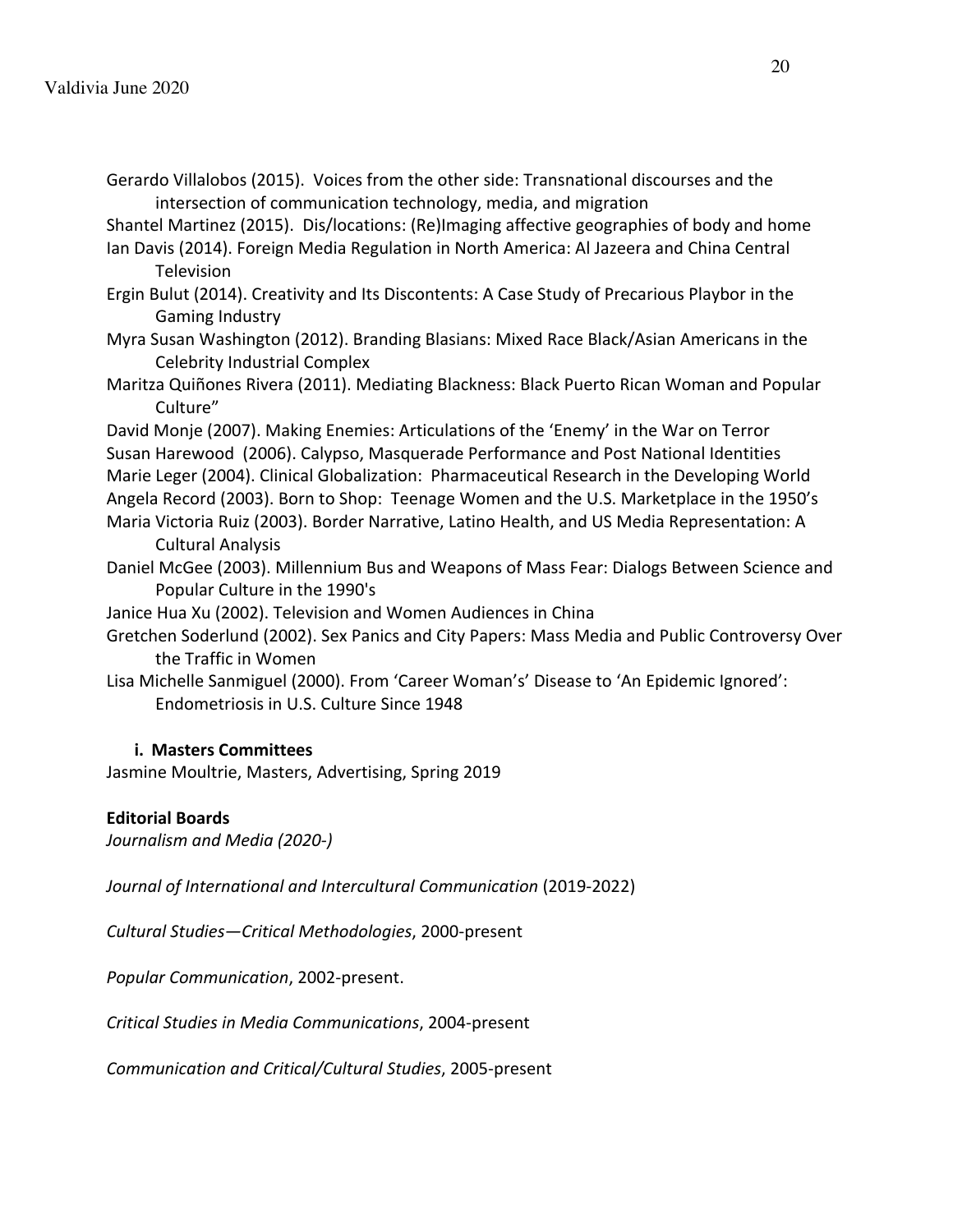*Journal of International and Intercultural Communication*, 2007-present *The Journal of Communication Studies*, 2007-present *Revista Latina de Comunicación Social* (Canary Islands, Spain), 2009-present *Cultural Studies*, 2010-present *Communication Theory*, 2011-present *Boletín de Infancia y Comunicación*, Santiago, Chile, 2012-present *Comunicación y Medios*, Santiago, Chile, 2012-present *Latino/a and Latin American Studies* book series, Rutgers University Press, 2013-present *GEMMA: Gender and Media Matters*, 2015-present *Women's Studies in Communication*, 2009-2011, 2015-2019 *Feminist Media Studies*, 1999-2006, 2017-2019 *International Journal of Journalism & Mass Communication*, 2015-2019 *Communication, Culture & Critique,* 2007-2015 *Critical Cultural Communication* book series, co-edited by Kent Ono and Sarah Banet-Weiser. New York University Press, 2007-2015

*Latino Studies*, Jan 2011-December 2014

*The Communication Review* (G&B Editorial Services), 1999-2006

### **INVITED LECTURES**

"American Dirt, Bodily Sovereignty, and Policing the Borders," invited plenary speaker at the Cultural Studies Association. Chicago/virtual, May 29, 2020.

"American Dirt, Spitfires, and Policing the Borders" presented at the Mexican American and Latina/o Studies" Department, University of Texas at Austin, February 26, 2020.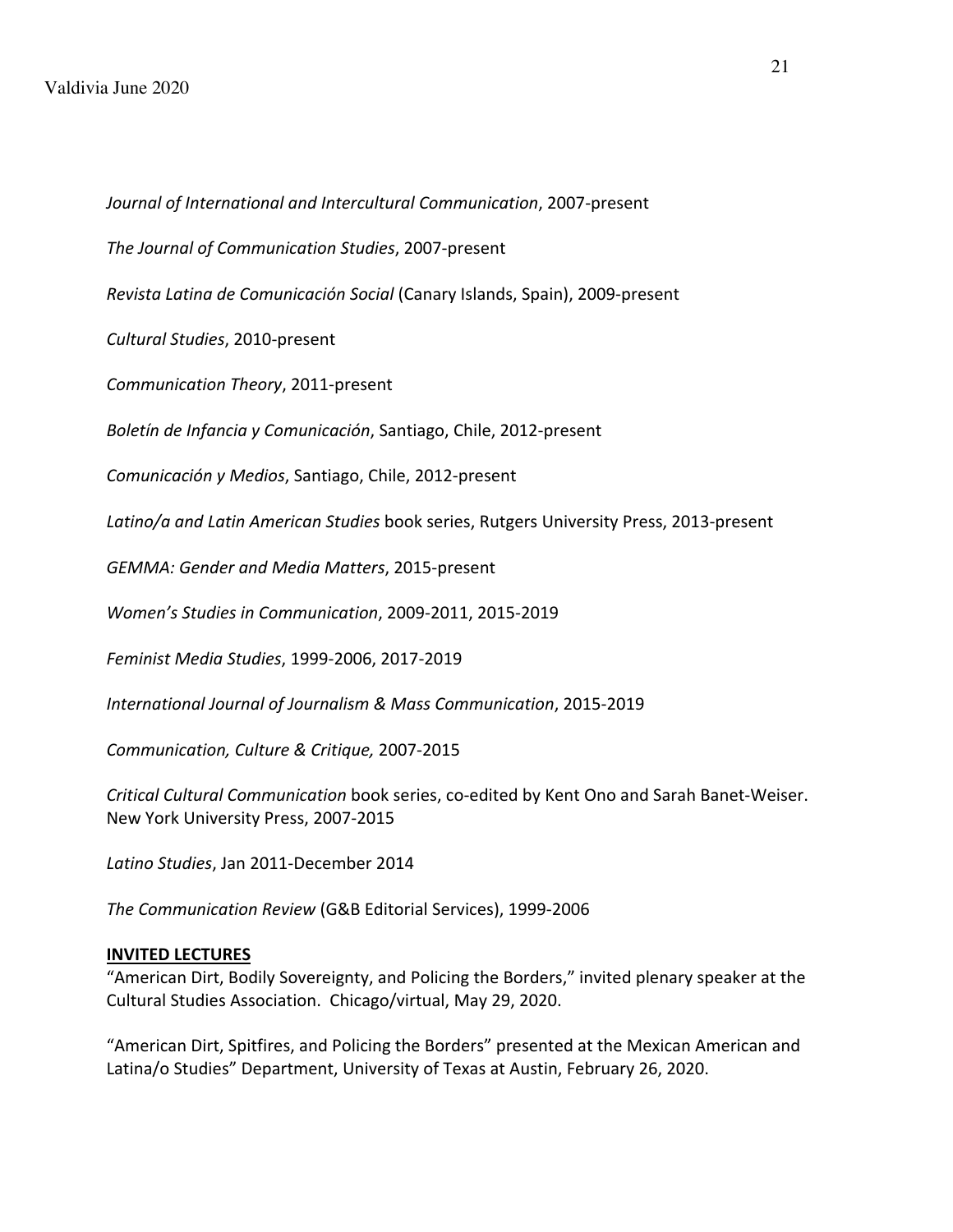"Disney Girls and Gingerly Latinidad" presented at Latino Media Arts & Studies Series, University of Texas at Austin, February 6, 2020.

"Neoliberalism, Philanthropy, and the Global South Girl: Holding Up Half the Sky" presented to Institut für Publizistik- und Kommunikationswissenschaft at Freie University, Berlin, Germany. May 26, 2019.

"Spitfire Tales: Production of a Representation, Producing a Dignified Career." Keynote at the Annual Latina/o Studies Symposium, Texas Tech University, March 29, 2019.

"Girls Hold up Half the Sky: Neoliberalism Meets Mediatized Girls of the Global South." Annual Harris Lecture, Texas Tech University, March 28, 2019.

"Girls Hold Up Half the Sky: Neoliberalism Meets Girls and the Media." Keynote Lecture of the Year at the Women and Gender in Global Perspectives Program (WGGP), University of Illinois, February 27, 2019.

"The Life and Legacy of Rita Moreno." Invited panelist at Notre Dame University, South Bend, Indiana, February 20, 2019.

Charles H. Woolbert Research Award. Invited Commentator for Best Article Award. Presented at the National Communication Association. Salt Lake City, Utah, November, 2018.

"History, Pro-tips, and Hope." Invited Plenary Speaker to the Race and Media Conference, "Please Give Us Hope" session. The University of Washington, May 9-11, 2018.

"Borders." Invited plenary speaker to the *Border Interventions: The Interstices of Geopolitics, Identity and Violence* opening plenary session to the International Communication Association, San Diego, May 2017.

"Contemporary Mainstream Latinidad: Disney Tales and Spitfire Endurance". Presented to the Department of Communication, UCSD, November 16, 2016.

"Global Disney Studies." Presented to the Cultural Studies Program at the University of Shanghai, China, June 18, 2016.

"Latina/o Media Studies." Presented to the College of Journalism and Communications, Nanjing University, China, June 20, 2016.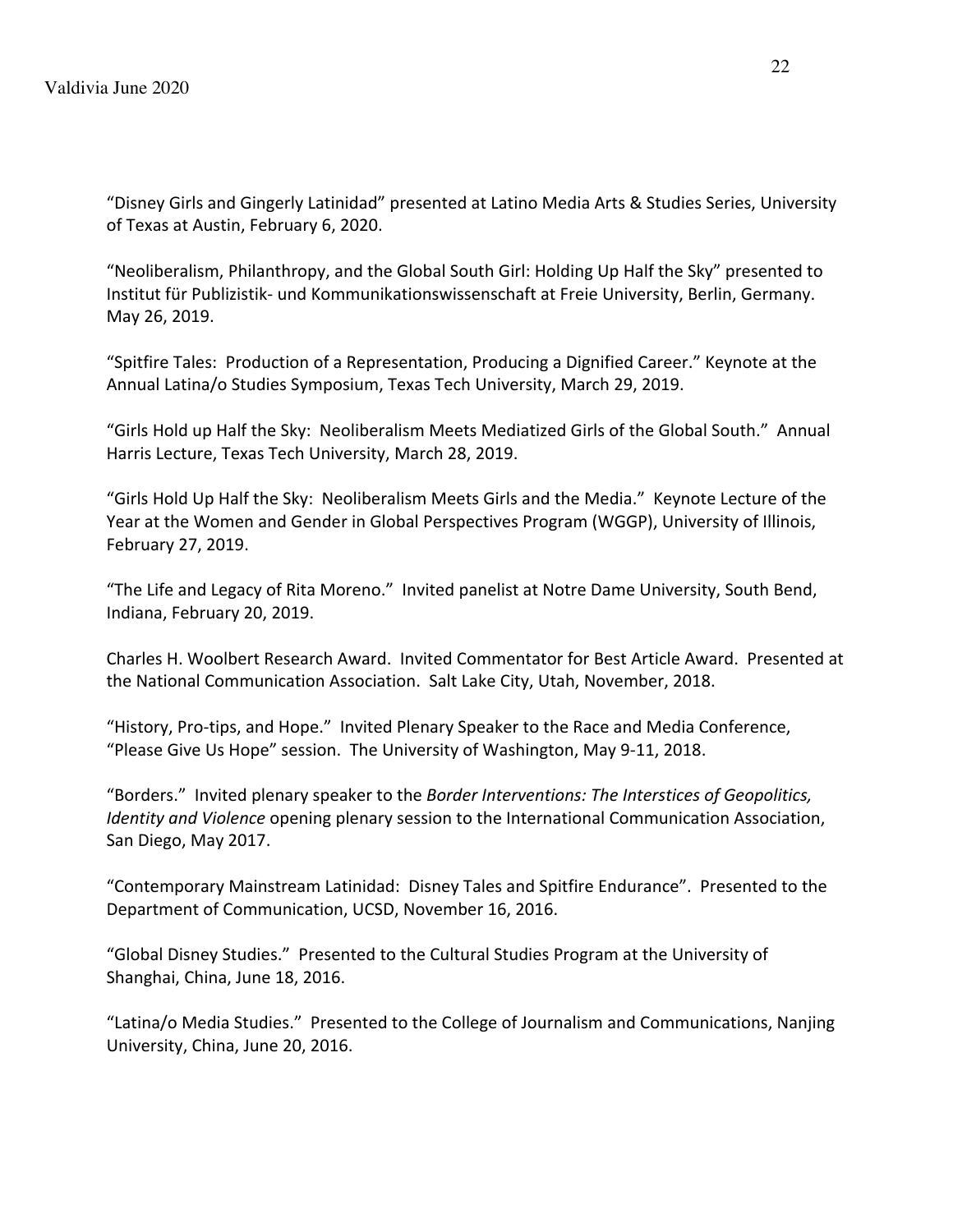"World Cup Global Audiences and Affect." Presented to the Department of Communication and Design, Sun Yat Sen University in Guangzhou, China, June 22, 2016.

"Estudios Mediales Latinaomericanos y Latina/os (US)--Nacion, Raza, Migracion, y el sentido de las Americas." Plenary Speaker (competitive selection process resulting from Latin American scholars' nominations) at the XV Encuentro Latinoamericano de Facultades de Comunicacion Social (FELAFACS), Medellín, Colombia, October 2015.

"Implicit Utopias, Ambiguous Ethnics, and Neoliberal Rescues: Contemporary Media Issues." Plenary Speaker at the 2nd annual Race and Media conference, University of New Mexico in Albuquerque, NM, September 24 – 26, 2015.

"Digital Utopias, Latina/o Mediated Realities." Georgia Tech/Georgia State University joint symposium on Latin/o American Media Studies in the Age of Digital Humanities. March, 2015.

"Estudios de Audiencia y la Situacion en las Universidades Estadounidenses." Universidad Rey Juan Carlos, Madrid, Spain, October 21, 2014.

"Cheetah Girls, Dora, and American Girl: Girls, Products, and Popular Culture*."* James Madison University, Harrisonburg, Virginia, April 3, 2014.

"Clarifying Conversations, Representations of Race and Identity in Contemporary American Culture." Richard West's NATIONAL COMMUNICATION ASSOCIATION Presidential Initiative: *A Public Program of the National Communication Association.* March 20, 2014. (available on YouTube at https://www.natcom.org/clarifyingconversations/)

"Latina/os and African Americans in Film and Television." Invited by the Educational Justice Project, Danville Prison, February 26, 2014

"The Gendered Travel Narrative in an Intersectional World: Reading Post Feminism in Relation to Race and the Global." University of Washington Diversity Research Institute, Washington, Seattle November 5, 2013.

"Implicit Utopias and Ambiguous Ethnics: New Directions in Latina/o and Latin American Studies." Department of Latin American and Latina/o Studies. University of California at Santa Cruz, October 18, 2013.

"Transnational Studies, Girls and Popular Culture." National Institute of Education, Singapore, September 11, 2013.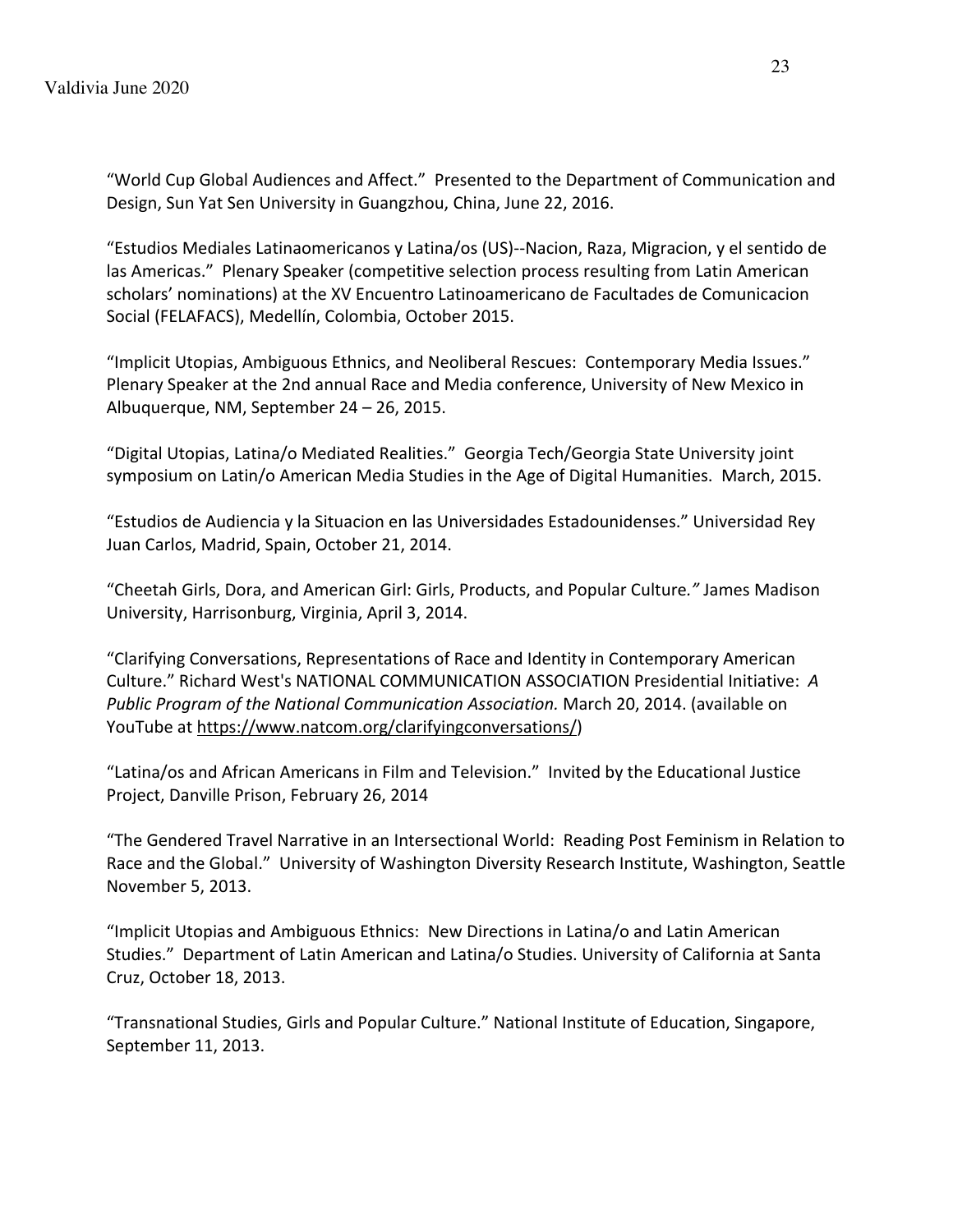"Pluralistic Visions: Depictions of Race, Gender, and Family in American Television Culture" and panelist in "Modern American Media - Entertaining a Divided Nation." "Global Institute for Secondary Educators," University of Illinois, July 12, 2013.

"Herbert I. Schiller, Visionary Scholar Mentoring the Field." "Herbert I. Schiller and the Legacy of Communication" at UCSD, June 6, 2013.

"Que son las publicaciones cientificas," "La valoracion: Jueces y Referees," y "Notas de Editores" (Plenary Speaker and presenter) "Seminario de investigacion y escritura cientifica de Didactica de la Musica, las Artes Visuales y Humanidades." Universitat Jaume I, Castellon, Spain, June 26-28, 2012.

"Principales Journals y congresos Internacionales en los que estar presentes: Lineas de investigacion proritarias y como captar fondos publicos." Departamento de Comunication Audiovisual y publicidad de la facultad cc. de la informacion de la Universidad Complutense de Madrid, June 12, 2012.

"Metodologia cualitativa de investigacion aplicada: Publicacion en Journals de impacto" Presented to the Departamento de Comunication Audiovisual y publicidad de la facultad cc. de la informacion de la Universidad Complutense de Madrid, June 5, 2012.

"Implicit Utopias and the Impossibility of Happiness: Gendered Latinidad in Contemporary Hollywood Film." Latino Film Festival & Conference, Indiana University, Bloomington, April 7, 2012.

"Global hybridity, local ethnicity: Latina/os and popular culture." Communication Graduate Colloquium, University of North Dakota, April 12, 2012.

"La Representacion de Genero y Raza en la Television Infantil." 3ra Muestra Iberomaericana de Television Infantil, Bogota, Colombia, May 2011.

"Latina/o, Latin American, Hispanic?" forum co-sponsored by the Center of Latin American Studies and the Latina/o Studies Department, UICU, March 1, 2011.

"The Chilean Earthquake: The failure of new media and the endurance of radio technology." Center for Latin American Studies Colloquium, University of Illinois, January 27, 2011.

"Girl Culture, Global Marketing: Disney enters and predominates in children's television."  $4<sup>th</sup>$  US-Brazil Communications Colloquium, Caxias University, Caxias, Brazil, September 3, 2010.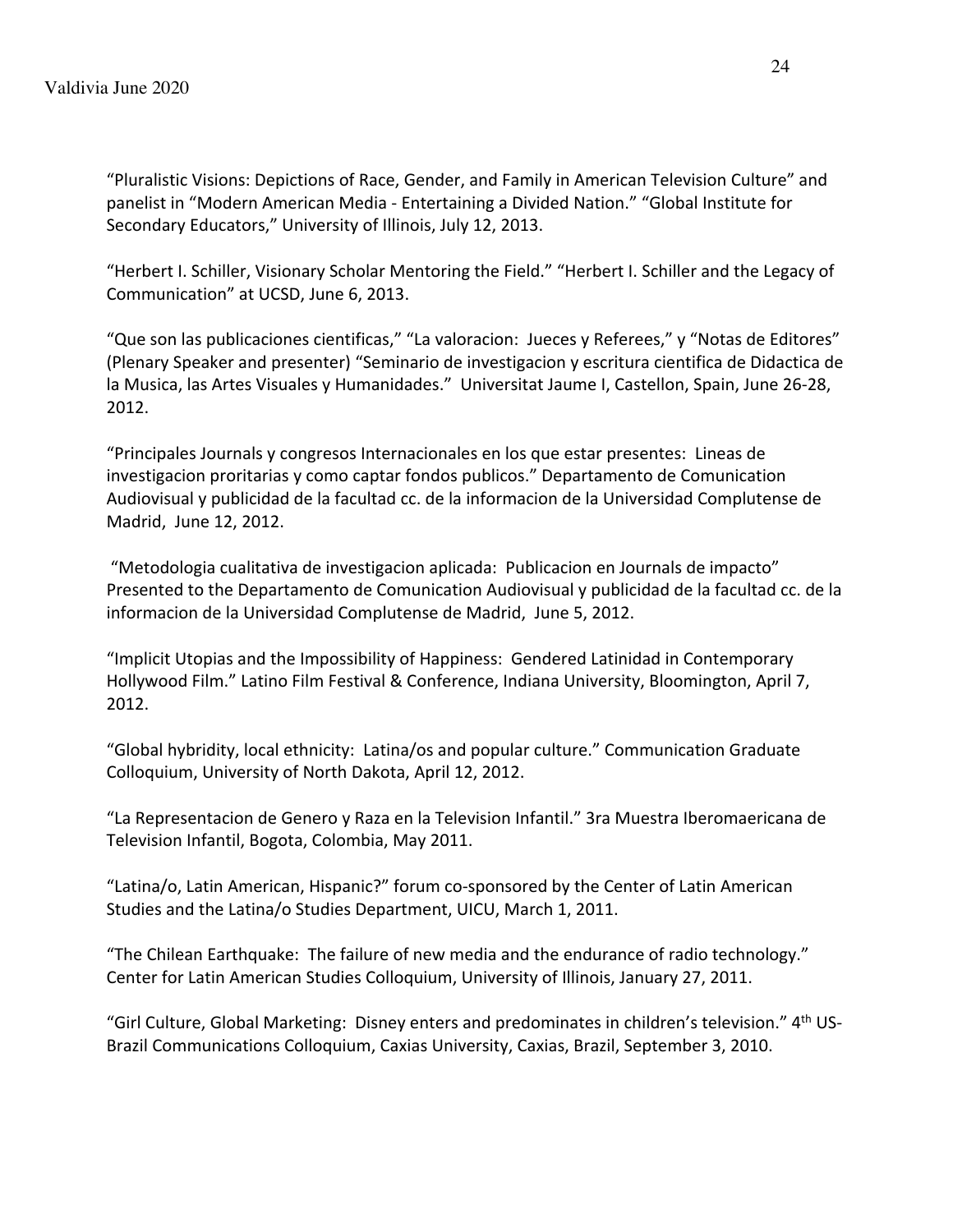"Latina/os and Ethnicity in Global Children's Television." Prix Jeunesse Iberoamericano, Sao Paulo, Brasil, October 12-15, 2009.

"Uses and Abuses of Hybridity: Contemporary Latinidad as a Malleable Construct." Global Media Research Center, Southern Illinois University at Carbondale, October 8, 2009.

"Radical Hybridity: Contemporary Mainstream Media and the Transnational Subject." Presented to the Instituto de la Comunicación e Imagen, Universidad de Chile, Santiago, July 6, 2009

"Representaciones de la mujer y niña Latina." Centro Nacional de Television (CNTV), Santiago, Chile, July 3, 2009

"Who does she think she is?" Invited respondent to film screening at Feminist Futures Conference, Champaign, Il, May 2009.

"Transnational media, hybrid bodies, and culture: Borders and the Latina transnation." Institute of Cultural Analysis, Nottingham Trent University, UK, March 12, 2008.

Invited Presenter to "Exploring New Media Worlds*:* Changing Technologies, Industries, Cultures, and Audiences in Global and Historical Context." An international conference hosted by Texas A&M University, February 29 to March 2, 2008.

Invited Presenter to the Geena Davis Institute on Gender and the Media (GDIGM). Los Angeles, January 28-31, 2008.

"Media Studies and Popular Culture." Department of Communications at the Complutense University of Madrid, Spain, November 28, 2007.

"Representing diversity, mediating difference: Contemporary public discourses of Latinidad." University of Minnesota's School of Mass Communication and Journalism, March 5, 2007.

"Global flows, hybrid bodies: The case of Latinas in mainstream popular culture" keynote speech, Eastern Illinois University, February 21, 2007.

"Space." James Carey Memorial Conference, University of Illinois, October 27, 2006.

"Hollywood Views the World: Tales of Identity and Difference." Collaborative Summer Workshop for Educators at the University of Chicago: Viewing the World through Media and Popular Culture, University of Chicago, June 23, 2005.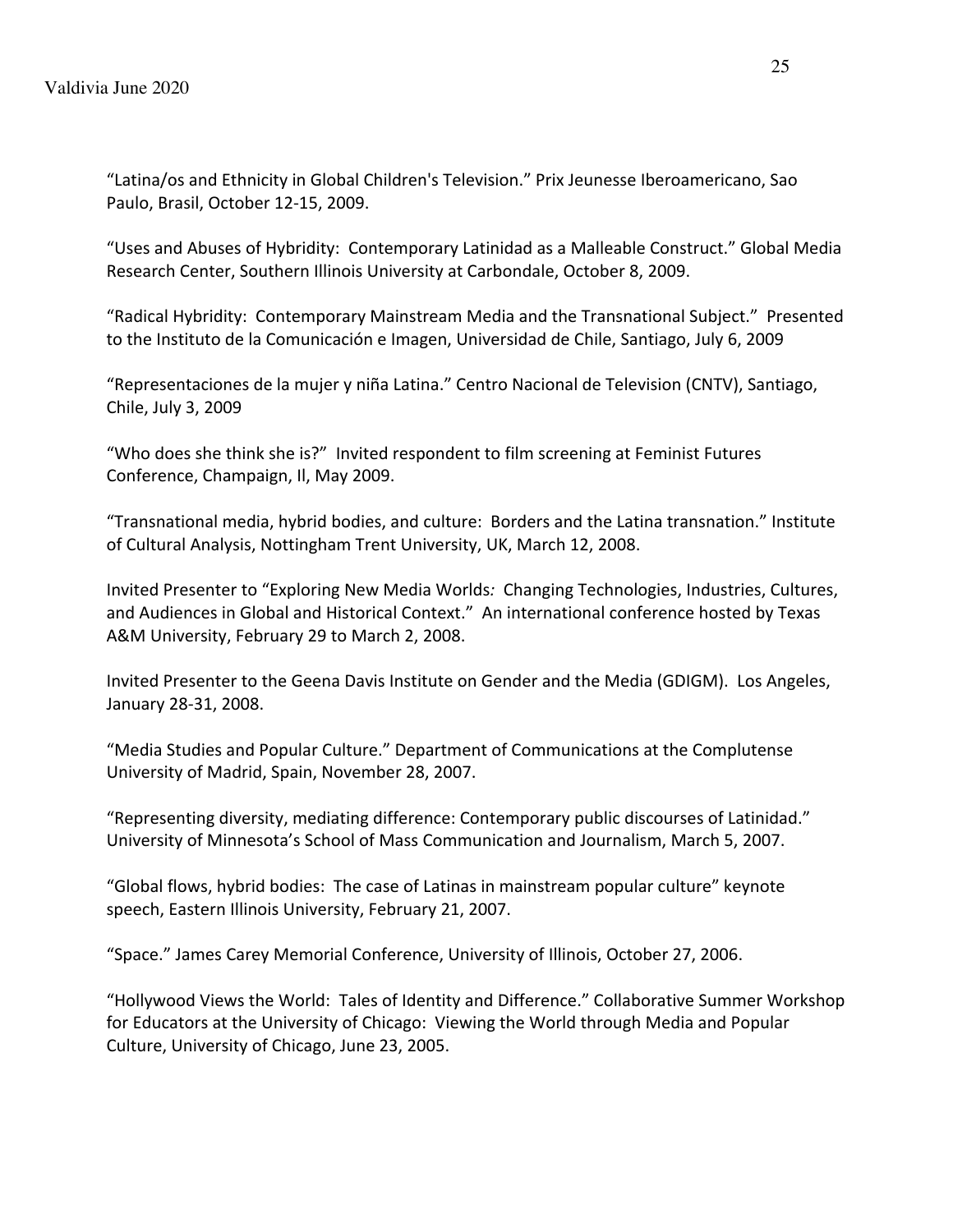"Latina/o Studies, Hybridity, and Communications." Michigan Technological University, Houghton, Michigan, March 31, 2005.

"Gender and competing Latinidades in the post NAFTA age." "Mass Media and Free Trade: NAFTA and the Cultural Industries" conference held in Monterrey, Mexico, October 21-23, 2004.

"Latinas as Radical Hybrid: Transnationally gendered traces in mainstream media." Women's Studies Program at the University of California at Davis, March 3, 2003.

"Qualitative approaches to transnational studies." Presented to the Indiana University School of Journalism, February 6, 2003.

"Brain, brow, or bootie: Latinas in contemporary popular culture." Ethnic Studies Program at the University of Oregon, May 2002.

"Latinas in Popular Culture." University of Maryland, February 2002.

"Mentoring minority students." University of Illinois at Chicago, October 19, 2001

"Salsa as a metaphor for Latinidad: Latina/o Studies in 21st Century America," University of Westminster, London, England, March 28, 2001.

"Representation of Latinas in Hollywood Film and Television." Inaugural lecture of Women's History Month at Bowling Green State University, Bowling Green, Ohio, March 2, 2001.

"Geographies of Latinidad: Latina/o Studies into the 20<sup>th</sup> Century." College of Arts & Sciences Forum, Bowling Green State University, Bowling Green, Ohio, March 1, 2001.

"Salsa as Metaphor for Latinidad: Dance and Music as Forms of Expressive Culture." Bowling Green University, Bowling Green, Ohio, February 28, 2001.

"Geographies of Latin Latinidad: Latina/o Studies into the 20<sup>th</sup> Century." Centre of Latin American Studies, University of Cambridge, England, January 24, 2001.

"Salsa as Metaphor for Latinidad: Dance and Music as Forms of Expressive Culture." Ensino e Construcción de Identidades, Department de Pedagoxía e Didáctica das Ciencias Experimentais, Universidade da Coruña España, 24, October 2000.

"Salsa as Popular Culture: Theoretical Challenges to Theories of Communications and Ethnic Studies" presented at the University of California at San Diego, February 16, 2000.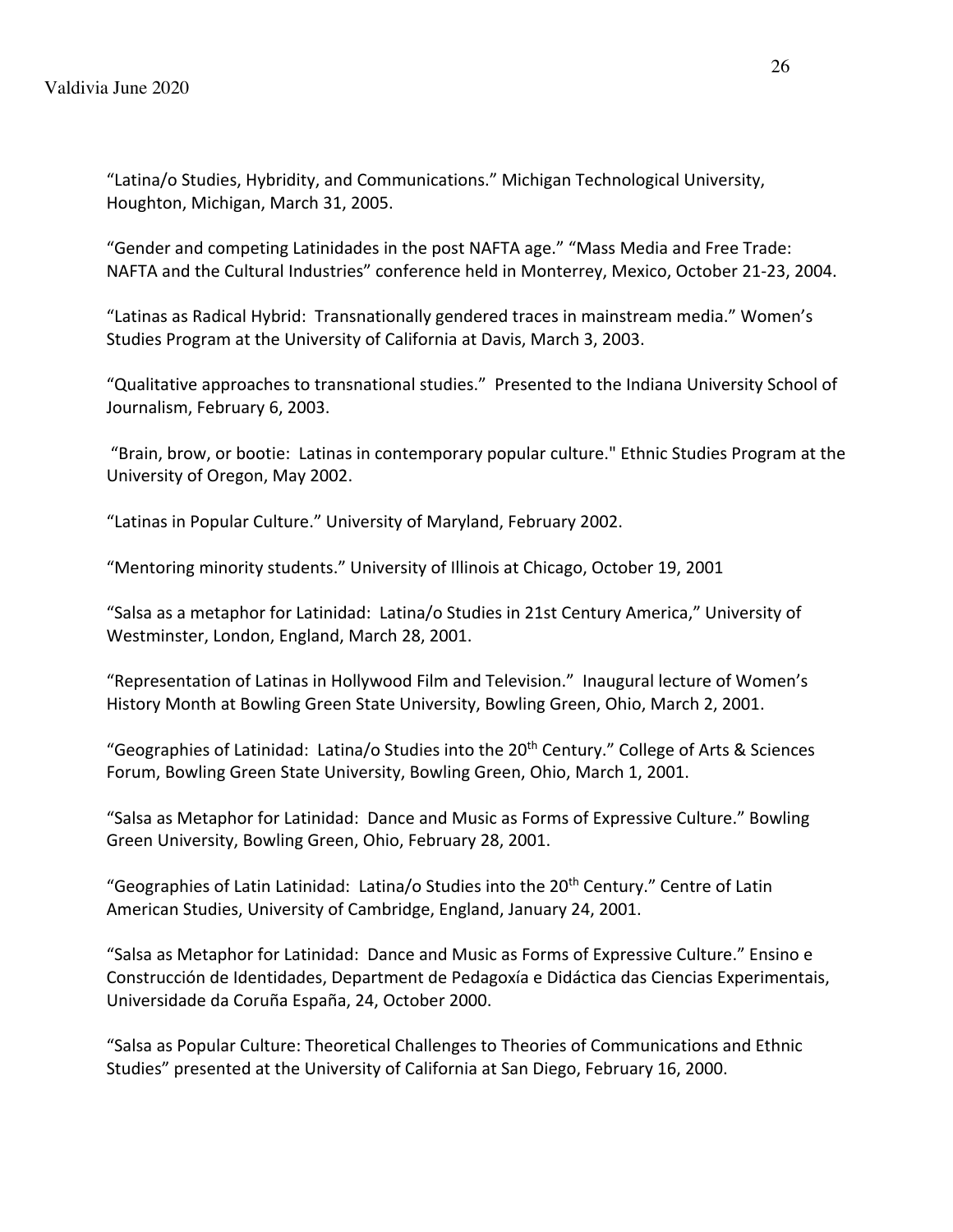"Repensando a Pedagogia para o século XXI: Garotas adolescentes, cultural popular e a política de indentidades juvenis." Presented to the "Século XXI: Qual conhecimento? Qual currículo" conference held by the Secretary of Education in Porto Alegre, Brasil, July 1999.

"Technologies of Power: The Case of Women and the Media". Invited guest to Focus 580 Radio Show. WILL Radio, Urbana, Illinois, March 24, 1999.

"Technologies of Power: The Case of Women and the Media". Friday Forum: Spring 1999. McKinley Foundation, Champaign, Illinois, March 26, 1999.

"Salsa as expressive culture: Latina/os and identity" invited speaker to the University of Georgia College of Communications "Communications and Cultural Studies" Symposium, April 16, 1998.

"Latinas in Hollywood Film: Issues of Representation and Activism" invited keynote speech to the Eastern Illinois University Latino Heritage Celebration, September 1997.

"Rigoberta Menchu: Enabling Possibilities and Silencing Strategies" at the University of Chicago's Humanities Institute Conference on "Collisions: Globalization, Mediation, Representation," May 10, 1997.

"Let Me Speak: Rigoberta Menchu and the press" at Tulane University, March 23, 1996.

"Listening to Our Voices: Latin American Women Reclaim Popular Culture" in the Women's Studies Lecture Series "Gender at Geo-Critical Borders" at the University of Iowa, November 30, 1995.

"Women in Mass Communications." Keynote Speaker at the "Woman as Creator" at Marywood College, Scranton, Pennsylvania, February 12, 1992.

## **CONFERENCE PRESENTATIONS**

"Teresa Award Virtual Panel", ICA, Gold Coast Australia/virtual, May, 2020.

"Contemporary remakes, reboots, and revivals: nostalgia and other strategies to account for diversity," with I. Molina-Guzmán. Media Industries Conference, London, April 2010. (postponed, CoVid)

"*Roma*: The Intersectional Meta Review." Race and Media, 2019. University of Virginia. September, 2019.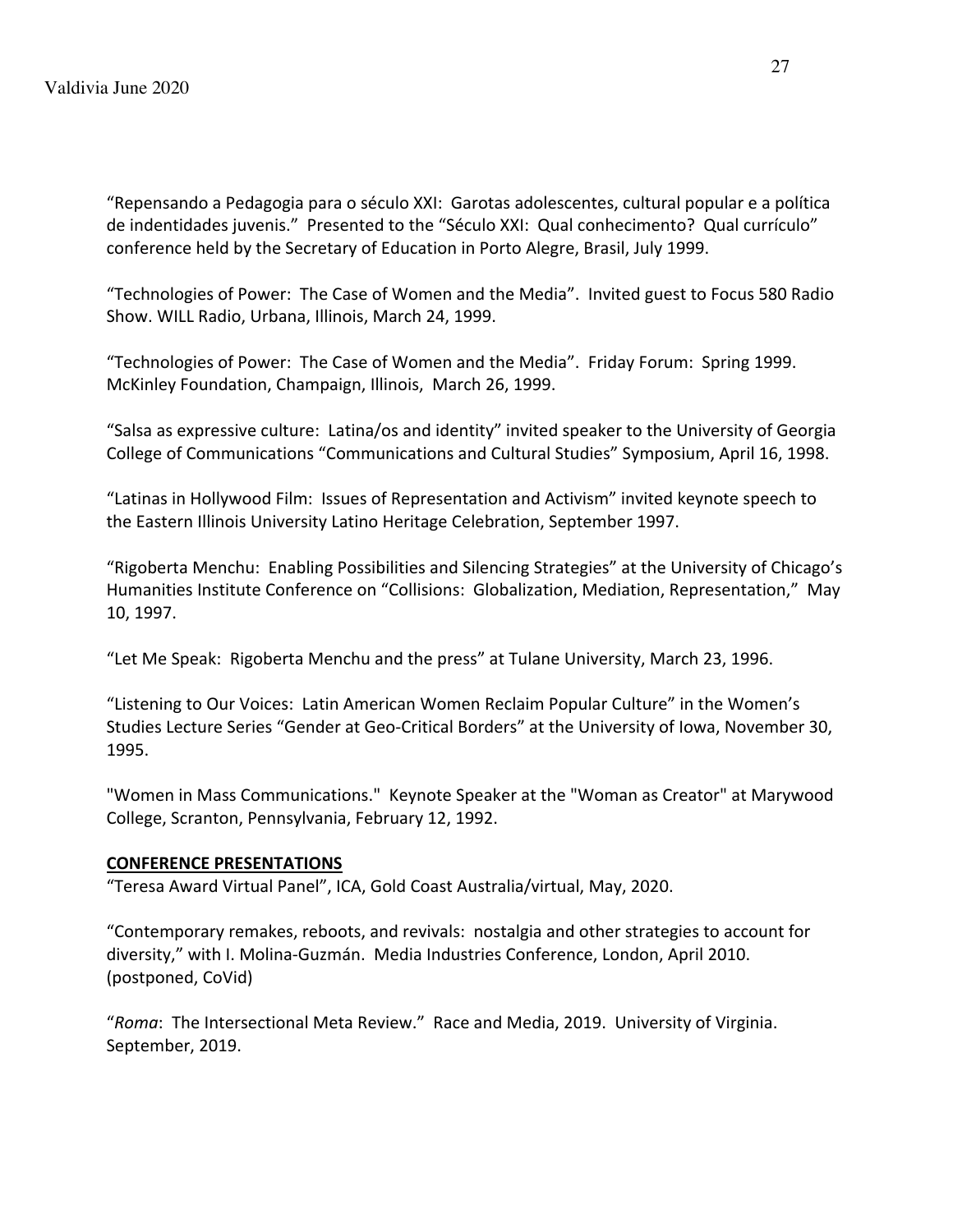"#metoo: Tales of Origin and intersectional negotiations." International Association of Mass Communication Research (IAMCR). Madrid, Spain, July 7-11, 2019.

"Roma: Transnational and Intersectional Interpretations." International Association of Mass Communication Research (IAMCR). Madrid, Spain, July 7-11, 2019.

"#JournalofCommunicationSoWhite". Pre-Conference #CommunicationSoWhite, International Communication Association, Washington, DC, May 24, 2019.

"#CommunicationSoWhite—ICA journals and the politics of inclusivity." International Communication Association. Washington, DC, May 2019.

"Disney Toy Marketing Addresses Latina/os" (with D. Leon-Boys). International Communication Association. Washington, DC, May 2019.

"Ambiguous or Specific Latina?: Sofía Carson and Aimee Carrero as the New Face of Strategic Ambiguity". International Girls Studies Association (IGSA). Notre Dame University, South Bend, Indiana, Feb. 28-March 3, 2019.

"Commodifying Childhood Through Labor Disguised as Play". National Communication Association. Salt Lake City, Utah, November, 2018.

"Latinx Representation in Hollywood". FLOW Conference, University of Texas at Austin, September 2018.

"Charo: A Spanish Flamenco Guitar Artist and a US Latina Spitfire." Latin American Studies Association. Barcelona, Spain, May 2018.

"Latina/o Resistance." Latin American Studies Association. Barcelona, Spain, May 2018.

Mixed Race, Ambiguous Ethnics, and Disney Latinidad." International Communication Association. Prague, Czech Republic, May 2018.

"Charo: The Fuzzy Contours of a US Latina Spitfire." International Communication Association. Prague, Czech Republic, May 2018.

"Media Industry Avowal and Disavowal: Disney's Tepid Inclusion of Latinas." Media Industries: Current Debates and Future Directions. King's College, London, UK. April 18-20, 2018.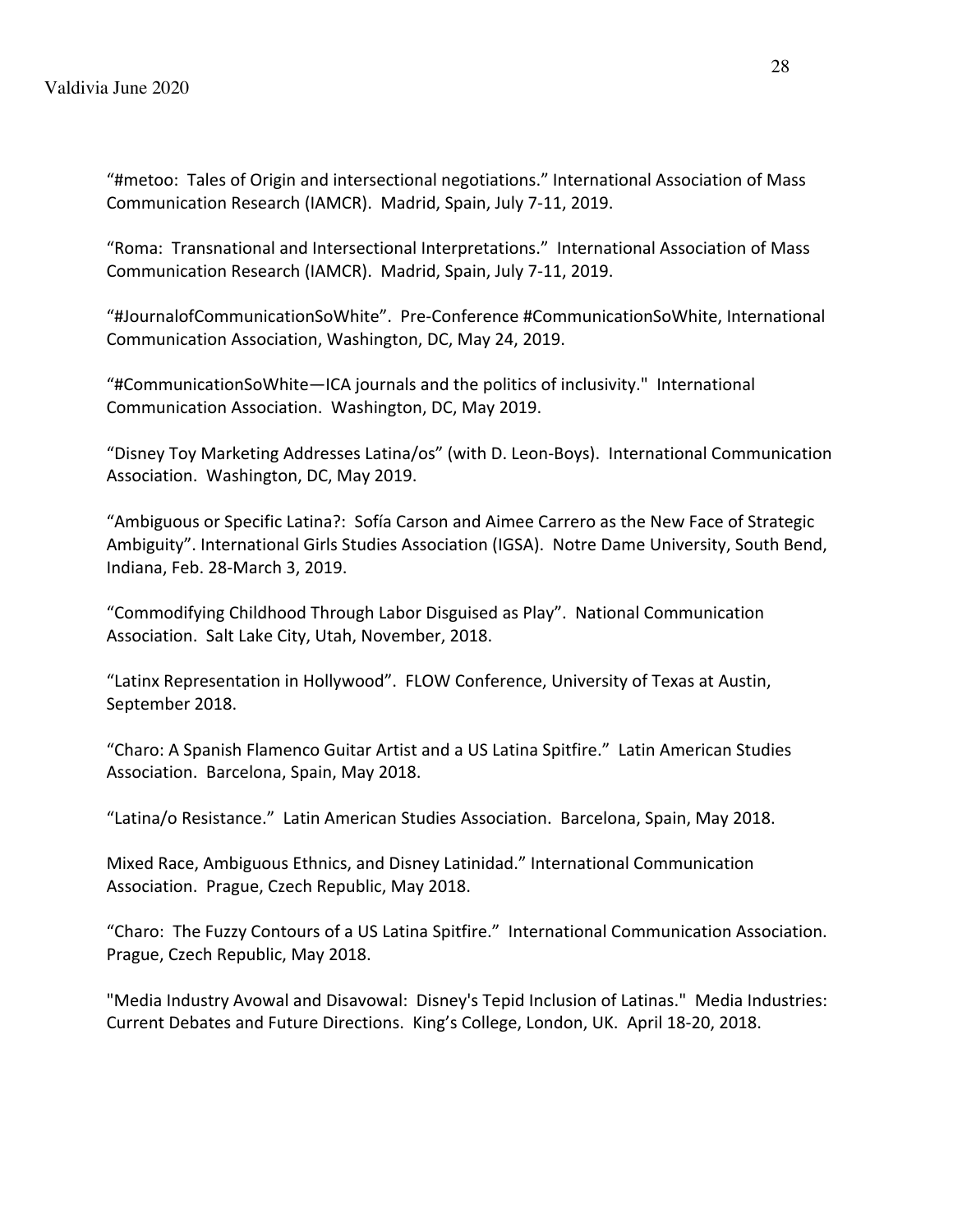"Celebrating Diversity in Girls' Media Studies." Chair and Respondent. National Women's Studies Association. Baltimore, Maryland, November 2017.

"Spitfire Transition Tales: Can a US Latin/a American Star Move Beyond a Stereotype and if so How?" International Communication Association. San Diego, May 2017.

"Whatever happened to Salma and Rosie? Revisiting female stars of the nineties Latino boom and their varied trajectories." Latin American Studies Association. New York, May 2016. (panel organizer and paper presenter)

"Women Hold Up Half the Sky: Global Narratives of Gender Equity meet Hollywood Celebrity Philanthropy." International Girls Studies Association, University of East Anglia, Norwich, UK, March 2016.

"Gendered news coverage of Indian sexual assault." International Communication Association, San Juan, Puerto Rico, May 2015.

"The keyword is labor: Representational Politics, Women of Color, and  $21<sup>st</sup>$  Century Television Culture." American Studies Association conference, Los Angeles, November 6-9, 2014.

"Implicit Utopias and Ambiguous Ethnics: Latinidad and the Representational Promised Land." Imagining Latino Studies: Imagining the Past, Present, and Future, Chicago, IL July 17-19, 2014.

"What's in a Name? Discourses of Exceptionalism and Latina/o American Media Studies." International Communication Association, Seattle Washington, May 22-26, 2014.

Respondent to "Advertising Gender: A Comparison of East Asian Images Through Time, Space, and Media." International Communication Association, Seattle Washington, May 22-26, 2014.

"Introducing Dr. Radha Hegde." Globalization: Texts, Performances, Practices. St. Louis University, Madrid, Spain. April 25-26, 2014.

Respondent to "A Second Look and a Radical Sound: Rethinking Girls in Popular Culture." National Communication Association, November Washington, D.C., November 20-15, 2013.

"Mainstream Media's Latino Problem: Latinos Beyond Reel." Global Fusions, October 4-6, Southern Illinois University, Carbondale.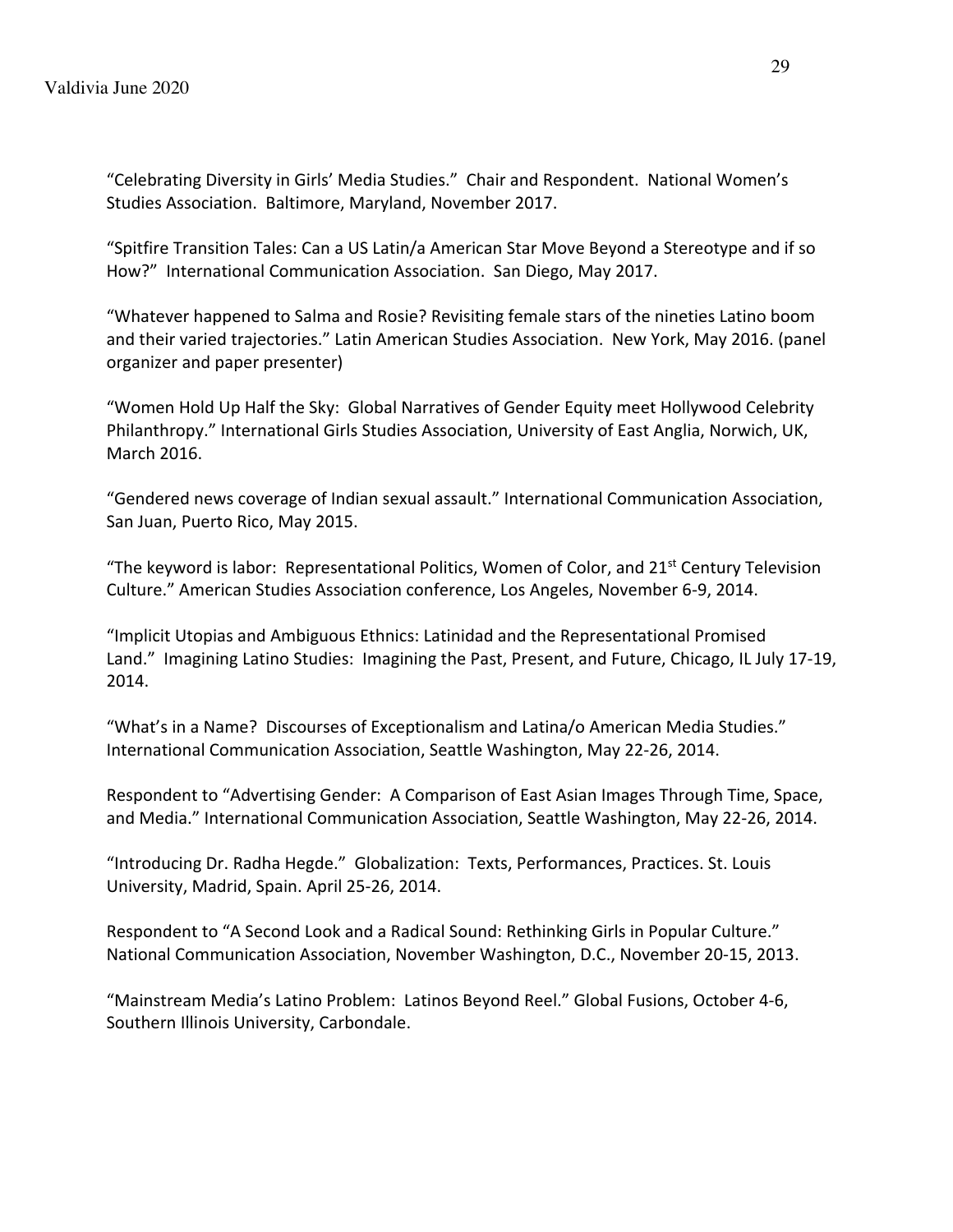"Ethnicity and Race: Central issues in the contemporary global moment" and "Feminist Mentoring in the Academy." International Communication Association, London, England, June 15-19, 2013.

Presenter in "Publication Workshop" and moderator and respondent at "Discontents of TV in the Transnational Context" at Neoliberalism 2.0: Technologies, Power, and Resistance across Borders conference, April 2013, University of Illinois.

"Post-feminism Girl Groups Take a Transnational Tour: Popular Cinema Takes Up the Travel Narrative in an Intersectional World" also moderated the panel Post-Feminists and Franchiseable Girls. Society for Media and Cinema Studie, Chicago, Illinois, March 2013.

Respondent and Moderator for "Women & Girls in the Making" panel, National Women's Studies Association, Oakland, CA November 2012.

"Mentoring Feminist PhD Students for Varied Career Options." Participant in "Extended Session: Feminist Scholarship Division." International Communication Association, Phoenix, 2012.

"Borders, Migration, Community: Arizona and Beyond." Moderator of keynote pre-conference panel. International Communication Association, Phoenix, 2012.

"The Politics of Doing Feminist Girl's Media Studies" National Communication Association, New Orleans, November 2011.

"Scholar's Office Hours." National Communication Association, New Orleans, November 2011.

"Feminist Scholarship in the 21st Century: Feminist Ethics and Generalist Journals." International Communication Association, Boston, May 2011.

"The Impossibility of Limiting Ethnic Identities to the Nation-space or a Case Study of the Transnationality of Latina/o Studies." Imagining Transnational Futures, Urbana, IL, April 1, 2011.

"Foregrounding the Girls, backgrounding ethnic labor: Race and ethnicity in the *Gilmore Girls*." National Communication Association, San Francisco, November, 2010.

"Latinas in Contemporary Children's Television." American Studies Association, San Antonio, November 2010.

"How to color within the lines: Disney returns to Latin America." Latin American Studies Association, Toronto, Canada, October, 2010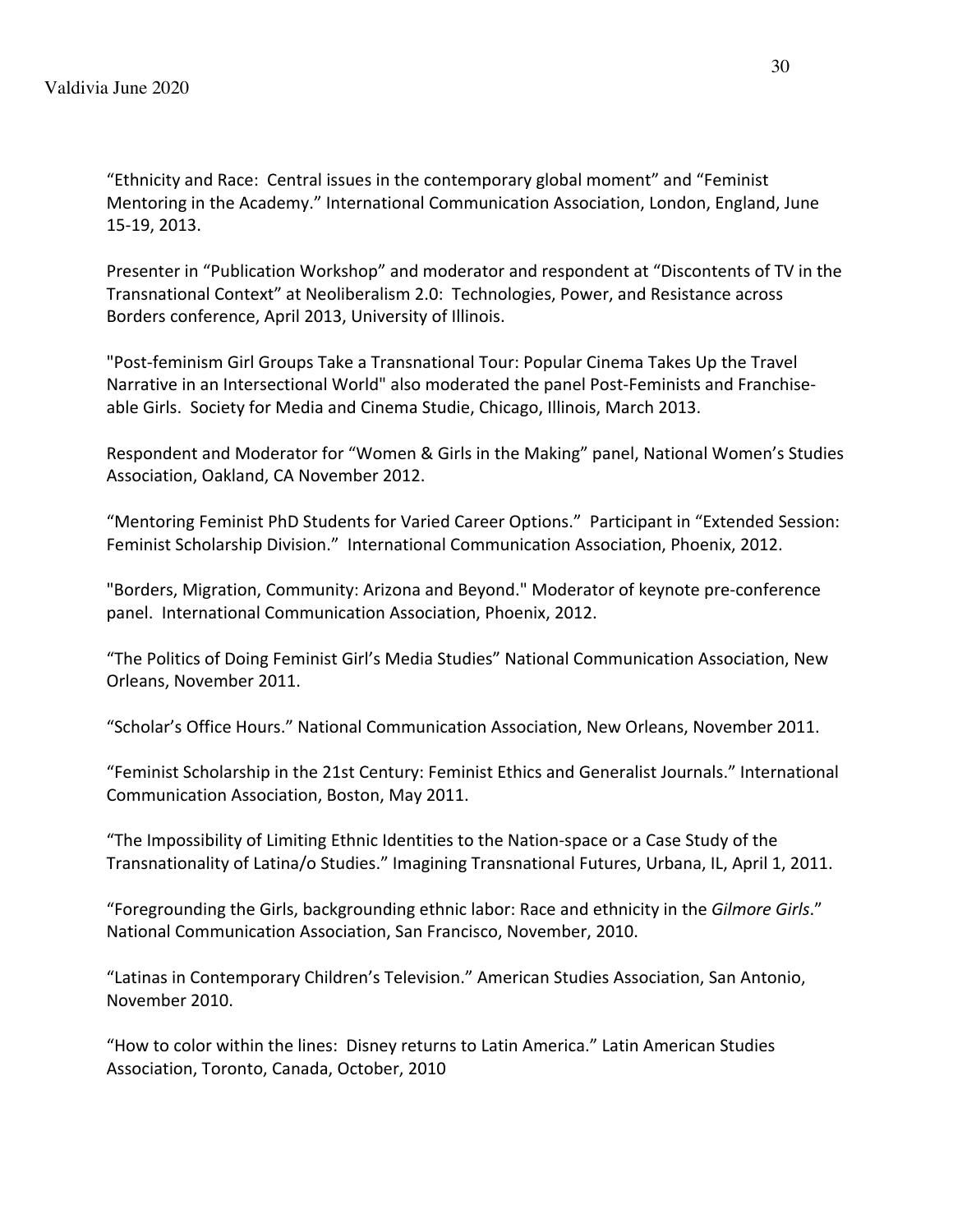"Girl Culture, Global Marketing: Disney enters and predominates in children's television."  $4<sup>th</sup>$ Brazil-US Colloquium on Communication Studies. Universidade Caxias do Sul. Brazil. September 2-4, 2010.

"Uniting global television flows research with contemporary content analyses of children's television" and "Latina girls in television." International Association of Mass Communications Researchers, University of Minho, Braga, Portugal, June 2010.

"Global Ethnicity? Girls programming goes into mixed race." Global Girls Studies: Media and Pedagogical Approaches. Champaign, Il, May 26, 2009.

"Representations of diversity: From black and white to Latina/os and others." International Communication Association, Chicago, May, 2009.

"From Black and White to Latina/os and others." "Girls and Boys on Television: The Role of Gender." Prix Jeunesse. Munich, Germany, April-June, 2008.

"Transnational Latinidad: Latina/os media studies goes global," National Communication Association, San Diego, November 2008.

"Transnational Media, hybrid bodies and culture: Borders and the Latina transnation." International Association of Mass Communications Researchers, Paris, France, July 2007.

"Making Interdisciplinarity in Communication Studies Matter." International Communication Association, San Francisco, California, May, 2007.

"Emerging Directions in Latina/o Communication Studies" chair and presenter at International Communication Association, San Francisco, California, May 2007.

"What Do We Know about Latina Girls and the Media." International Communication Association, San Francisco, California, May 2007.

"Scholar to Scholar: Mentoring Future Scholars in Ethnicity and Race in Communications." Roundtable participant at International Communication Association, San Francisco, California, May 2007.

Popular Culture and Cultural Practices: Constructing Identities through Practice and Performance. Panel Chair, International Communication Association, San Francisco, California, May 2007.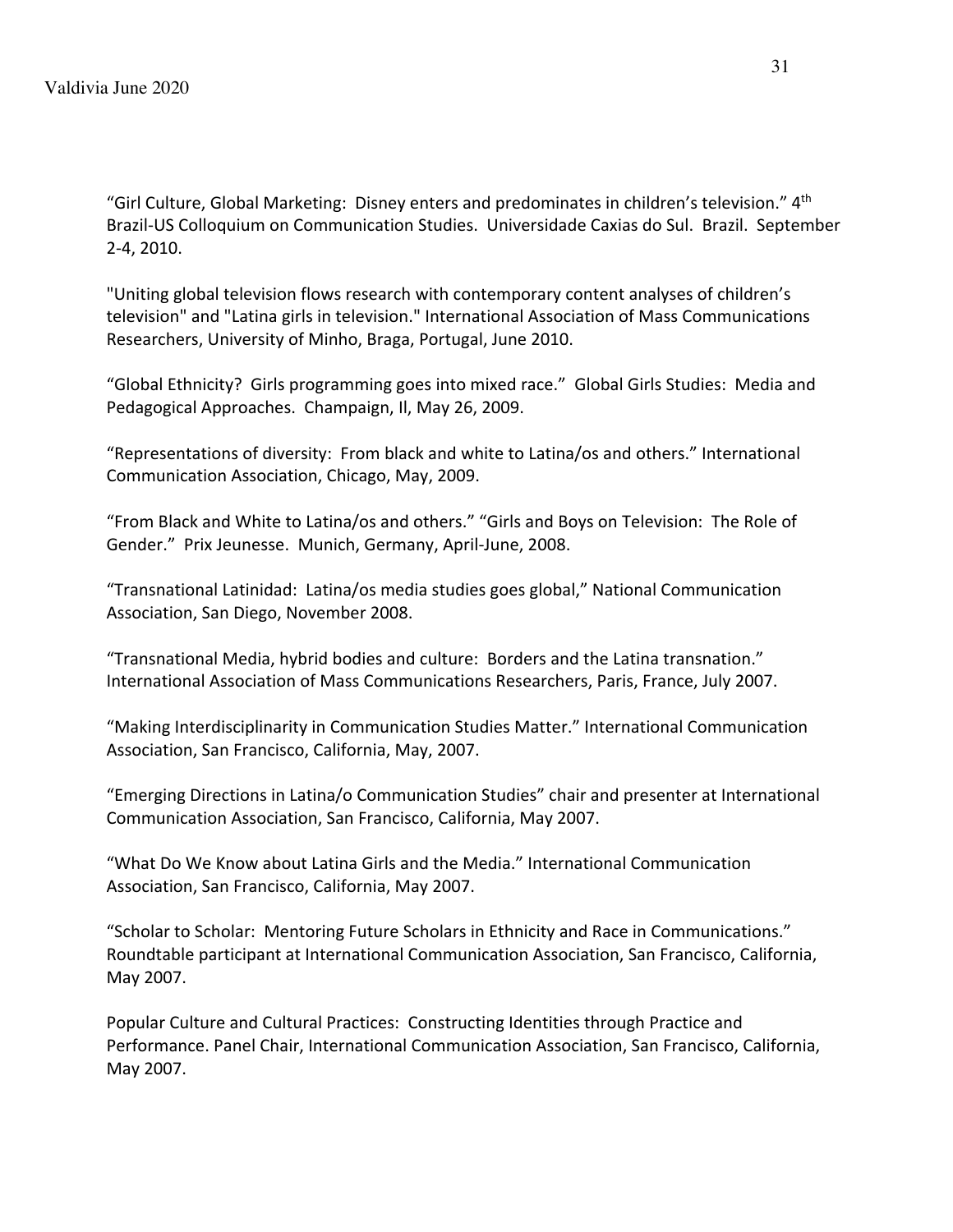"Critical and Cultural Studies Now" roundtable participant, National Communication Association, San Antonio, Texas, November 2006.

"Borders and Immigration" respondent at the National Communication Association, San Antonio, Texas, November 2006.

"The Uses and Abuses of Hybridity in US Mainstream Representations of Ethnicity: Latina/os as a Case Study." Crossroads in Cultural Studies Conference, Istanbul, Turkey, July 2006.

"Mixed Race on Disney Channel: From *Johnnie Tsunami* through *Lizzie McGuire* and Ending with the *Cheetah Girls*." International Communication Association, Dresden, Germany, June, 2006.

"Cindy Sheehan: Stepping into the pregnant sign of mother." Second Qualitative Inquiry Congress, Urbana, Illinois, May, 2006.

"Consuming Dora A-Live! The Deployment and Interpretation of the U.S.'s Most Prominent Latina Child" with S. Harewood. Latin American Studies Association, San Juan, Puerto Rico, March, 2006.

"Marketing the Sound and Shape of Latinidad: Gender, the Body, and the (Trans)National Trajectory of Latino Media." Respondent, Latin American Studies Association, San Juan, Puerto Rico, March, 2006.

"Finding the Ethnic Other in Contemporary Popular Culture." National Communication Association, Boston, MA, November 2005.

"Critical and Cultural Studies Now—A Forum." Participant in roundtable, National Communication Association, Boston, MA, November 2005.

"Assessing the Health of Research on Youth and Adolescence." Participant in roundtable, National Communication Association, Boston, MA, November 2005.

"Mapping out Representational Strategies of Latinidad." Crossroads in International Cultural Studies. University of Illinois, June 2005.

"Exploring Dora: Re-embodied latinidad on the Web." National Communication Association, Chicago, IL, November 2004.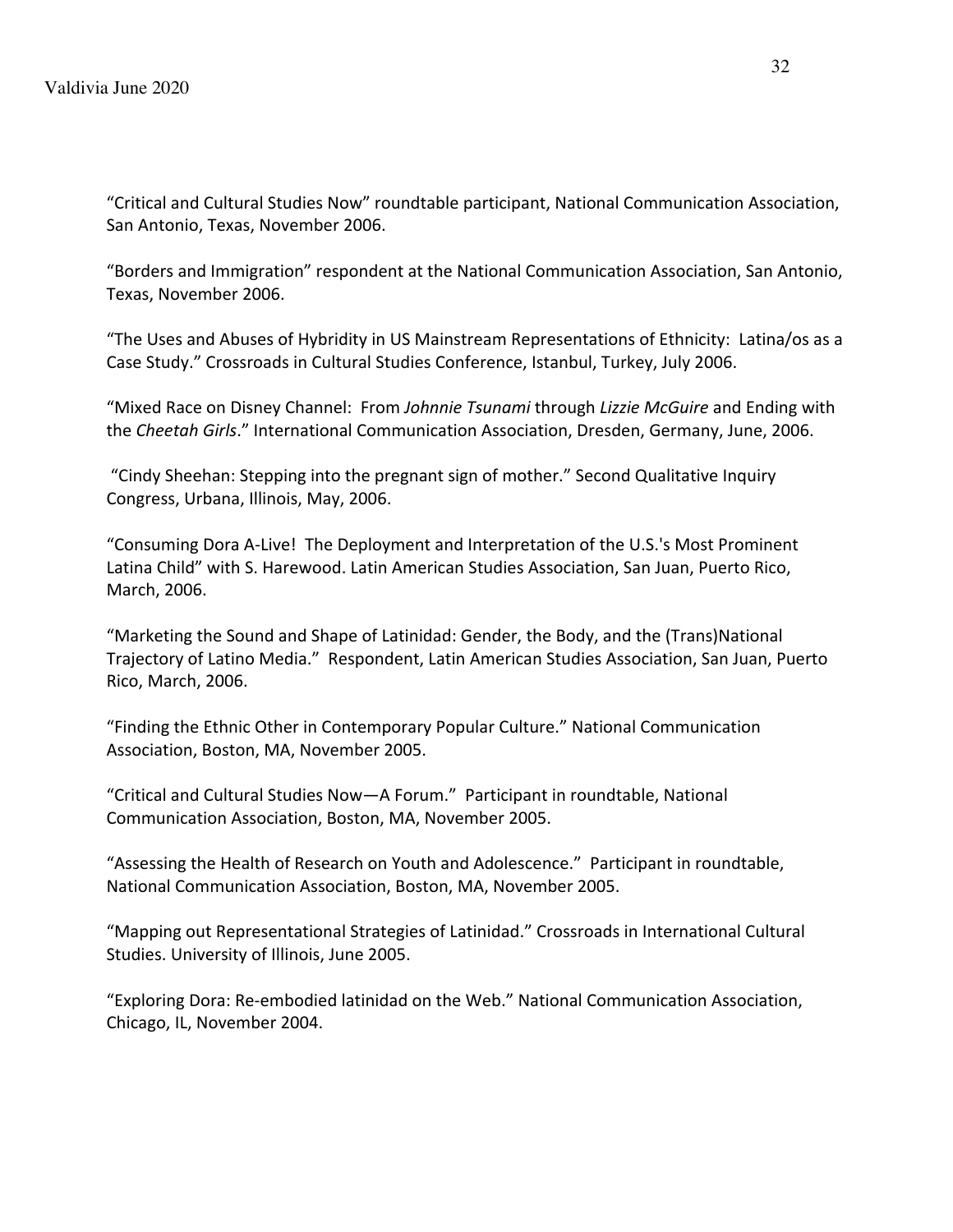"Is Penélope to J-Lo as Culture is to Nature? Eurocentric approaches to "Latin" beauties." Latin American Studies Association, Las Vegas, Nevada, October 2004.

"Disciplining the Ethnic Body." Global Fusions conference in Austin, Texas, October 2003.

"Latinas as Radical Hybrid: Transnationally gendered traces in mainstream media." XI Encuentro de FELAFACS, San Juan, Puerto Rico, October 2003.

"Embodied global subjects: Hybrid Latinas in the mainstream." International Communication Association, San Diego, May 2003.

"Ethnic Studies, Difference, and Social Responsibility in the Academy: A perspective from a Communications Latina Studies Scholar." National Communication Association, New Orleans, November, 2002.

"Gender, Transnationalism and Hybridity: The Case of Latinas in U.S. Popular Culture." "Gender and Transnational Networks" at the University of Illinois, October 2002.

"Gender and Latinas in US Popular Culture: Intercultural Conflicts within Pan-Latinidad." International Association of Mass Communication Researchers, Barcelona, Spain, July 2002.

"Salsa and Latina/os: Exclusions within Latinidad." American Studies Association, Washington, D.C., November 2001.

"The Gendered Construction of Latinidad: Popular Culture and the Appropriation of the Other." International Communication Association, Washington, D.C., May 2001.

"Cultural studies and the challenges of globalization: What should a global cultural studies look like?" National Communication Association, Seattle, November 2000.

"The Location of Latina/os within US Culture and the Location of Latina/o Studies within Cultural Studies" with M. Leger. International Communication Association, Acapulco, Mexico, June 2000.

"Salsa and Latina/os: Expressive Forms of Popular Culture." International Communication Association, Acapulco, Mexico, June 2000.

"Community Building through Dance and Music: Salsa in the Midwest." "Double Crossings: Intercultural Relations of Minorities in North America," California State University at San Marcos, May 2000.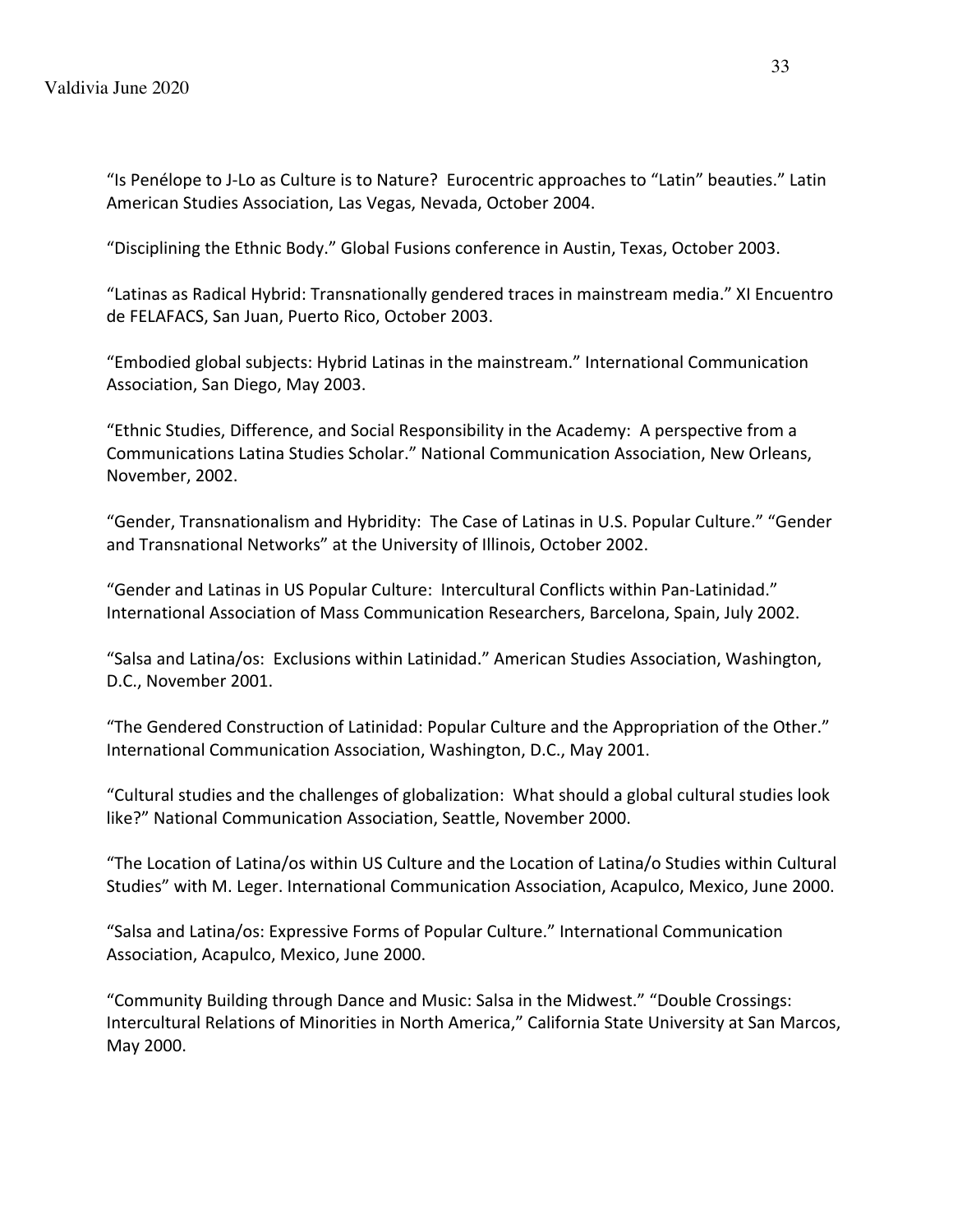"Salsa and Latina/o Identity: Inclusions and Exclusions." "Geographies of *Latinidad*: Territories and Boundaries," University of Illinois, October 28-30, 1999.

"Theorizing Gender, Race and Class in Spectatorship Studies." International Communication Association, San Francisco, May 1999.

"Reconstructing Latinidad through Salsa: Cultural Struggle and Formation in the Prairie." Culture, Place, and the Cultures of Displacement, First Annual Spring Conference of the Illinois Program for Research in the Humanities at the University of Illinois, April 1999.

"Identity and Latina/os: Salsa as pan-ethnic signifier." National Communication Association, New York City, November 1998.

"Teaching Diversity in the Technologized Classroom." Joint National Communication Association/International Communication Association, Rome, Italy, July 1998.

"Will the Real Salseros Please Stand Up? Salsa Dancing in Champaign-Urbana." "Constructing Latina/Latino Studies: Location and Dislocation," University of Illinois, Urbana-Champaign, April 2-3, 1998.

"Lana Rakow: A Feminist Scholar." National Communication Association, Chicago, November 1997.

"Teaching from the Edge: Marginalization and the Classroom" and "Gender Issues in Latin American Leftist Journalism." Association for Education in Journalism and Mass Communication, Chicago, July-August 1997.

"The Secret of my Desire: Gender, Class and Sexuality in Lingerie Catalogs." International Association for Media and Communication Research, Oaxaca, Mexico, July 1997.

"Do the Media Make a Difference? Integrating Women into the Mediated Global Community" International Communication Association, Montreal, Canada May 1997.

"Representing Feminist Scholarship." International Communication Association, Montreal, Canada May 1997.

"Gender and Global Narratives: A Multidimensional Exploration of Salient Issues." International Communication Association, Montreal, Canada May 1997.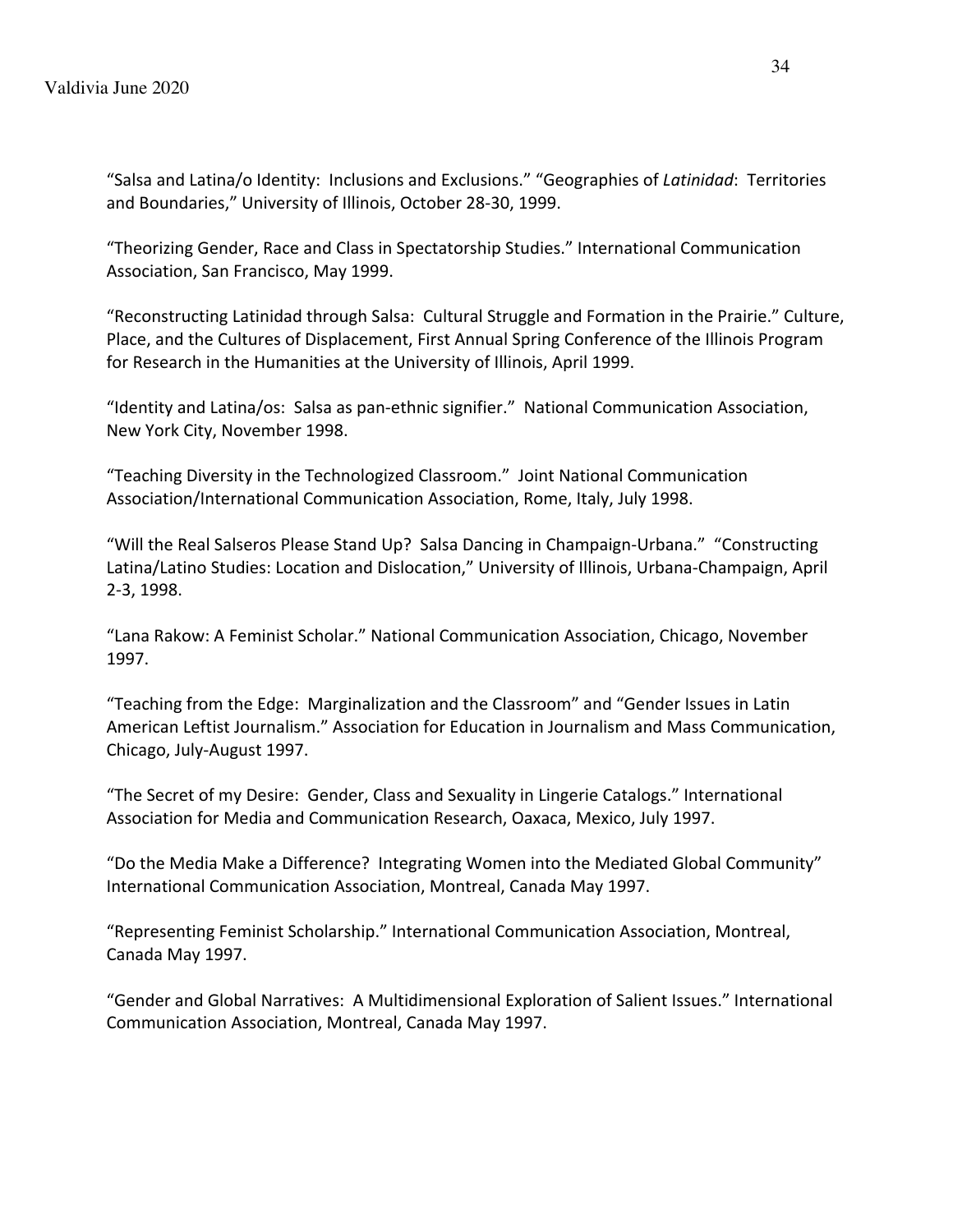"A Guided Tour through One Adolescent Girl's Culture" with R. Bettivia, International Communication Association, Montreal, Canada May 1997.

"Si Somos Americanas: Teaching and Learning About Latinas in the U.S. Classroom;" participant in "Ten Years of Feminist Scholarship: Looking Back, Where Have We Come From?" and "Clueless in Hollywood: Single Moms in Contemporary Family Movies", International Communication Association, Chicago, Illinois, May 1996.

"Xuxa: Passion, Gender, and Latin American's Children TV." Console-ing Passions, Madison, Wisconsin, April 1996.

"Latinos and the U.S. Media: Theoretical, Methodological, and Pedagogical Issues." Speech Communication Association of Puerto Rico, December 1995, San Juan, Puerto Rico.

"Is Silence Ever Silent?" and "Rosie Goes to Hollywood: The Politics of Representation." Speech Communication Association, San Antonio, Texas 1995.

"Expanding Horizons of Free Expression." Panel member at the 1995 Association for Education in Journalism and Mass Communication, Washington, D.C., August 1995.

"Xuxa, Global TV, and the North American Media Market: Why U.S. Consumers Don't Prefer Brazilian Blondes," with R. Curry. Conference of the Union for Democratic Communication, Austin, Texas, March/April, 1995.

"Rest Stops on the Information Superhighway: Feminist Critiques of Electronic Communication, a response." Speech Communication Association, New Orleans, Louisiana, November 1994.

"Teaching gender, race, and post-colonial issues in communication." Association for Education in Journalism and Mass Communication, Atlanta, Georgia, August 1994.

"Let Me Speak! Can the U.S. press cover a multicultural subject?" Union for Democratic Communications, San Antonio de los Baños, Cuba, December 1993.

"Learning About Rigoberta: Post-colonial subject in modern news." Association of Women in Development, Washington D.C., November 1993.

"Work or Pleasure? Women of Color in the Audience." International Communication Association, Washington D.C., May 1993.

"Remembering Diversity." Speech Communication Association, Chicago, October 1992.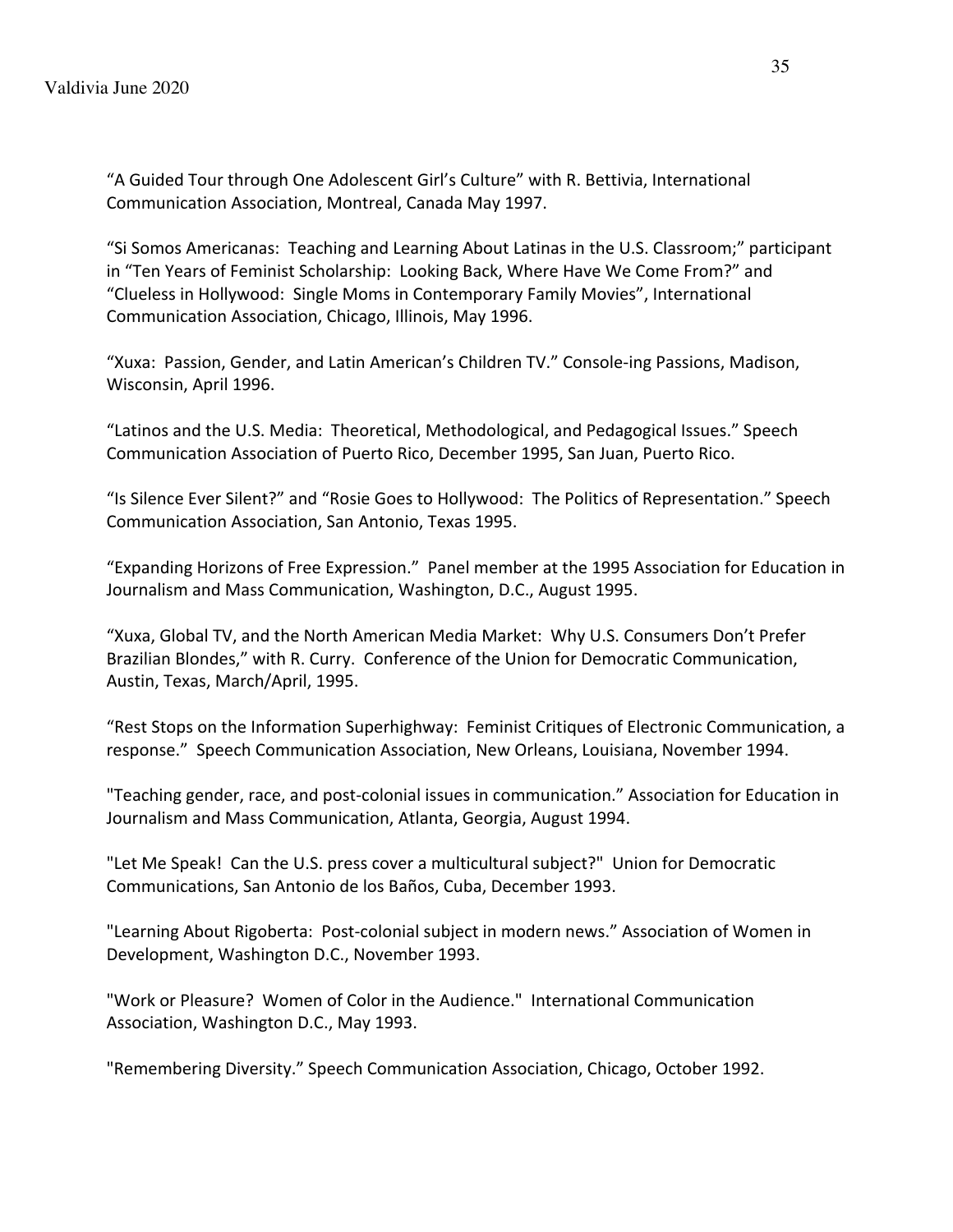"Women in Mainstream News." Fifth International and Interdisciplinary Women's Congress, San Pedro, Costa Rica, February 1993.

"Traditional Women in the New York Times: Gender as a Barrier to Modernity." International Studies Association, Acapulco, Mexico, March 1993.

"Is Female to Traditional as Male is to Modern?" International Association of Mass Communications Researchers, in Sao Paulo, Brazil, August 1992.

"Is There Room for Feminism in Traditional News?" International Communication Association, Chicago, May 1991.

Participant in "The Politics of Inquiry and Identity" Round Table at the International Communication Association, Chicago 1991.

"A Meta-analysis of the Cultural Imperialism Debate." Union for Democratic Communications, October 1990, La Jolla, CA

"Women and the Press: A comparative analysis of Nicaragua and the United States." American Studies Association, November 1989, Toronto, Canada

"Is it a different world?: Minority female youth and today's television." Conference on Culture and Communication, October 1989, Philadelphia, PA

"Theoretical problems in studying multi-disciplinary subjects: the case of women, media, and the Nicaraguan revolution." International Communication Association, New Orleans, May 1988.

"Images of women in the Nicaraguan revolution: a qualitative content analysis." International Communication Association, Montreal, Canada, May 1987.

"Gender role models: An historical content analysis of Sears Roebuck and Montgomery Ward toy catalogues, 1916-1986." With S. Mazzarella. International Communication Association, Montreal, Canada, May 1987.

"The Peruvian Experiment: enduring changes following the generals." Conference on Culture and Communication; Philadelphia, PA, October 1986.

"Peruvian Broadcasting, 1980-1985." Midwest Mini-Conference on Communications; Ann Arbor, MI, April 1986.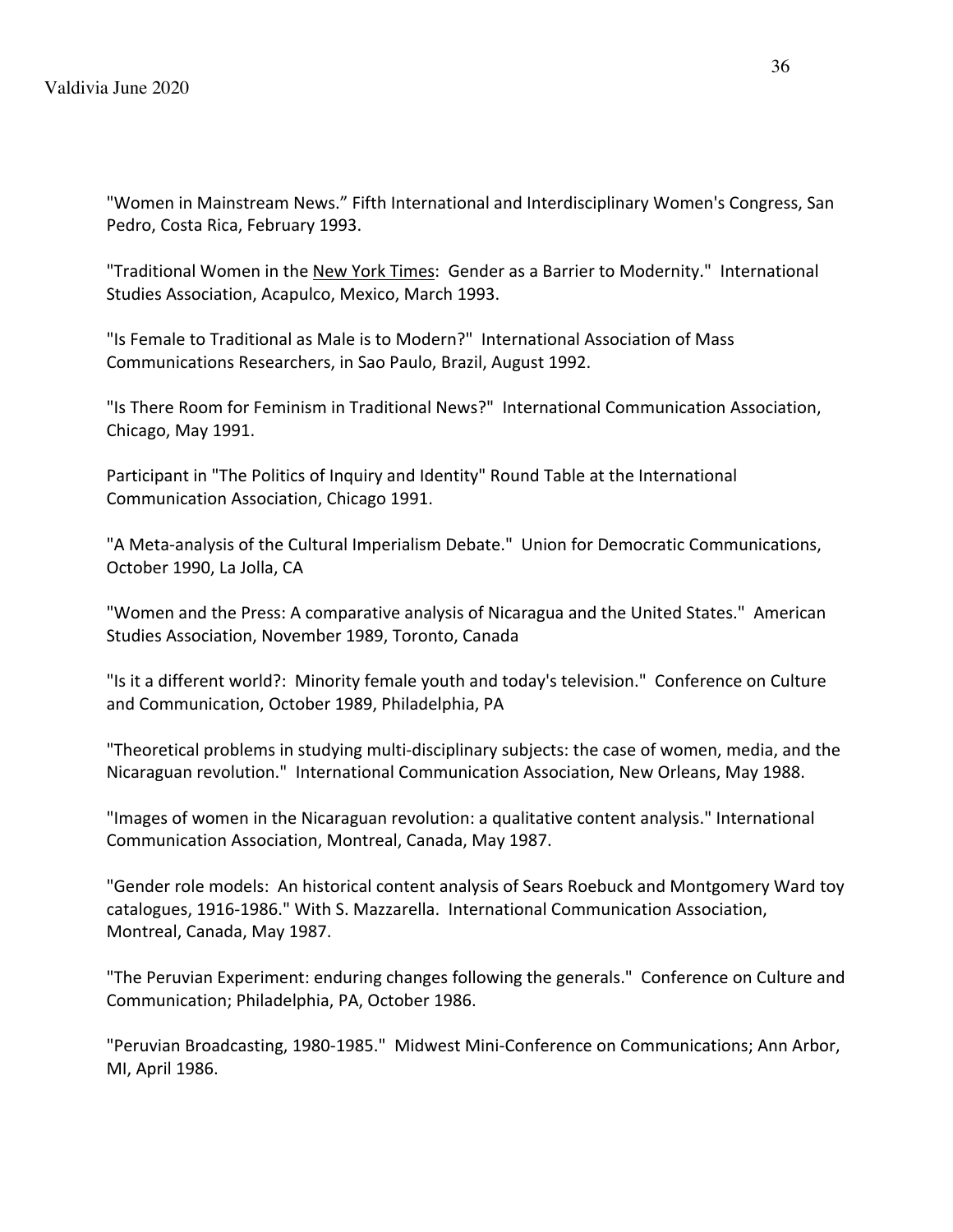### **WORK IN PROGRESS**

"MATT: A Method for the Study of the Mediatization of Children's Media", with D. Leon-Boys. To be submitted to *The Journal of Children and Media.*

"What's Up with Racial Issues in the Reboot?: Gilmore Girls as a Politics of Nostalgia." In I. Molina-Guzmán and A. N. Valdivia. *Rebooting Whiteness: The Racial Politics of Contemporary Televisual Nostalgia* (chapter in book in progress).

## **PROFESSIONAL SERVICE**

Co-President Elect, International Girl Studies Association (IGSA), Winter 2020-present.

Member of the Teresa Award Selection Committee, ICA, 2020.

Panelist for Ford Foundation (March 2020). Art. History, Communication, and Performance Studies.

Chair, External Review Committee, Department of Journalism and Mass Communication, University of Iowa, October, 2019.

Member of the College (2<sup>nd</sup> level) P & T Committee, College of Media, University of Illinois, 2019-2021.

Member of the Executive Council of the Women and Gender in Global Perspectives Program, University of Illinois, 2019-2021.

Member of International Communication Association Outstanding Article Award Committee, 2017-2021.

Member of the Conference on Conduct Governance, University of Illinois, 2016-2018

Member of Steering Committee of International Studies, 2016-2018

Member of Search Committee for Director of the Institute of Communications Research. April 2016.

Member of Executive Committee of Center for the Latin American and Caribbean Studies, University of Illinois, 2015-2016.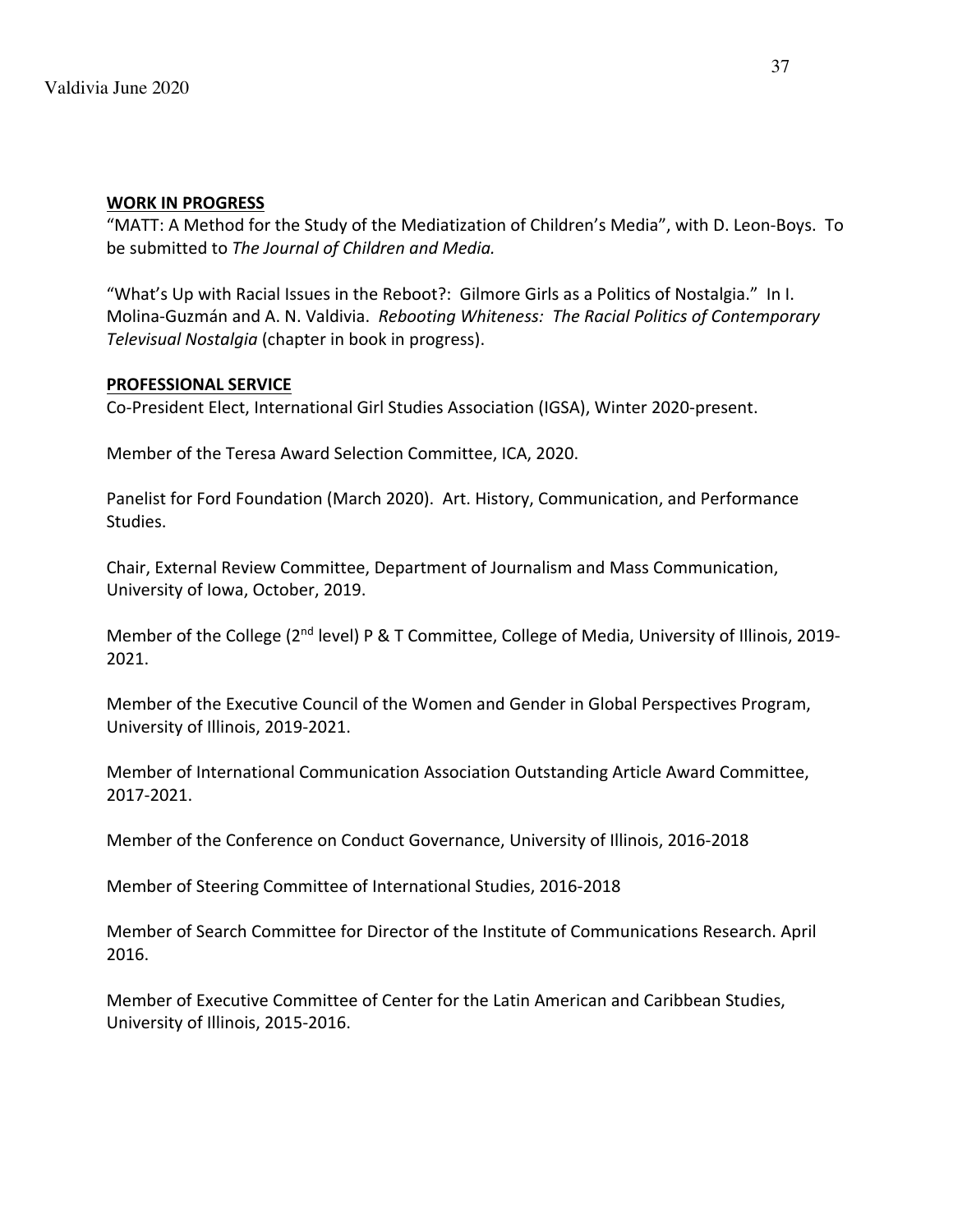Member of Executive Committee of the Institute of Communications Research, University of Illinois, 2015-2016.

Reviewer for Celebrity Studies, Journal of Communication, Television Studies, Popular Communication, Ethnic Studies, Cultural Studies

Member of Review Board for Tinker Summer Grants, Center for Latin American and Caribbean Studies, University of Illinois, 2013

Member of Review Board for Hewlett Grants, Fulbright Scholarships, and Community Engagement Grants, University of Illinois, 2011-2013

Chair, Search Committee, Media and Cinema Studies, 2009.

Chair, Program Evaluation Committee, ICR, UIUC, 2008-9

Member Faculty Excellence Hire, Curriculum, and Media Studies Committee, ICR, 2008-9

Member joint search committee for Latina/o Studies and Sociology, Fall 2008

Panel Moderator for "Understanding and Minimizing the Impact of Cultural Stereotypes" roundtable held at the Illini Union, March 27, 2007.

Organizing Committee Member and leader of "Transnational Feminist Alliances" Seminar of the "Rethinking Communications within Changing Global Contexts" NATIONAL COMMUNICATION ASSOCIATION Summer Institute to be held at the University of Maine, June 2007

Co-chair of Latina/o Studies/History Search Committee, UIUC, 2006-7

Member of Chair of Gender and Women's Studies Search Committee, UIUC, 2006-7

Chair of the Health Faculty Search Committee of Latina/o Studies Program, UIUC, 2005-6.

Chair of Advancement to Candidacy Committee of Institute of Communications Research, UIUC, 2005-7.

Reviewer of Popular Communication, Feminist Studies, and ERIC divisions at International Communication Association 2006-07

Member of Multicultural Librarian Search Committee, University Library UIUC, 2005-2007.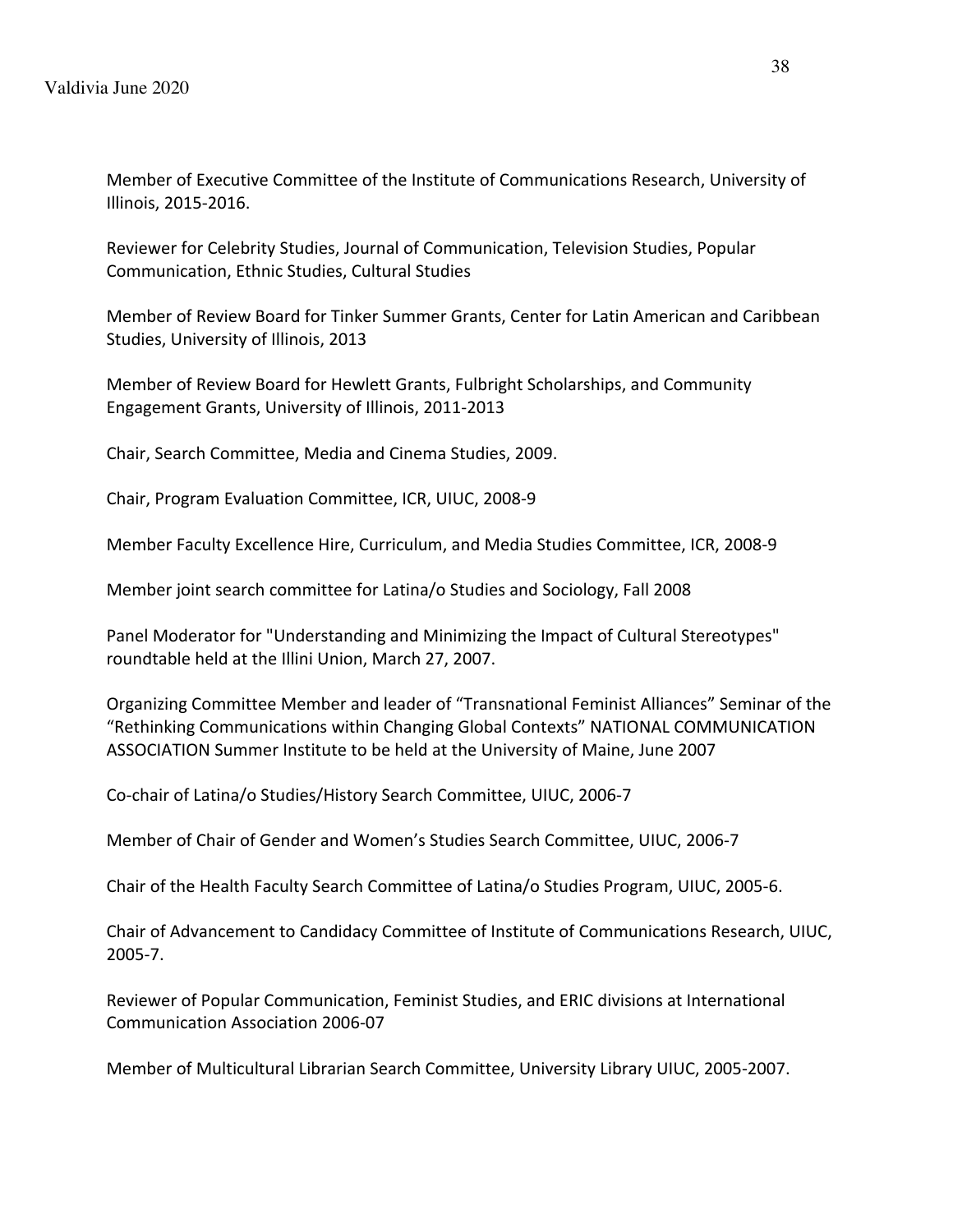Affirmative Action Officer, Latina/o Studies Program, UIUC, 2005-6.

Elected Member of the Advisory Committee, Institute of Communications Research, UIUC, 2003- 2005.

Member of the Executive Committee of the Gender and Women Studies Program at the University of Illinois, Fall 2003-04, 2005-2006

Member of the Chancellor's Committee on the University wide Conference on Diversity, 2002- 2003

Mentor for the Summer Research Opportunities (SROP) and Ronald Mc Nair programs 1995 present.

Member of the Executive Committee for the Center for Latin American and Caribbean Studies at the University of Illinois, 1999-present.

Member of the Executive Committee for the Program in Latina Latino Studies at the University of Illinois, 1999-present.

Member of the Committee on Institutional Cooperation (CIC) at the University of Illinois, 1999 present.

Affirmative Action Officer for the Latina/o Studies Program at the University of Illinois, 1999-2003

Member of the Executive Committee of the Gender in Global Perspectives Program , 1998 present.

Founding Coordinator of the Interdisciplinary Latina/Latino Research Collective (ILLRC) an independent faculty research and study group, 1997-present.

Reviewer for the Qualitative Studies division of the Association for Educators in Journalism and Mass Communication (AEJMC), 1994-2000.

Member of Latino Studies Advisory Board and La Casa Cultural Latina Advisory Committee, UIUC 1995-97.

Member of Millercomm Committee, 1995-1998.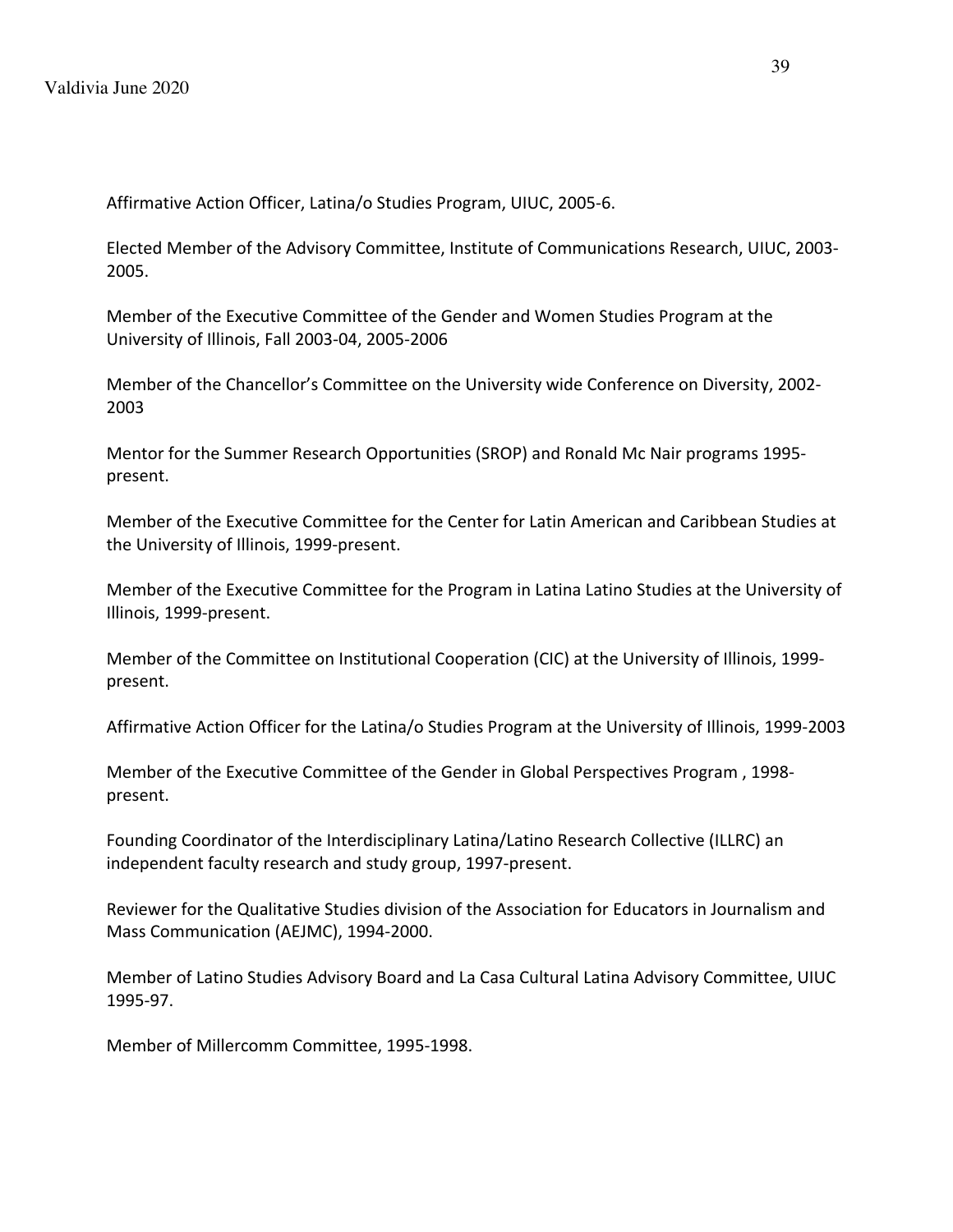Member of the Search Committee for the first Latina/o Studies Director, 1995-6.

Member of the WITS (Women, Information Technology, and Scholarship) Colloquium at the University of Illinois at Champaign-Urbana, Fall 1994-present.

Founding Member of the Coalition for Multicultural Feminist Studies in Communication, State College, Pennsylvania, May 1993.

Judge for Latin American Film Festival, Women's Studies division, held in New York City by the International Media Resource Exchange, 1992, 1993.

Reviewer for Critical Studies in Mass Communication, 1991-present.

Speaker for the Pennsylvania Council of the Humanities, 1992-1993 on two topics: "Global Issues in Women's Studies" and "Women in Mass Communication"

Co-chair of Feminist Scholarship Interest Group (FSIG) of the International Communication Association, May 1991 - May 1993.

Member of the Task Force on Diversity of the International Communication Association, May 1992 - 1995.

Cultural Diversity Committee, Mass Communication Faculty Search Committee, International Committee, and Graduate Admissions Committee at the School of Communication at the Pennsylvania State University.

Women's Studies Program Committee, University of Illinois at Champaign-Urbana, 1986-1987

National Women's Studies Association, Conference Planning Committee, 1985-1986

### **SELECTED ADMINISTRATIVE INNOVATIONS: 2009-2014**

Introduced "digital back pocket" production modules in all 100 level Media and Cinema Studies classes.

Introduced "Introduction to Popular Television and Movies" 100 level class that has grown from 60 to 400+ students.

Revision the "Introduction to Media Studies" 100 level, composition general requirement class through writing e-text to be used by all TAs for regularity, standardization, and built in assessment tools.